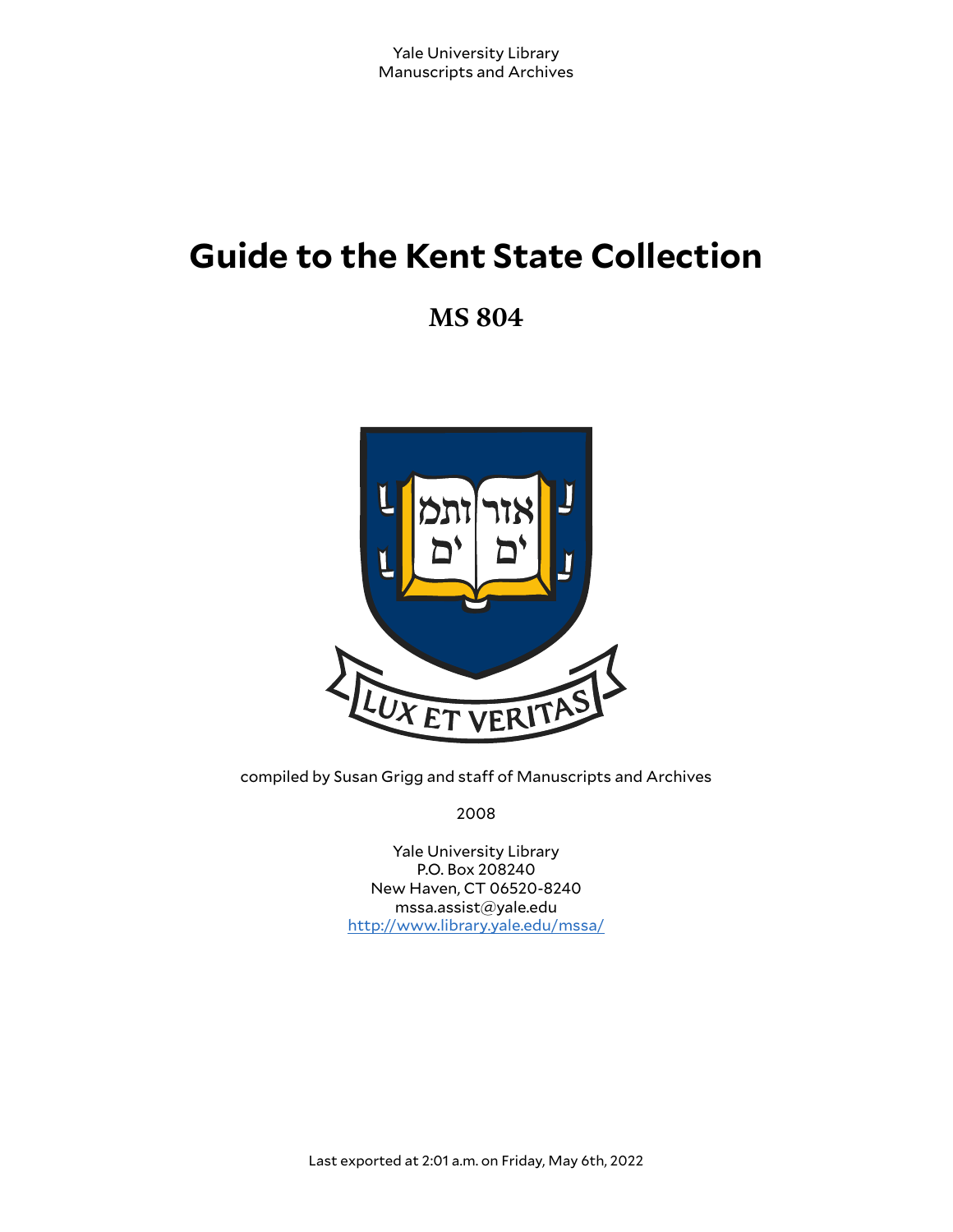## **Table of Contents**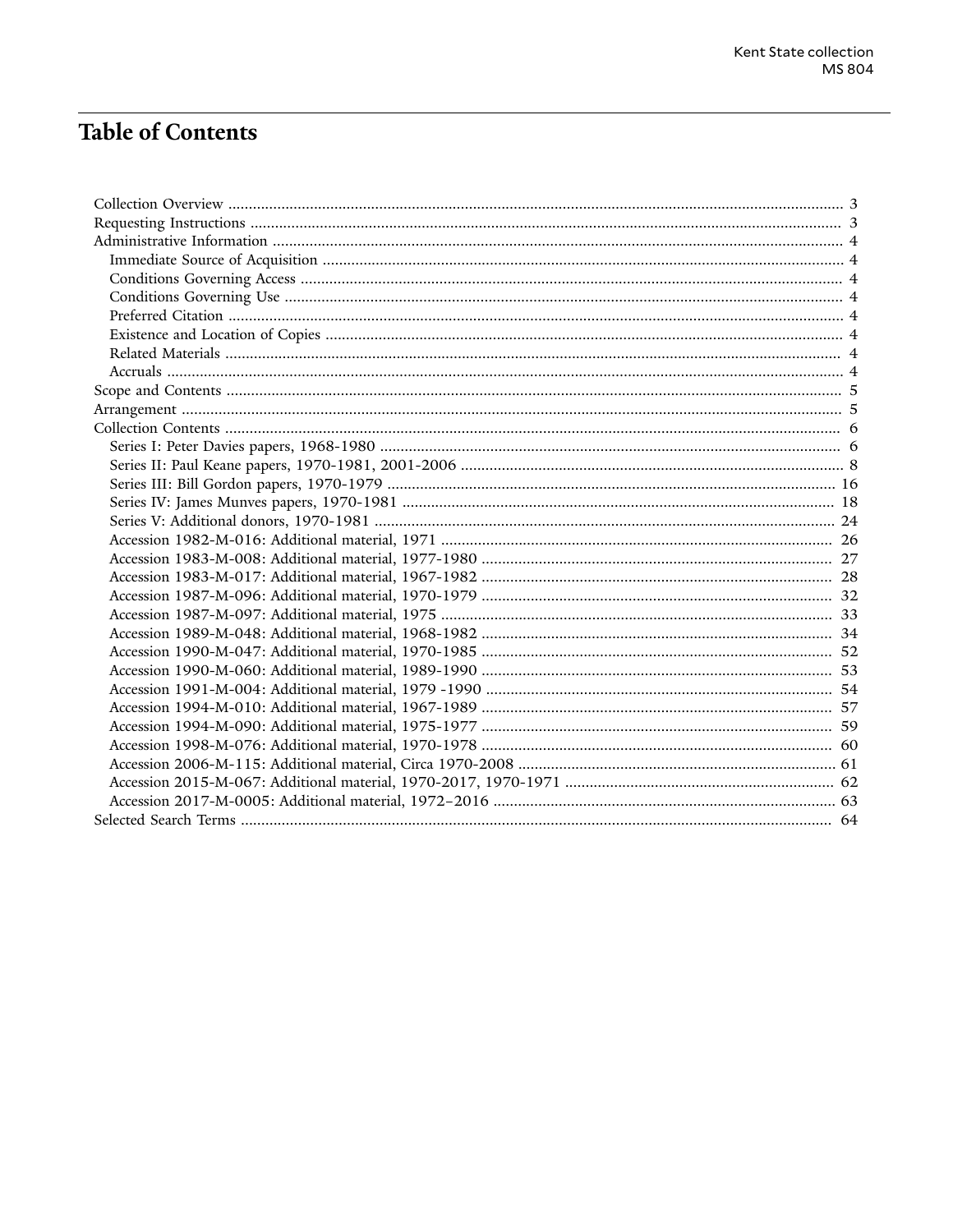## <span id="page-2-0"></span>**Collection Overview**

|                              | <b>REPOSITORY:</b> Manuscripts and Archives<br><b>Yale University Library</b><br>P.O. Box 208240<br>New Haven, CT 06520-8240<br>msa. assist@yale.edu<br>http://www.library.yale.edu/mssa/                                                                                                                                                                                                                                                                                                                     |
|------------------------------|---------------------------------------------------------------------------------------------------------------------------------------------------------------------------------------------------------------------------------------------------------------------------------------------------------------------------------------------------------------------------------------------------------------------------------------------------------------------------------------------------------------|
| <b>CALL NUMBER: MS 804</b>   |                                                                                                                                                                                                                                                                                                                                                                                                                                                                                                               |
|                              | <b>CREATOR:</b> Kent State University                                                                                                                                                                                                                                                                                                                                                                                                                                                                         |
|                              | <b>TITLE:</b> Kent State collection                                                                                                                                                                                                                                                                                                                                                                                                                                                                           |
|                              | <b>DATES: 1967-2017</b>                                                                                                                                                                                                                                                                                                                                                                                                                                                                                       |
| <b>BULK DATES: 1970-1985</b> |                                                                                                                                                                                                                                                                                                                                                                                                                                                                                                               |
|                              | PHYSICAL DESCRIPTION: 74.38 linear feet (Model: 50 cubic feet)                                                                                                                                                                                                                                                                                                                                                                                                                                                |
| <b>LANGUAGE: English</b>     |                                                                                                                                                                                                                                                                                                                                                                                                                                                                                                               |
|                              | <b>SUMMARY:</b> The collection consists of correspondence, manuscripts drafts, legal papers,<br>clippings, issues of the Daily Kent Stater, interview transcripts, photographs<br>and other material collected by Peter Davies, Paul Keane, Bill Gordon, James<br>Munves and others concerning the disturbance at Kent State University<br>and the shooting of Kent State students by members of the Ohio National<br>Guard on May 4, 1970. The collection also includes a model of the Kent State<br>campus. |
|                              | <b>ONLINE FINDING AID:</b> To cite or bookmark this finding aid, please use the following link: http://<br>hdl.handle.net/10079/fa/mssa.ms.0804                                                                                                                                                                                                                                                                                                                                                               |

### <span id="page-2-1"></span>**Requesting Instructions**

To request items from this collection for use in the Manuscripts and Archives reading room, please use the request links in the HTML version of this finding aid, available at [http://hdl.handle.net/10079/fa/](http://hdl.handle.net/10079/fa/mssa.ms.0804) [mssa.ms.0804](http://hdl.handle.net/10079/fa/mssa.ms.0804).

To order reproductions from this collection, please go to [http://www.library.yale.edu/mssa/](http://www.library.yale.edu/mssa/ifr_copy_order.html) [ifr\\_copy\\_order.html.](http://www.library.yale.edu/mssa/ifr_copy_order.html) The information you will need to submit an order includes: the collection call number, collection title, series or accession number, box number, and folder number or name.

Key to the container abbreviations used in the PDF finding aid:

- b. box
- f. folder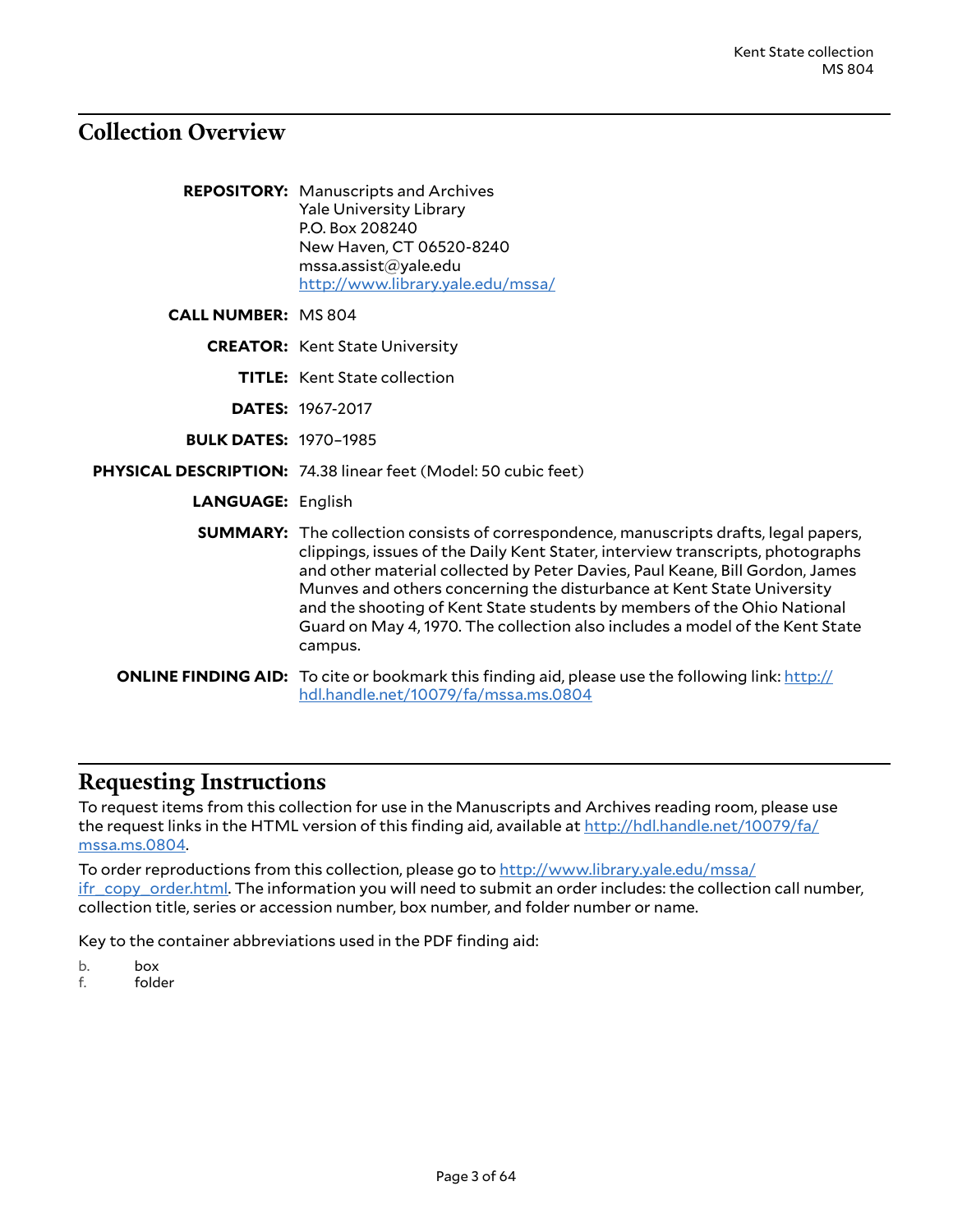## <span id="page-3-0"></span>**Administrative Information**

## <span id="page-3-1"></span>**Immediate Source of Acquisition**

Gifts of Peter Davies, Michael Astrue, Lesley Wischmann, Paul Keane, Bill Gordon, James Munves, and others, 1976-1994, 1997. Gift of Paul Keane, 2009, 2010 and 2015.

## <span id="page-3-2"></span>**Conditions Governing Access**

Series I, Box 25 is closed due to court order. Researchers must request cotton gloves from the Reading Room Service Desk before handling photographic material in Accession 1989-M-048. Researchers must have written permission from Bill Gordon to use his correspondence in Series III, Box 4. Access to materials in Series II, as well as materials in Accessions 1982-M-016, 1990-M-047, and 2006-M-115 requires the permission of Paul Keane until May 4, 2020. Access to the model of the Kent State site in Series V requires permission in advance from the Director of Manuscripts and Archives. The model is stored at the off-site Library Shelving Facility in five boxes and measures 50 cubic feet when assembled. Original audiovisual materials, as well as preservation and duplicating masters, may not be played. Researchers must consult use copies, or if none exist must pay for a use copy, which is retained by the repository. Researchers wishing to obtain an additional copy for their personal use should consult Copying Services information on the Manuscripts and Archives web site. Copies of commercially produced audiovisual materials contained in this collection cannot be made for researcher use outside of the repository.

## <span id="page-3-3"></span>**Conditions Governing Use**

Copyright is retained by Paul D. Keane for materials in this collection he has authored or otherwise produced. After the lifetime of Paul D. Keane, his copyright becomes the property of his heirs, successors or assigns. Copyright status for other collection materials is unknown. Transmission or reproduction of materials protected by U.S. Copyright Law (Title 17, U.S.C.) beyond that allowed by fair use requires the written permission of the copyright owners. Works not in the public domain cannot be commercially exploited without permission of the copyright owners. Responsibility for any use rests exclusively with the user.

## <span id="page-3-4"></span>**Preferred Citation**

Kent State Collection (MS 804). Manuscripts and Archives, Yale University Library.

## <span id="page-3-5"></span>**Existence and Location of Copies**

Notebooks of Peter Davies are available on microfilm (2,000 frames on 2 reels, 16mm.) from Manuscripts and Archives, Yale University Library, at cost. Order no. HM119.

## <span id="page-3-6"></span>**Related Materials**

ACLU of Ohio Kent State Project Records (MS 1800). Manuscripts and Archives, Yale University Library.

### <span id="page-3-7"></span>**Accruals**

This Kent State Collection is closed for additions of new materials except from those whose papers are already included in the collection. The one exception to this is a promised donation of Sanford J. Rosen's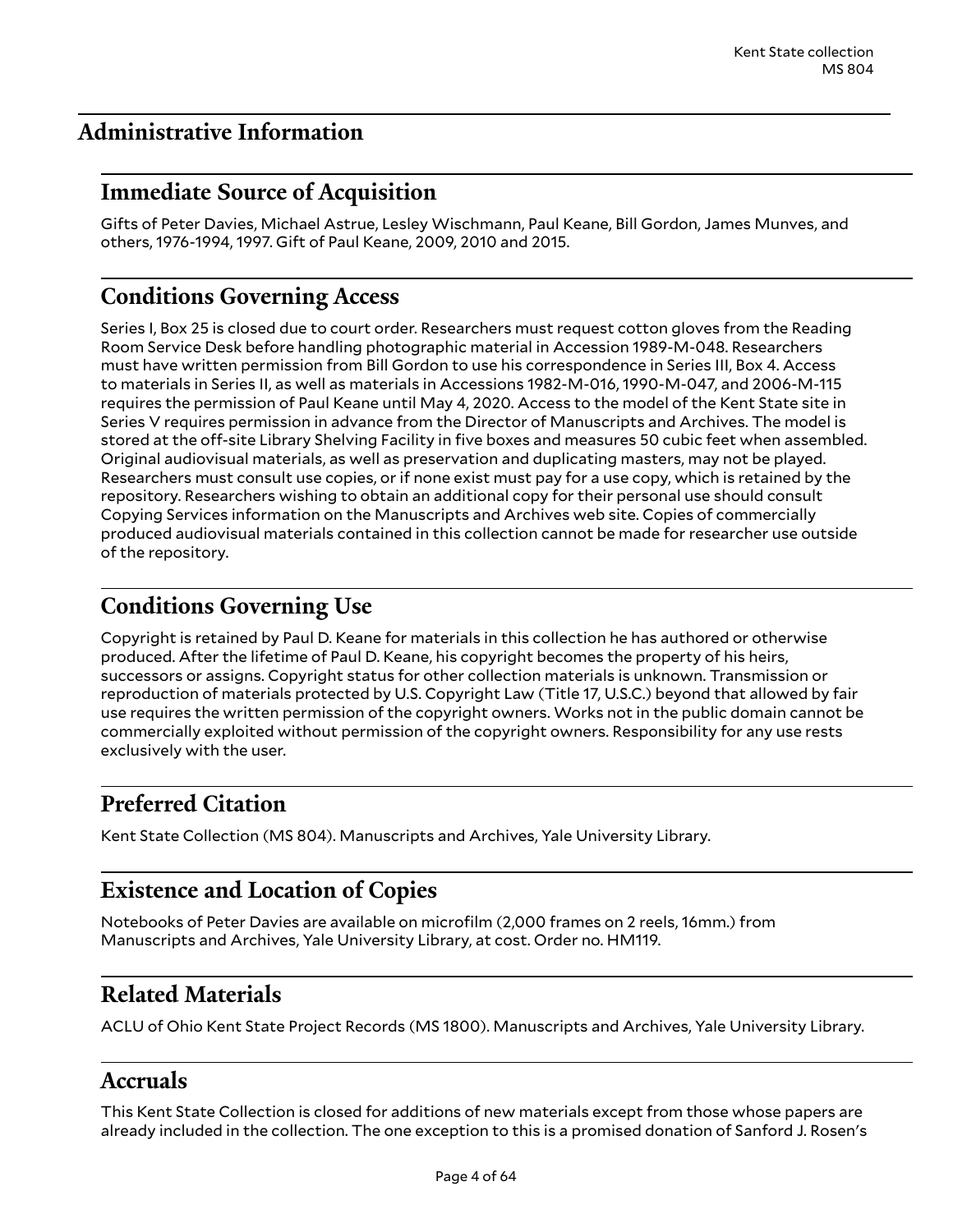files documenting the civil suit brought by the victims' families against Ohio government officials in United States District Court.

### <span id="page-4-0"></span>**Scope and Contents**

The Kent State Collection in Manuscripts and Archives, Yale University Library, originated with the efforts of Peter Davies, author of *The Truth about Kent State*, and his friend Paul Keane to find a safe repository for the material that Mr. Davies had created and collected in the course of his research. The major part of the the papers came to Yale on the seventh anniversary of the May 4, 1970, killings, and the Yale Political Union commemorated that gift by sponsoring a five-day colloquium featuring such civil libertarians as Henry Steele Commager and Aryeh Neier as well as Davies, Keane, and others who had long been studying and protesting what happened at Kent State. Since then the library has endeavored to build on this foundation by collecting other relevant manuscripts, but Davies' papers remain the core of the Collection.

The largest quantity of unique material in the Kent State Collection is Peter Davies' correspondence, beginning with his protest to President Nixon on May 8 and spanning seven strenuous years of inquiry, agitation, and organization. This is, above all, a record of the impact of Kent State on Davies and his correspondents: the parents of the victims, the public officials from whom he demanded an accounting, and the citizens who shared his outrage and collaborated in his protests and probings. The letters document in extraordinary detail the development of Davies' understanding of what happened at Kent State and the progress of his collaborative efforts to obtain redress through public opinion and the legal system. In addition, there are notes, drafts, and unpublished writings that add considerably to the public record of his analysis.

The Kent State Collection also contains a large quantity of research material that would be very useful in a fresh inquiry into Kent State and its aftermath. These are the major kinds of material: two feet of newspaper clippings, spanning from 1970 to 1978; several thousand pages of photostatic copies of F. B. I. Documents, purchased by Yale under the Freedom of Information Act; many publication from Kent State, including newspapers, yearbooks, leaflets, and commemorative booklets; and briefs, transcripts, and other documents related to various legal proceedings. These materials thoroughly document the public perception of Kent State, and give easy access to much information that is otherwise available only in widely scattered sources.

Adapted from *The Left Review*, "Kent State: Ten Years After," 1980, page 75.

### <span id="page-4-1"></span>**Arrangement**

Organized in five series and fifteen additions: I. Peter Davies. II. Paul Keane. III. Bill Gordon. IV. James Munves. V. Additional Donors.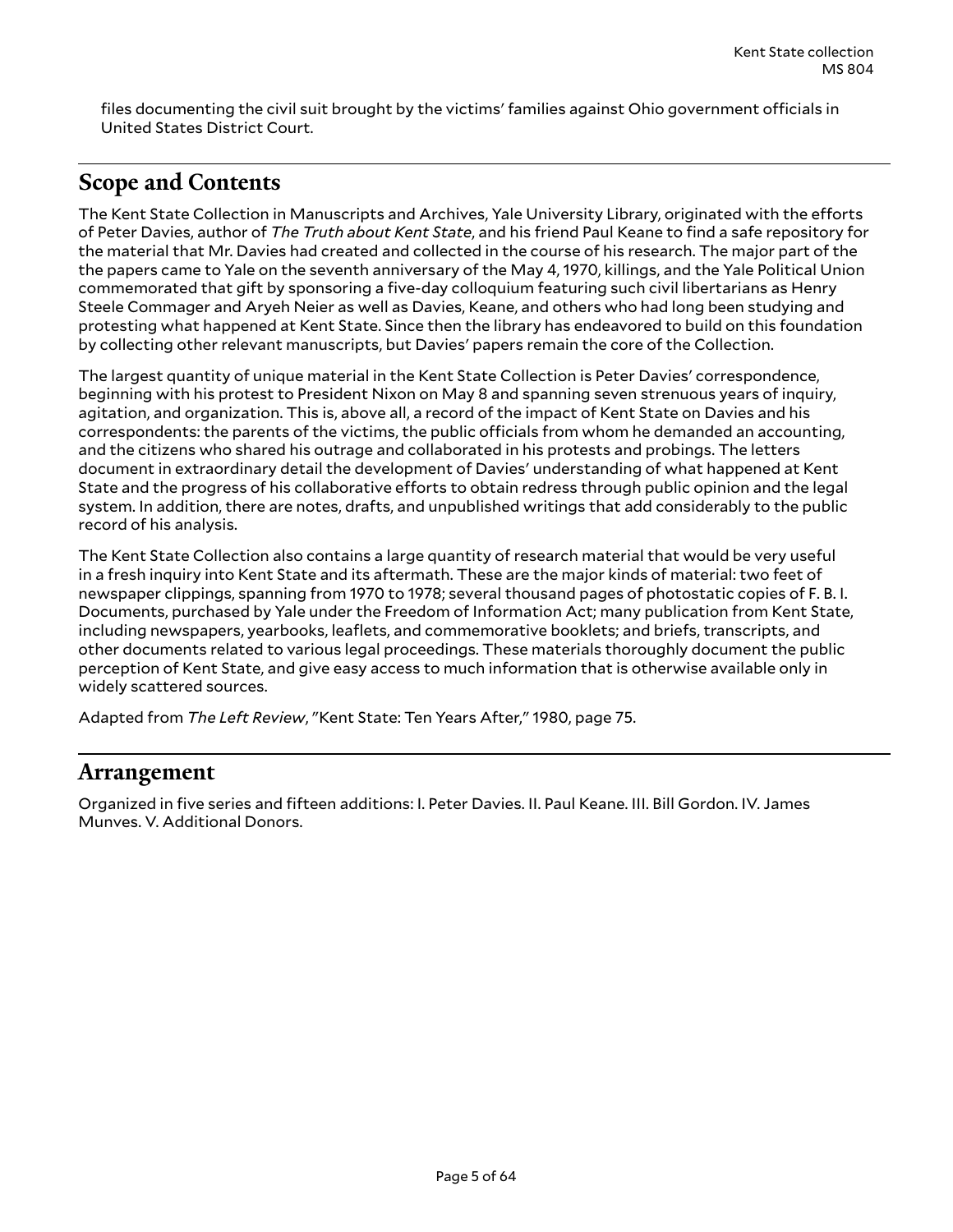## <span id="page-5-0"></span>**Collection Contents Series I: Peter Davies papers, 1968-1980**

<span id="page-5-1"></span>**Access Restriction**: Trial-relted material in Series I, Box 25 is closed by court order.

|       | Correspondence                                                 |                       |
|-------|----------------------------------------------------------------|-----------------------|
| b.1   | A-Ka [including Davies' carbon copies, filed under his name]   | 1970-1978             |
| b.2   | Ke-Z                                                           | 1970-1978             |
|       | Statements and writings about Kent State by Davies and others  |                       |
| b.3   | $A-M$                                                          | 1970-1978             |
| b.4   | $N-Z$                                                          | 1970-1978             |
|       | The Truth about Kent State by Peter Davies                     |                       |
| b.5   | Drafts and bound proofs                                        | 1971-1974             |
| b.6   | Unbound proofs, reviews, promotional matter                    | 1971-1974             |
|       | Legal papers                                                   |                       |
| b.7   | Pryor v. Davies                                                | 1970-1978             |
| b.7   | Krause v. Ohio                                                 | 1970-1978             |
| b.7   | Canfora v. Olds                                                | 1970-1978             |
|       | Krause v. Rhodes                                               |                       |
| b.8   | U.S. Court of Appeals                                          | 1970-1978             |
| b. 9  | U.S. District and Supreme Courts                               | 1970-1978             |
| b. 9  | Miscellaneous                                                  | 1970-1978             |
|       | Clippings                                                      |                       |
| b.10  | 1970<br>English                                                | 1970                  |
| b.11  | 1971-1972                                                      | 1971-1972             |
| b. 12 | 1973-1974 October                                              | 1973-1974<br>October  |
| b. 13 | 1974 November-1975                                             | 1974<br>November-1975 |
| b.14  | 1976-1980, and undated                                         | 1976-1980             |
| b. 15 | "Minority Report of the Commission on KSU Violence"<br>English | 1971                  |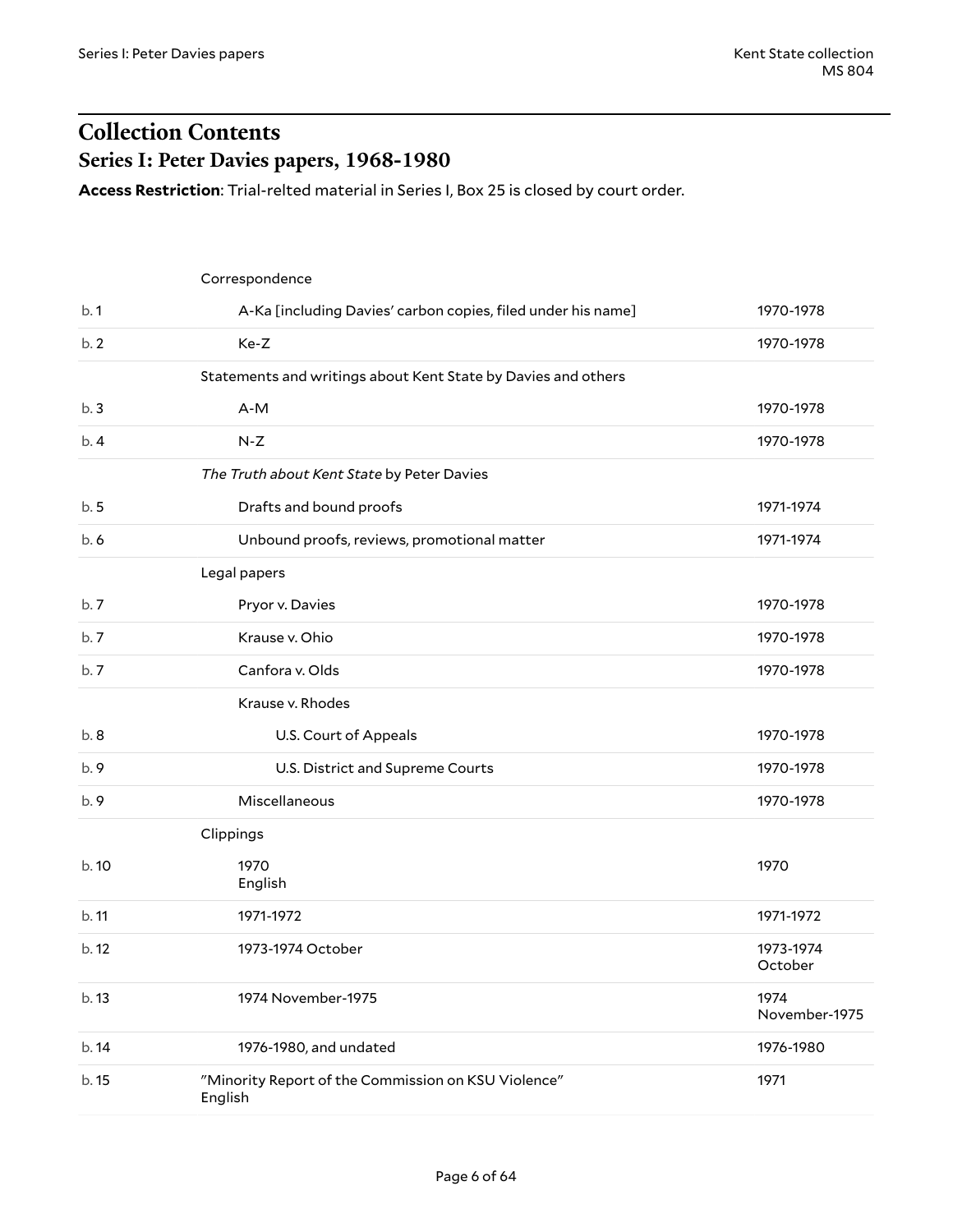| b.15 | President's Commission on Campus Unrest: Kent State hearings and published<br>report | 1970              |
|------|--------------------------------------------------------------------------------------|-------------------|
| b.16 | Books, reprints, and miscellaneous publications                                      | 1970-1975         |
| b.17 | Daily Kent Stater and American Report                                                | 1972-1977         |
| b.18 | Photographs                                                                          | 1970, undated     |
| b.26 | Additional material                                                                  | 1971-1977         |
| b.19 | Films and tapes                                                                      | 1970-1977         |
| b.20 | Memorabilia of commemorative and protest activities                                  | 1970-1974         |
| b.26 | Posters                                                                              | 1971-1977         |
|      | Interests of Davies other than Kent State                                            |                   |
| b.21 | Patty Hearst: writings, clippings                                                    | 1974-1977         |
| b.22 | Miscellaneous: writings, clippings                                                   | 1968-1978         |
| b.23 | Books on various political subjects                                                  | 1970-1975         |
| b.24 | Notes, documents, personal papers                                                    | 1970-1977         |
| b.25 | Trial-related material<br>These records are closed by court order.                   | 1970-1977         |
| b.26 | Scrapbook regarding Patty Hearst                                                     | <b>Circa 1975</b> |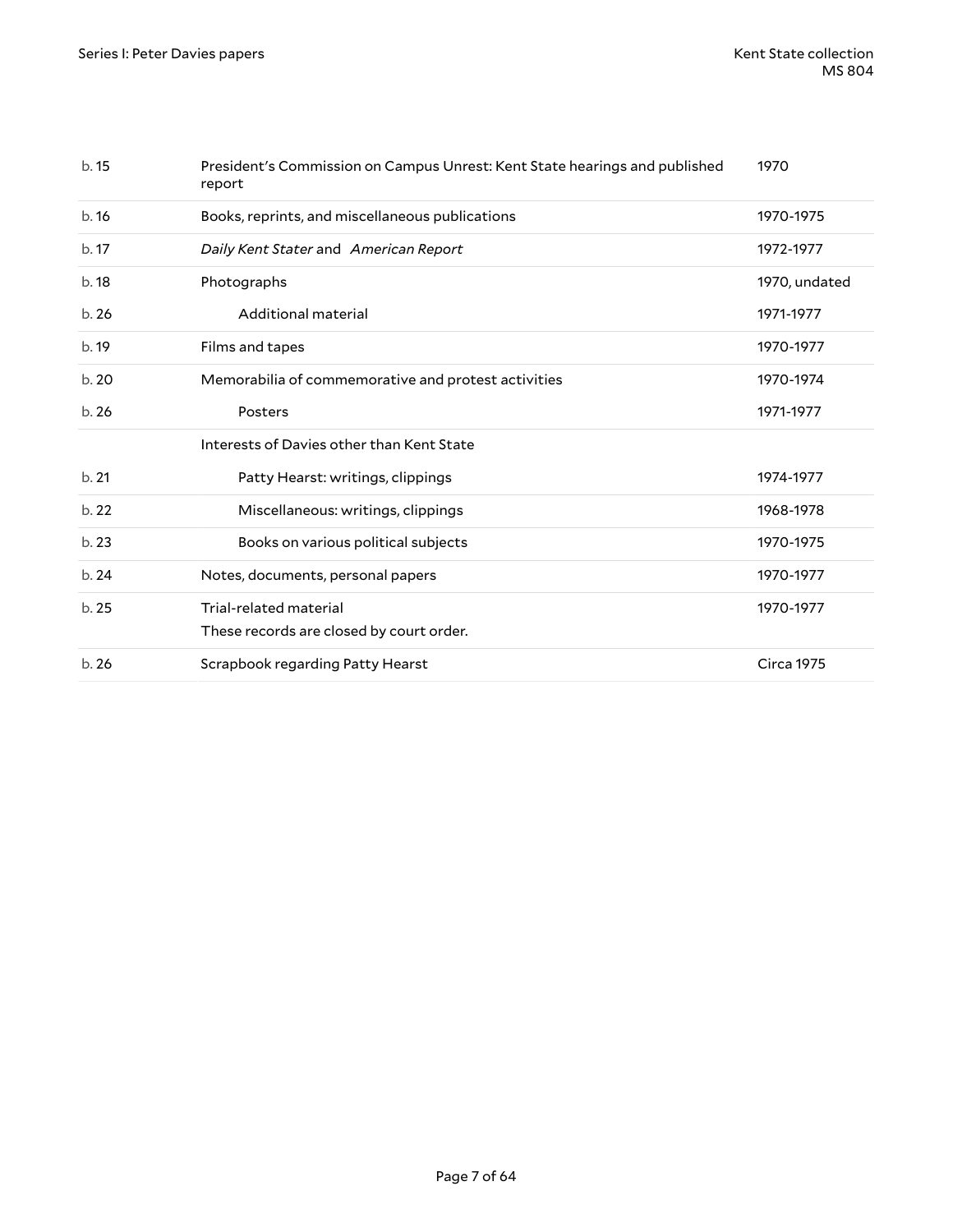### <span id="page-7-0"></span>**Series II: Paul Keane papers, 1970-1981, 2001-2006**

Access to materials in this series requires the permission of Paul Keane until May 4, 2020.

See also Accessions 1982-M-016, 1990-M-047, and 2006-M-115.

| b.1 | "Kent State: A Ten-Year Ministry"<br>English                                                | 1980          |
|-----|---------------------------------------------------------------------------------------------|---------------|
|     | Identified by Keane as the key to his papers and recommended as such to all<br>researchers. |               |
|     | Kent State/May 4th material                                                                 |               |
| b.1 | American Report, special supplement on Kent State                                           | 1971          |
| b.1 | Bibliography of Kent State/May 4th, compiled by Reece Morehead                              | Undated       |
| b.1 | The Contagion of Kent State, by Charles Thomas                                              | 1979          |
| b.1 | Gym protest                                                                                 | 1977          |
| b.1 | Leaflets, handouts, literature collected at rallies                                         | 1972, undated |
| b.1 | Mailing list of colleges for national petition drive                                        | 1971          |
| b.1 | May 4th memorials and tributes                                                              | 1973-1979     |
| b.1 | Petition to the Federal Grand Jury                                                          |               |
| b.1 | Pages 1-483                                                                                 | Undated       |
| b.1 | Tabulation of petition drive                                                                | Undated       |
| b.1 | Miscellaneous papers                                                                        | 1972          |
| b.1 | Newspaper articles                                                                          | 1971-1972     |
| b.1 | Petition to the White House                                                                 |               |
| b.1 | "Ten Months of Deceit"<br>English                                                           | 1972          |
| b.1 | Congressional Record                                                                        | 1972          |
| b.1 | Articles and documents resulting from petition drive                                        | 1970-1973     |
| b.1 | Poetry on Kent State/May 4th                                                                | Undated       |
| b.1 | Questionnaire concerning attitudes towards May 4th                                          | 1970          |
| b.1 | Report of the Kent State Grand Jury                                                         | 1972          |
| b.1 | ROTC protests: news articles                                                                | 1970-1972     |
| b.1 | Saxbe, William: correspondence and related material                                         | 1973          |
| b.1 | Schroeder v. Bork                                                                           | 1973          |
| b.1 | Kent State: May 4, 1970, Synesthetics Inc. film                                             | 1972          |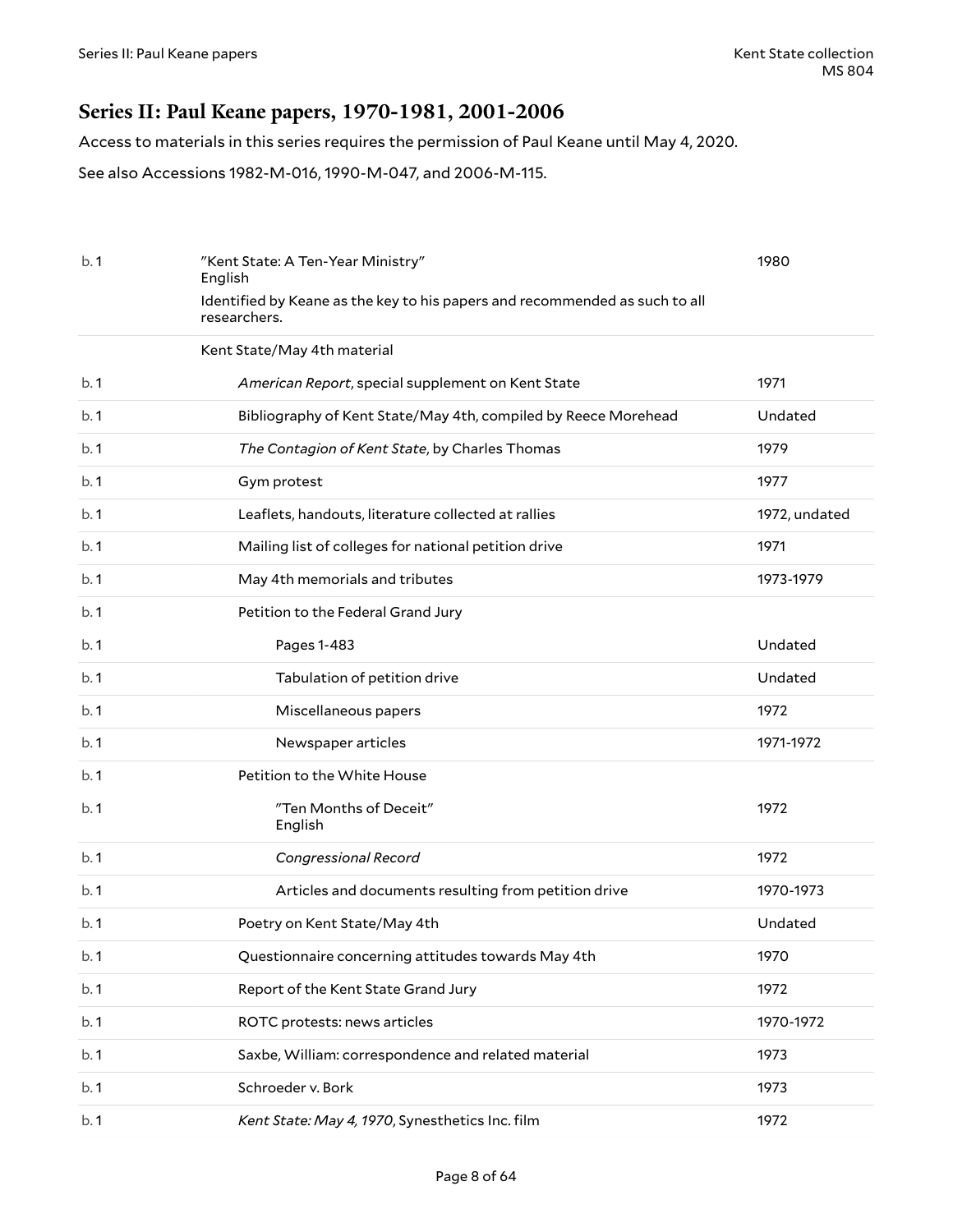### Kent State/May 4th material (continued)

| b.1 | Transcript of Keane-Rambo interview                                                       | 1972       |
|-----|-------------------------------------------------------------------------------------------|------------|
| b.1 | Unsorted material on Kent State: correspondence, clippings, memorandum,<br>printed matter | 1971-1977  |
|     | Center for Peaceful Change                                                                |            |
| b.1 | Anatomy of Peaceful Change class                                                          |            |
| b.1 | <b>Book reviews</b>                                                                       | 1972       |
| b.1 | Papers and essays                                                                         | 1972       |
| b.1 | Readings and outlines                                                                     | Undated    |
| b.1 | Roster                                                                                    | 1972       |
| b.1 | Correspondence and articles concerning Granville-Jackson sculpture                        | 1972-1973  |
| b.1 | Correspondence concerning Hyde Park                                                       | 1972       |
| b.1 | Miscellaneous correspondence                                                              | 1972-1973  |
| b.1 | Description and evaluation                                                                | Undated    |
| b.1 | Grant proposals                                                                           | Undated    |
| b.1 | Minutes                                                                                   | 1972-1973  |
| b.1 | Program proposals, purposes                                                               | 1971-1972  |
| b.1 | Proposals for 4 May Research Center                                                       | 1973       |
| b.1 | CPC Class 100: correspondence over permanent memorial                                     | 1972       |
| b.1 | Continued correspondence over memorial                                                    | 1972       |
| b.1 | Hank Koch article on memorial                                                             | Undated    |
| b.1 | <b>Brochure</b>                                                                           | Undated    |
|     | Kent State F.A.C.T.                                                                       |            |
| b.2 | Address book                                                                              | Undated    |
| b.2 | Agenda for meeting on 1 Feb                                                               | 1979       |
| b.2 | Correspondence concerning organizing F.A.C.T.                                             | 1977       |
| b.2 | Personal notes on organizing F.A.C.T.                                                     | Circa 1977 |
| b.2 | Correspondence about F.A.C.T. and Paul Keane                                              | 1977-1978  |
| b.2 | F.A.C.T. and other Keane correspondence                                                   | 1978       |
| b.2 | Correspondence and other about F.A.C.T., and miscellaneous Keane<br>correspondence        | 1978       |
| b.2 | Donations                                                                                 | 1977-1978  |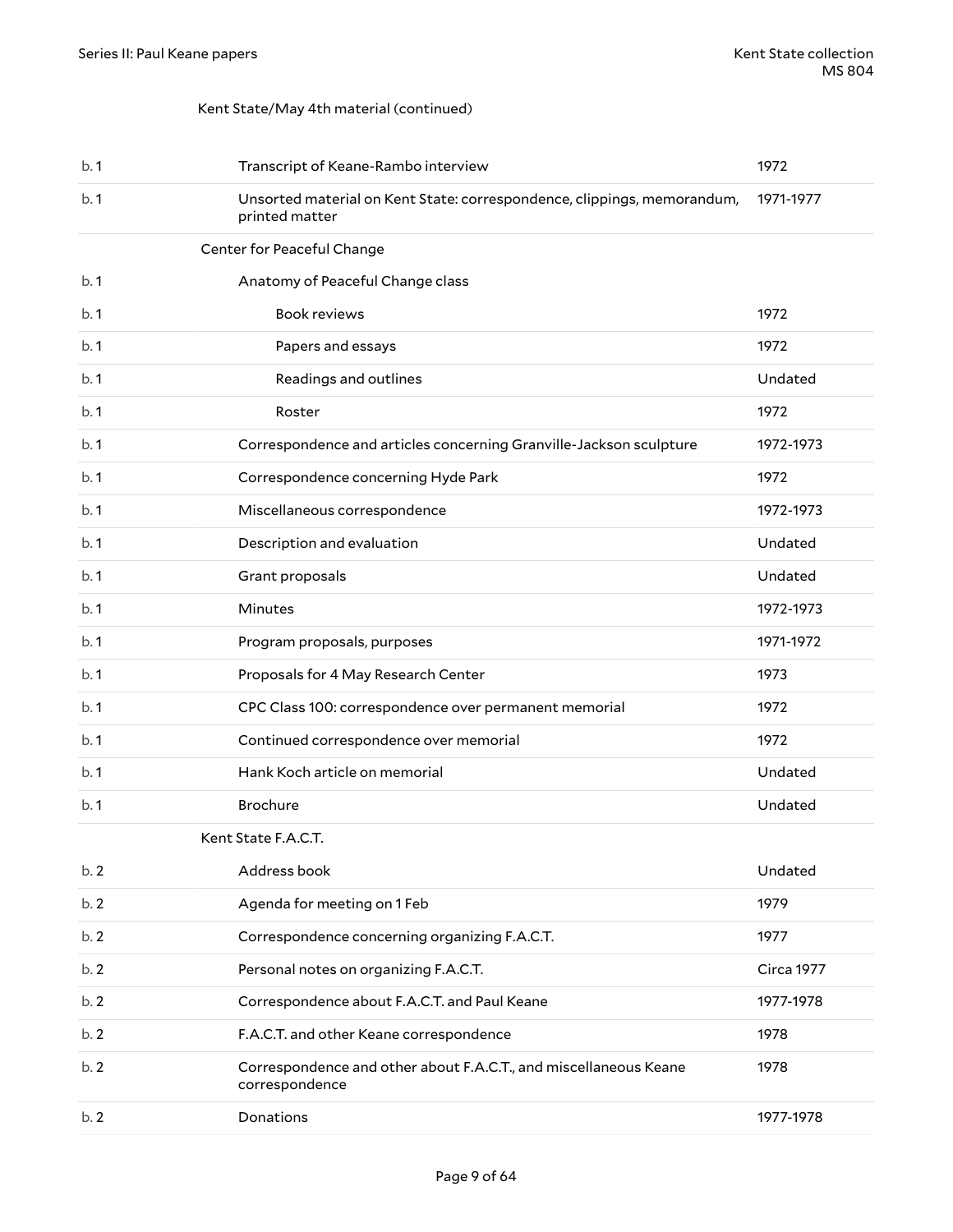### Kent State F.A.C.T. (continued)

| b.2 | Financial reports, memos, clippings                     | 1977                 |
|-----|---------------------------------------------------------|----------------------|
| b.2 | Incorporation papers                                    | 1977                 |
| b.2 | Mailing list and related materials                      | 1978                 |
| b.2 | Newsletter #1                                           | 1978                 |
| b.2 | Newsletter #2, "The Report"                             | 1978                 |
| b.2 | Press releases                                          | <b>Circa 1978</b>    |
| b.2 | Extra xeroxes                                           | Undated              |
| b.2 | Kent State General Material                             |                      |
| b.2 | The A.M., Kent State Summer News                        | 1972 June-<br>August |
| b.2 | Xeroxes of The A.M.                                     | 1972 June-<br>August |
| b.2 | Chuck Takes a Look at KSU, cartoons by Chuck Ayers      | Undated              |
| b.2 | <b>Commencement Guide</b>                               | 1972                 |
| b.2 | Commuter and Off-Campus Newsletter                      | 1972                 |
| b.2 | Honors and Experimental programs                        | Undated              |
| b.2 | Honors Day program                                      | 1972                 |
|     |                                                         |                      |
| b.2 | Implosion Pad: memo about experiment in student living  | 1972                 |
| b.2 | Kent Alumni Magazine                                    | 1978                 |
| b.2 | Proposals for a "New College"                           | 1972-1973            |
| b.2 | Official Kent State Bulletin                            | 1970 May-June        |
| b.2 | News articles: Glenn Olds, former president, Kent State | 1978                 |
| b.2 | Kent State telephone directories                        | 1971-1972            |
|     | Paul Keane                                              |                      |
| b.2 | Correspondence                                          | 1970                 |
| b.2 | Correspondence                                          | 1972-1980            |
| b.2 | Correspondence                                          | Undated              |
| b.2 | Miscellaneous                                           | Undated              |
| b.2 | To and from Kent State                                  | Undated              |
| b.2 | With Kent State archives                                | Undated              |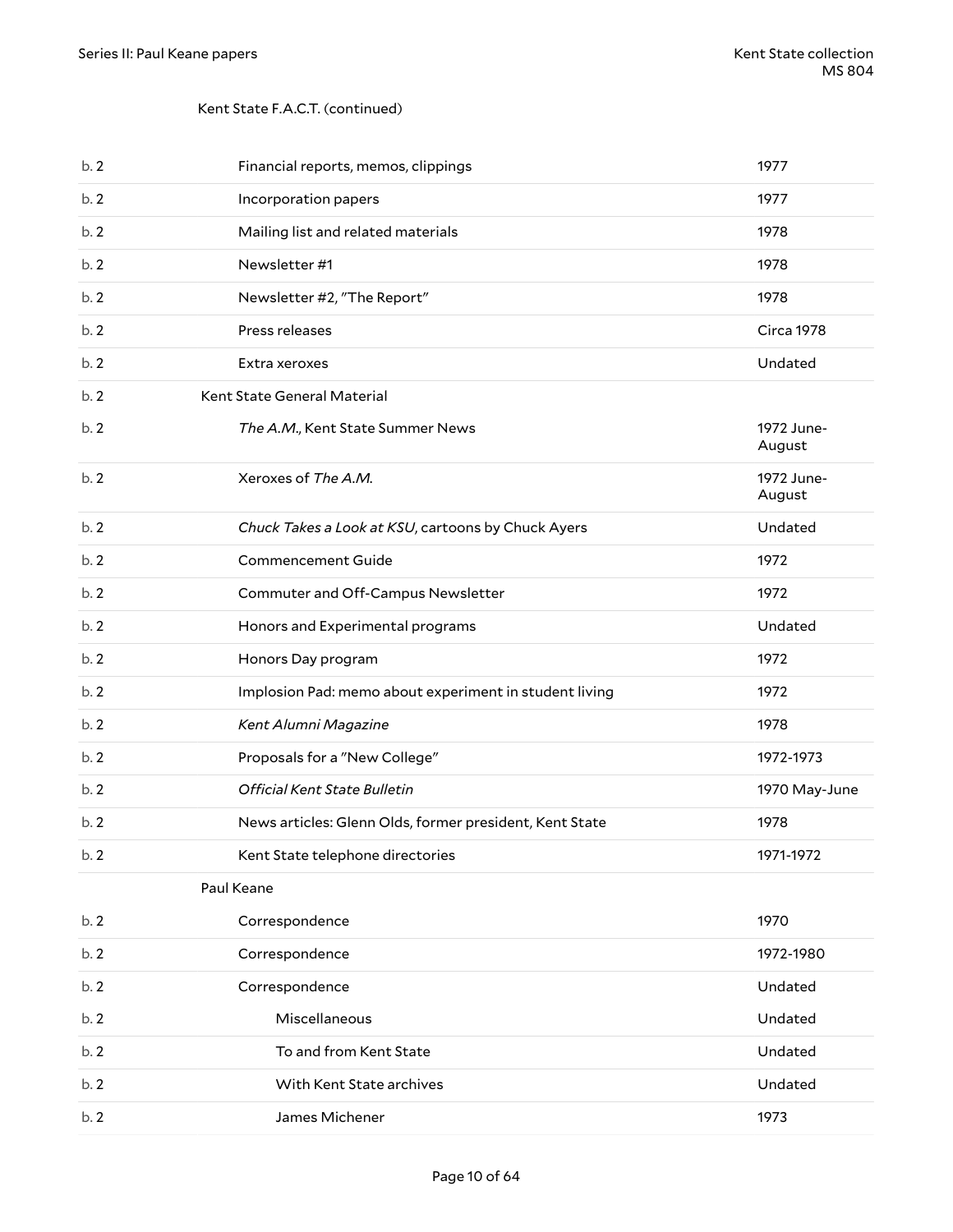### Paul Keane > Correspondence (continued)

| b.2 | Reece Morehead                                                                          | 1973-1974                                 |
|-----|-----------------------------------------------------------------------------------------|-------------------------------------------|
| b.2 | <b>Bill Moyers</b>                                                                      | 1972-1974                                 |
| b.2 | Robert Murphy                                                                           | 1973                                      |
| b.2 | Glenn Olds                                                                              | 1972-1981, 2001,<br>2005-2009,<br>undated |
| b.2 | George Urban                                                                            | Undated                                   |
| b.2 | Crank mail                                                                              | Undated                                   |
| b.2 | F. B. I. file                                                                           | 1978                                      |
| b.2 | Yale Divinity School: notice of memorial service and statement by President<br>Giamatti | 1980                                      |
|     | Pop's Snow Squad                                                                        |                                           |
| b.3 | Correspondence                                                                          | 1971-1973                                 |
| b.3 | Fan mail                                                                                | 1972                                      |
| b.3 | Correspondence regarding snow equipment                                                 | 1972                                      |
| b.3 | Correspondence with Kent State                                                          | 1972-1973                                 |
| b.3 | Mailing list                                                                            | 1973                                      |
| b.3 | News articles                                                                           | 1971-1973                                 |
| b.3 | Newsletters                                                                             | 1972-1973                                 |
| b.3 | Publicity                                                                               | 1973                                      |
| b.3 | Receipts                                                                                | 1973                                      |
| b.3 | Miscellaneous                                                                           | Undated                                   |
| b.3 | Photographic negatives                                                                  | Undated                                   |
| b.3 | Poems found in notes                                                                    | Undated                                   |
| b.3 | Copied pages from notebook                                                              | 1970-1972                                 |
| b.3 | Paper on George Segal's sculpture, with letter by Segal                                 | 1978-1979                                 |
| b.3 | Writings by Keane                                                                       | Undated                                   |
| b.3 | Vita and recommendations                                                                | Undated                                   |
| b.3 | Miscellaneous notes and printed matter                                                  | Undated                                   |
| b.3 | Notes: Democratic National Convention                                                   | 1972                                      |
| b.3 | Religious and Community Leaders Concerned                                               |                                           |
| b.3 | Correspondence                                                                          | 1972                                      |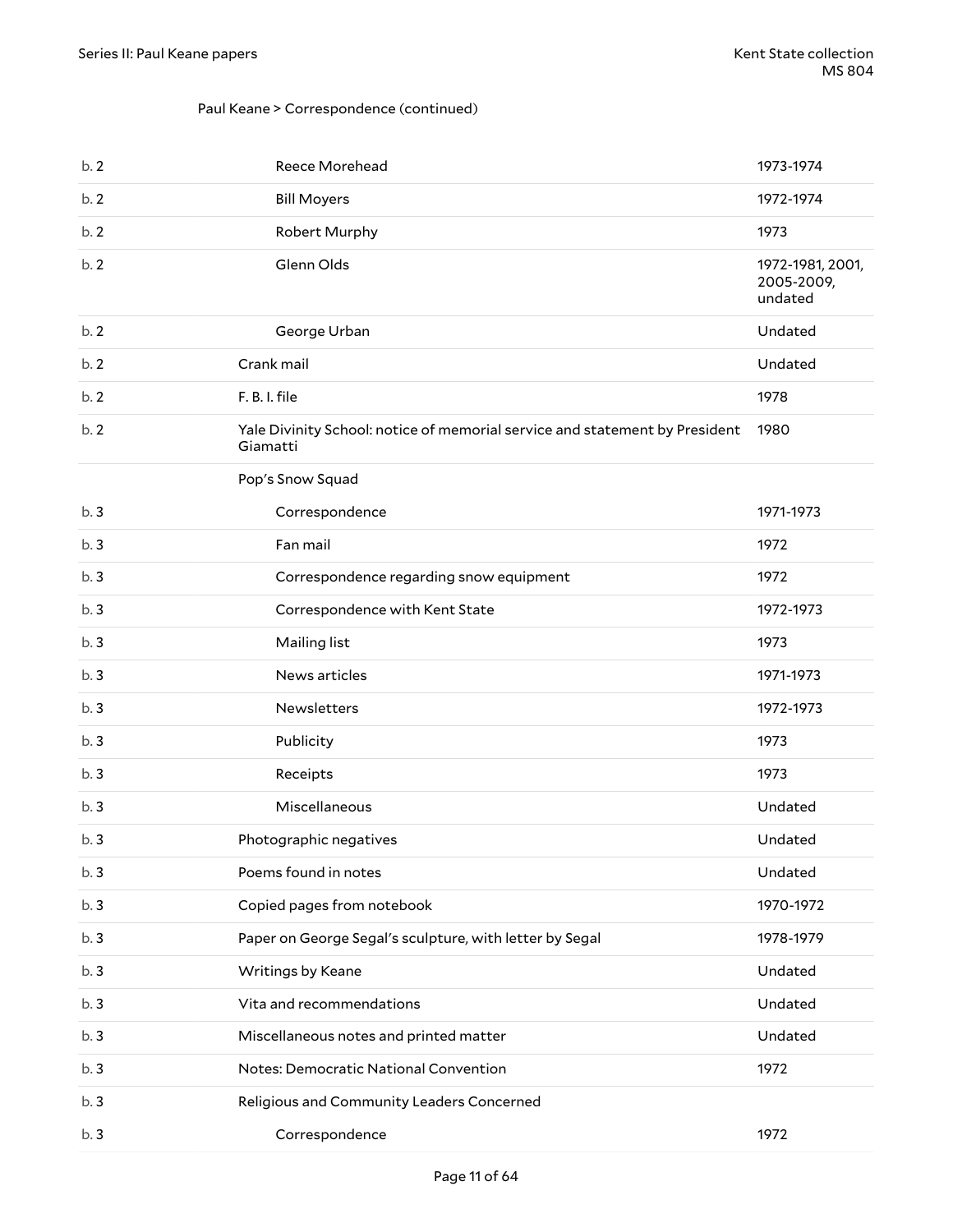### Paul Keane > Religious and Community Leaders Concerned (continued)

| b.3 | Guidelines for observing demonstration (Miami Beach)                         | 1972                           |
|-----|------------------------------------------------------------------------------|--------------------------------|
| b.3 | Miscellaneous                                                                | 1972                           |
| b.3 | News articles                                                                | 1972                           |
| b.3 | King Alfonso's Unity with Humanity for All, correspondence                   | 1971-1972                      |
|     | <b>Peter Davies</b>                                                          |                                |
| b.3 | Material on Kent State                                                       | 1975                           |
| b.3 | Correspondence: especially relating to donation to Yale                      | Undated                        |
|     | <b>Bill Gordon</b>                                                           |                                |
| b.3 | Correspondence                                                               | 1971-1980                      |
| b.3 | Correspondence                                                               | Undated                        |
| b.3 | "Some Cases are Better Left Unopened" by Bill Gordon<br>English              | Undated                        |
| b.3 | Outline of book, possibly by Billl Gordon                                    | Undated                        |
| b.3 | Paul Keane criticism of Bill Gordon manuscript                               | Undated                        |
| b.3 | Documents used by Bill Gordon for paper                                      | Undated                        |
| b.3 | Kent State: Three Years Later, a Legal Summary                               | 1973                           |
| b.3 | Review of Kent State Coverup and article on FBI reports - Kent State         | 1980                           |
| b.3 | The Kent State Coverup by Bill Gordon                                        | Undated                        |
| b.4 | Volume containing issues of For Your Information, Dragonfire, and Stump City | 1970-1971                      |
|     | Daily Kent Stater                                                            |                                |
| b.4 | (bound)<br>English                                                           | 1970<br>September-1971<br>June |
| b.5 | (bound)<br>English                                                           | 1971<br>September-1972<br>June |
| b.6 | (bound)<br>English                                                           | 1972<br>September-1973<br>June |
| b.7 | 26-27 September 1973                                                         | $26 - 27$<br>September 1973    |
|     |                                                                              |                                |
| b.7 | 2-12 October 1973                                                            | 2-12 October<br>1973           |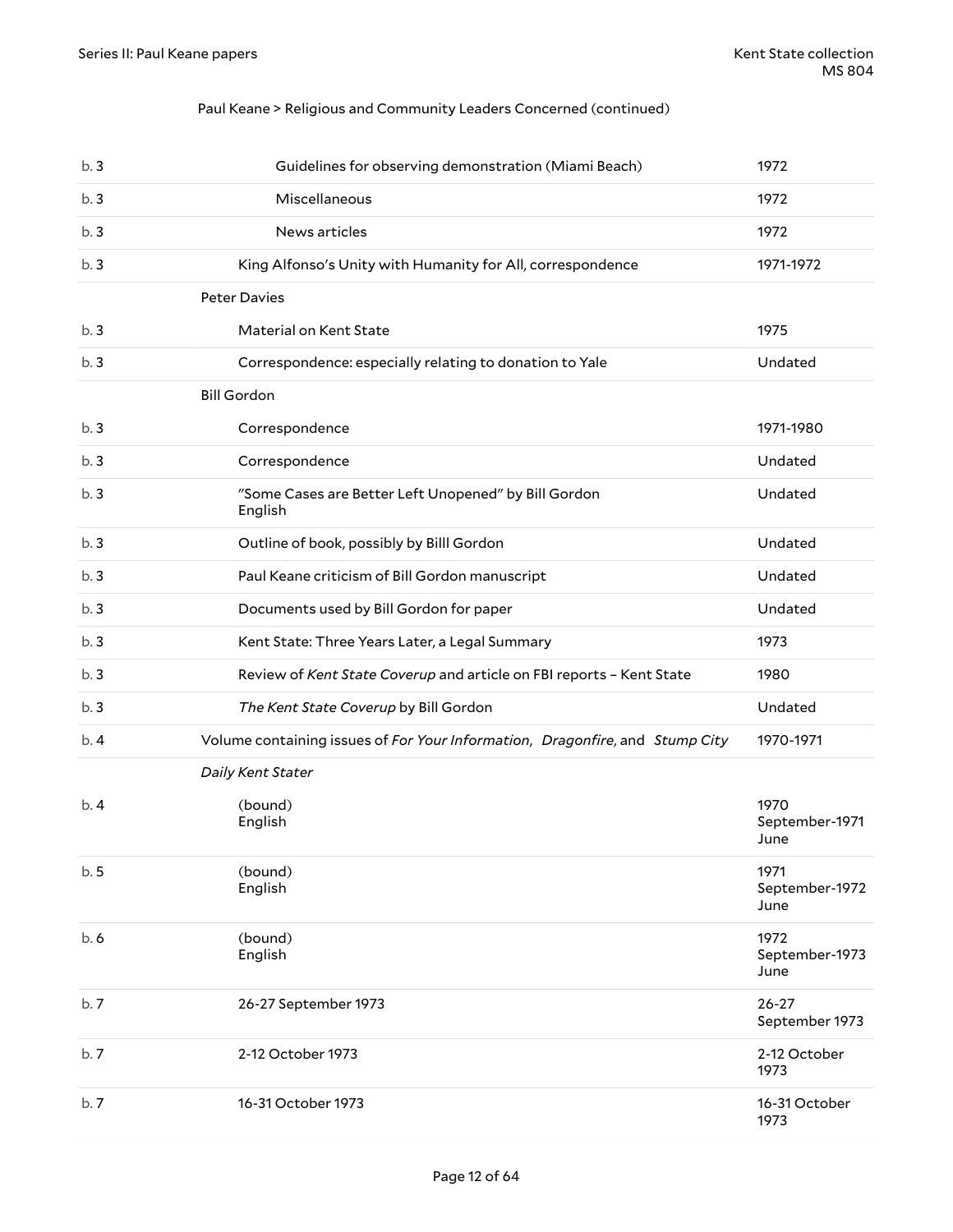### Daily Kent Stater (continued)

| b.7 | 1-15 November 1973       | 1-15 November<br>1973       |
|-----|--------------------------|-----------------------------|
| b.7 | 16-29 November 1973      | 16-29 November<br>1973      |
| b.7 | December 1973            | December 1973               |
| b.7 | 8-15 January 1974        | 8-15 January<br>1974        |
| b.7 | 16-31 January 1974       | 16-31 January<br>1974       |
| b.7 | 1-8 February 1974        | 1-8 February<br>1974        |
| b.7 | 13-28 February 1974      | 13-28 February<br>1974      |
| b.7 | 1-8 March 1974           | 1-8 March 1974              |
| b.7 | 12-15 March 1974         | 12-15 March<br>1974         |
| b.7 | 4-16 April 1974          | 4-16 April 1974             |
| b.7 | 17-30 April 1974         | 17-30 April 1974            |
| b.7 | 1-9 May 1974             | 1-9 May 1974                |
| b.7 | 10-30 May 1974           | 10-30 May 1974              |
| b.7 | 5-6 June 1974            | 5-6 June 1974               |
| b.7 | 4 May 1976               | 4 May 1976                  |
| b.7 | 20-21 October 1977       | 20-21 October<br>1977       |
| b.7 | 20-23 February 1979      | 20-23 February<br>1979      |
| b.7 | 27 February-2 March 1979 | 27 February-2<br>March 1979 |
| b.7 | 6-9 March 1979           | 6-9 March 1979              |
| b.7 | 27-30 March 1979         | 27-30 March<br>1979         |
| b.7 | 3-6 April 1979           | 3-6 April 1979              |
| b.7 | 10-13 April 1979         | 10-13 April 1979            |
| b.7 | 17-20 April 1979         | 17-20 April 1979            |
| b.7 | 24-27 April 1979         | 24-27 April 1979            |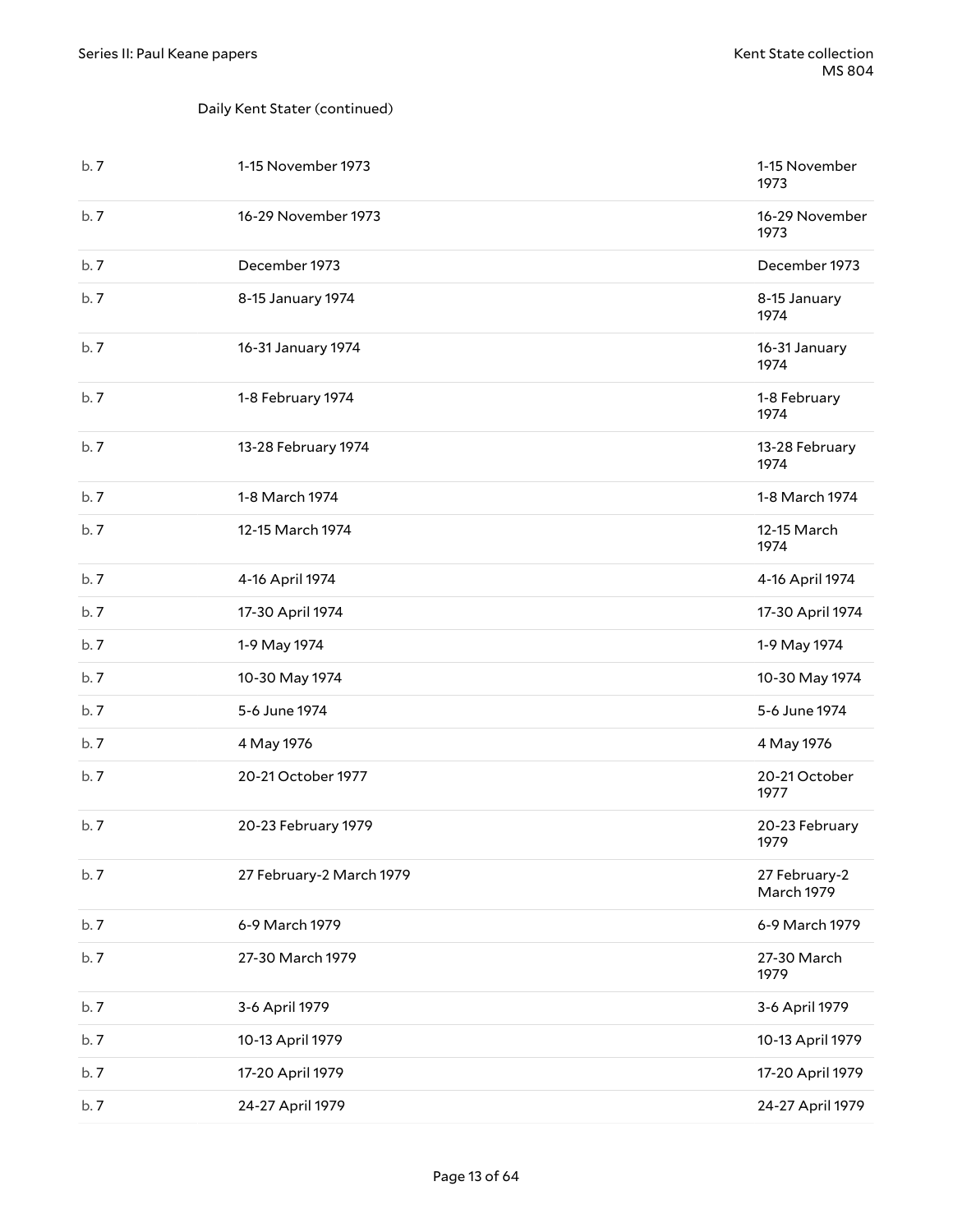### Daily Kent Stater (continued)

| b.7  | 2-4 May 1979                          | 2-4 May 1979              |
|------|---------------------------------------|---------------------------|
| b.7  | 8-11 May 1979                         | 8-11 May 1979             |
| b.7  | 15-18 May 1979                        | 15-18 May 1979            |
| b.7  | 22-25 May 1979                        | 22-25 May 1979            |
| b.7  | (special issue, Our Times)<br>English | 24 May 1979               |
| b.7  | 29 May-1 June 1979                    | 29 May-1 June<br>1979     |
| b.7  | 4-13 September 1979                   | 4-13 September<br>1979    |
| b.7  | 14-28 September 1979                  | 14-28 September<br>1979   |
| b.8  | 2-12 October 1979                     | 2-12 October<br>1979      |
| b.8  | 16-31 October 1979                    | 16-31 October<br>1979     |
| b.8  | 1-14 November 1979                    | 1-14 November<br>1979     |
| b.8  | 15-30 November 1979                   | 15-30 November<br>1979    |
| b.8  | December 1979                         | December 1979             |
| b.8  | January 1980                          | January 1980              |
| b.8  | 1-14 February 1980                    | 1-14 February<br>1980     |
| b.8  | 15-29 February 1980                   | 15-29 February<br>1980    |
| b. 8 | 4-12 March 1980                       | 4-12 March 1980           |
| b. 8 | 13-21 March 1980                      | 13-21 March<br>1980       |
| b.8  | 1-11 April 1980                       | 1-11 April 1980           |
| b. 8 | 15-30 April 1980                      | 15-30 April 1980          |
| b.8  | 1-8 May 1980                          | 1-8 May 1980              |
| b.8  | 9-16 May 1980                         | 9-16 May 1980             |
| b.8  | Microfilm                             | 1972-1974                 |
| b.8a | 27 January- May 15 1981               | 27 January-May<br>15 1981 |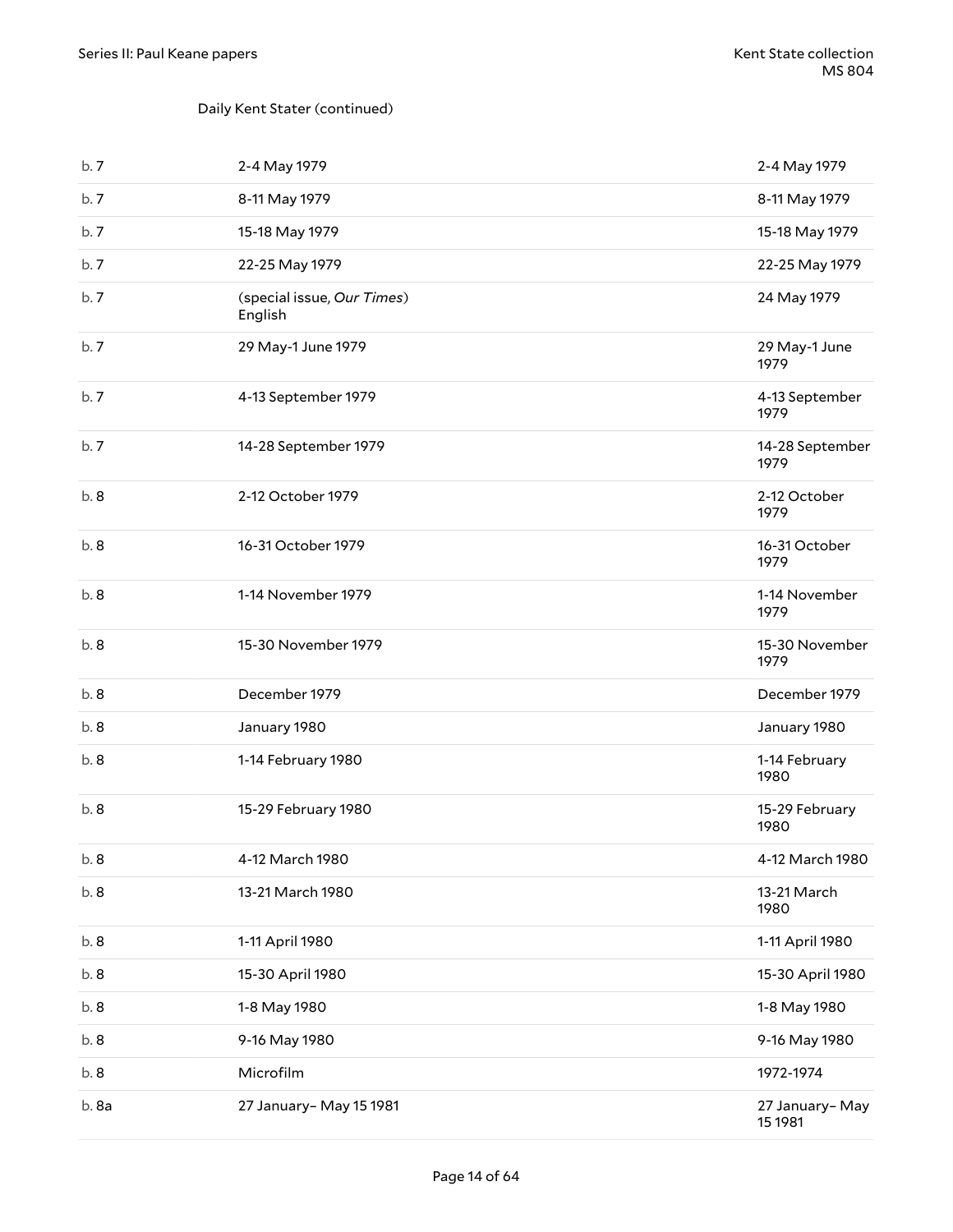|      | News articles                                                                       |           |
|------|-------------------------------------------------------------------------------------|-----------|
| b.9  | From Daily Kent Stater                                                              | 1972-1973 |
| b.9  | From Ohio papers                                                                    | 1971-1980 |
| b.9  | From U.S. papers other than Ohio                                                    | 1971-1980 |
| b.9  | Political cartoons                                                                  | Undated   |
| b.9  | Magazine articles                                                                   | 1971-1980 |
| b.9  | Yale Daily News, includes articles on the Kent State Collection at Yale             | 1977-1980 |
| b.9  | Miscellaneous                                                                       | Undated   |
| b.9  | Press releases                                                                      | 1972-1978 |
| b.10 | Kent State yearbooks                                                                | 1971-1975 |
| b.10 | James Michener's Kent State                                                         | 1971      |
| b.11 | Poster of Henry Steele Commager's "The University and the Community of<br>Learning" | 1971      |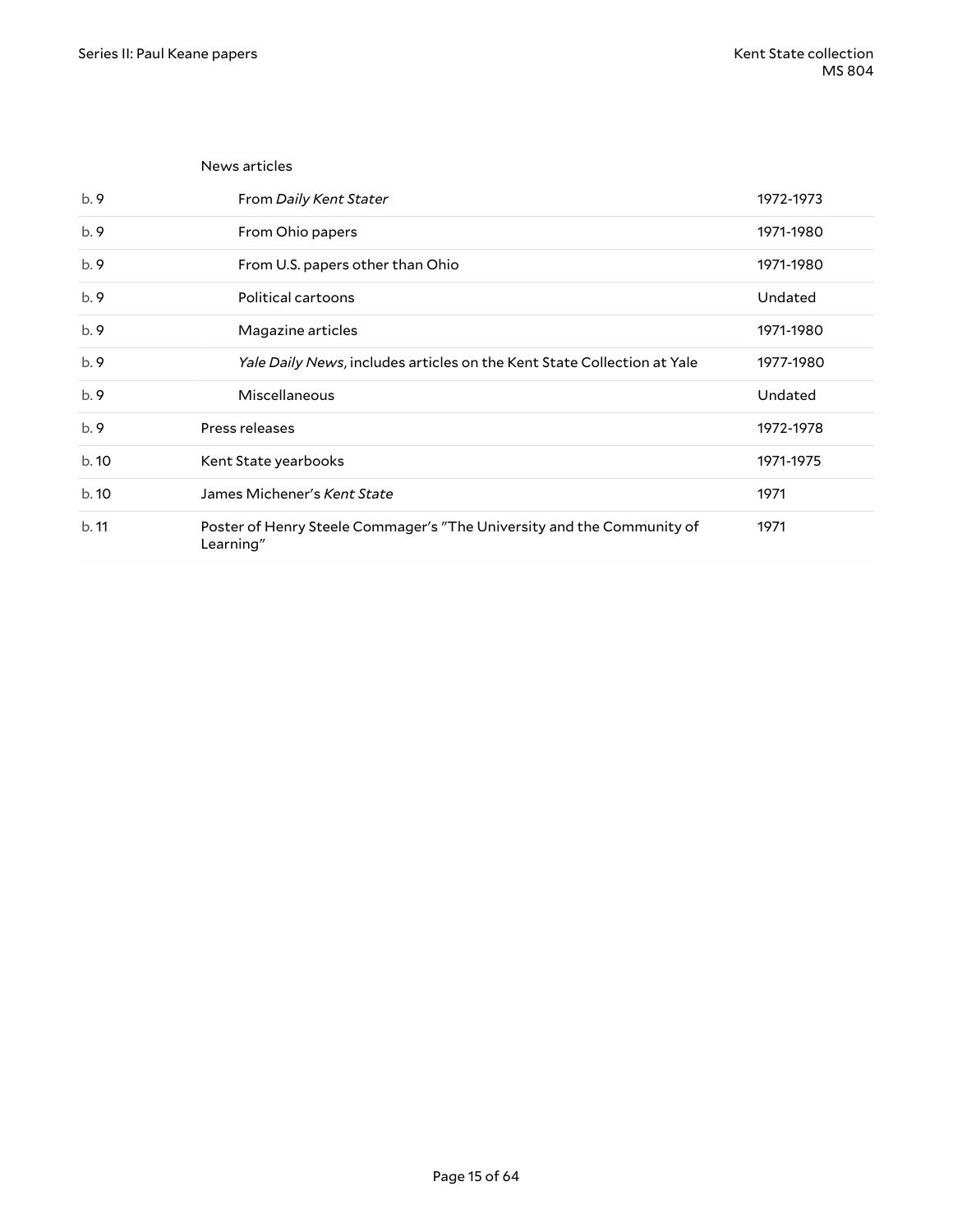### <span id="page-15-0"></span>**Series III: Bill Gordon papers, 1970-1979**

Researchers must have written permission from Bill Gordon to use his correspondence in Series III, Box 4.

| $b.1 - 2$    | Electrostatic copies of FBI records, obtained under the Freedom of Information<br>Act                                                                                                                                       | 1970-1974                |
|--------------|-----------------------------------------------------------------------------------------------------------------------------------------------------------------------------------------------------------------------------|--------------------------|
| b.3, f.1     | James A. Michener writings, correspondence, clippings, and Kent State<br>commencement address                                                                                                                               | Circa 1970-circa<br>1972 |
| b. 3, f. 2   | House Judiciary Committee report from Comptroller General on FBI domestic<br>intelligence operations                                                                                                                        | 1976                     |
| b.3, f.3     | Reports and court publications relating to the Kent State shootings                                                                                                                                                         | 1971-1972                |
| b.3, f.4     | Correspondence and clippings relating to the Kent State shootings and aftermath 1971-1973<br>A significant amount of the correspondence is between Paul Keane and Dr. Glenn<br>A. Olds, president of Kent State University. |                          |
| b.3, f.5     | Photographs of Bill Gordon, Paul Keane, Greg Rambo, and Glenn Olds                                                                                                                                                          | 1971-1972                |
| b. 4, f. 1   | Bill Gordon correspondence                                                                                                                                                                                                  | 1972-1974                |
|              | Researchers must have written permission from Bill Gordon to use his<br>correspondence in Series III, box 4.                                                                                                                |                          |
| b.5, f.1     | Barry Levine article in The Spectrum                                                                                                                                                                                        | 1971 November<br>10      |
| b. 5, f. 2   | Jerry M. Lewis research reports                                                                                                                                                                                             | Circa 1974               |
| b.5, f.3     | Dr. Robert I. White press conference, transcript                                                                                                                                                                            | 1970 May 5               |
| b.5, f.4     | Supreme Court arguments                                                                                                                                                                                                     | 1973 December            |
| b.5, f.5     | John P. Adams article for Cleveland State Law Review                                                                                                                                                                        |                          |
| b.5, f.6     | Garry Trudeau, Doonesbury                                                                                                                                                                                                   | 1972                     |
| b. 5, f. 7-8 | Everybody v. Kleindienst briefs                                                                                                                                                                                             | 1973                     |
| b. 5, f. 9   | Logos radio program with Paul Keane, Greg Rambo, Jerry Lewis, Carl Moore, and<br>Lew Fried, moderator, transcript                                                                                                           | 1971 November            |
| b. 5, f. 10  | Nationwide petition drive                                                                                                                                                                                                   | 1971                     |
| b. 5, f. 11  | Profile of Paul Keane, draft and notes                                                                                                                                                                                      | 1973                     |
|              |                                                                                                                                                                                                                             |                          |

Audio recordings

Original audiovisual materials, as well as preservation and duplicating masters, may not be played. Researchers must consult use copies, or if none exist must pay for a use copy, which is retained by the repository. Researchers wishing to obtain an additional copy for their personal use should consult Copying Services information on the Manuscripts and Archives web site.

Copies of commercially produced audiovisual materials contained in this collection cannot be made for researcher use outside of the repository.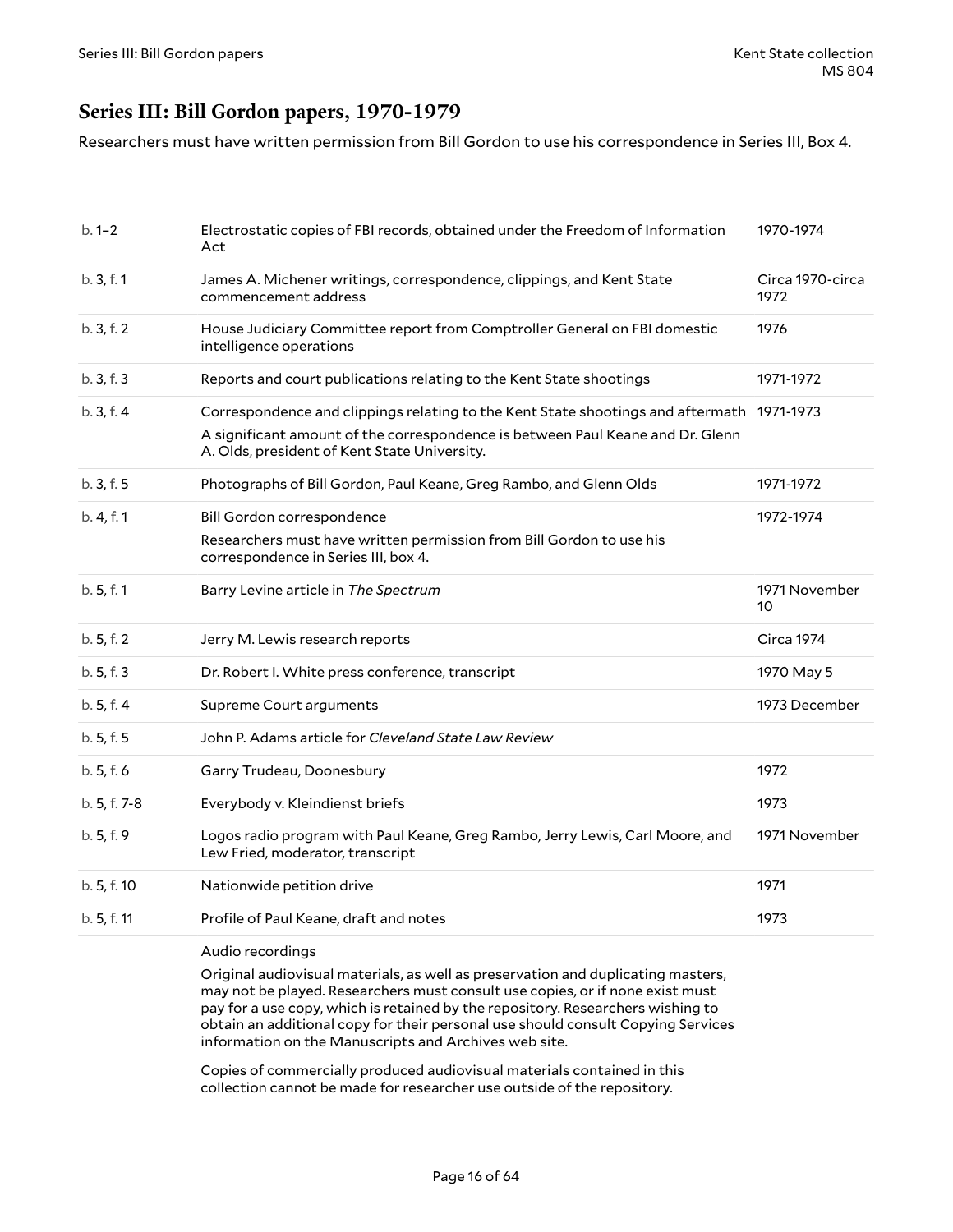#### Audio recordings (continued)

| b.6 | Statement issued by Kent State shooting parents and others<br>1 Audiotape Reel<br>[Aviary] ms 0804 s03 b006                                                                | 1974 March 31           |
|-----|----------------------------------------------------------------------------------------------------------------------------------------------------------------------------|-------------------------|
| b.7 | "Struggle for Justice," Bill Moyers<br>1 Audiocassette (Commercially produced)<br>English                                                                                  | 1974 January 16         |
| b.8 | Recording of news programs regarding Kent State shootings<br>1 Audiocassette (Commercially produced)                                                                       | 1973                    |
|     | Includes "Morning Exchange" (1973 Sep 17); NBC News (1973 Sep 20); NBC<br>"Scene on Sunday" (1973 Sep 23); and Harry Reasoner report on "Week in<br>Review" (1973 Sep 23). |                         |
| b.9 | Bill Moyers Journal, "Justice Delayed," and Walter Cronkite Show/Charles<br>Kuralt<br>1 Audiocassette (Commercially produced)                                              | 1972 December<br>19, 22 |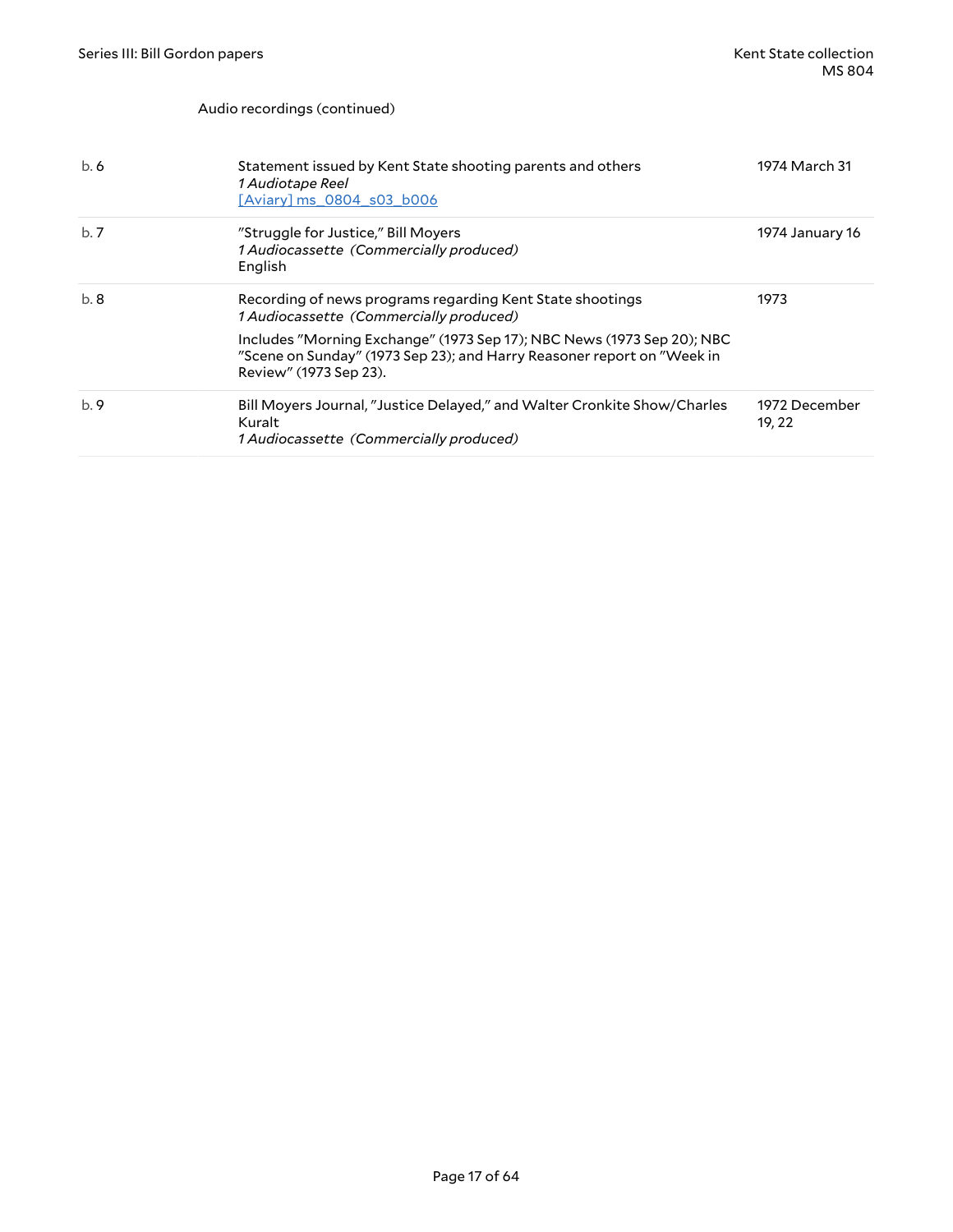## <span id="page-17-0"></span>**Series IV: James Munves papers, 1970-1981**

See also Accession 1987-M-096.

|      | Interviews                                                                                                                                                             |
|------|------------------------------------------------------------------------------------------------------------------------------------------------------------------------|
| b.1  | John Adams, Board of Church & Soc., United Methodist Ch.                                                                                                               |
| b. 1 | Burton Ascheim, friend of Allison Krause's sister, who overheard Judge<br>Young in elevator during Kr. V. Rh.                                                          |
| b.1  | Alan and Albert Canfora: Alan was one of 9 wounded students; Albert is his<br>father                                                                                   |
| b.1  | Ramsey Clark, slated to serve as chief trial counsel for plaintiffs in Kr v Rh<br>until he withdrew from case                                                          |
| b.1  | John Cleary, one of the 9 wounded students                                                                                                                             |
| b.1  | Peter Davies, associated with Krause & Adams in effort to obtain federal<br>grand jury, author of K. A. Challenge to the Amer. Conscience                              |
| b.1  | Paul Donner, civil libertarian, file contains articles on spying at KSU                                                                                                |
| b.1  | David Engdahl, attorney associated with Steven Sindell and later<br>representing Krause in Kr v Rh; law professor at Univ of Colorado, student of<br>martial law, etc. |
| b.1  | Marcus Friedman, Dayton attorney who knew Judge Don Young when he<br>was an attorney                                                                                   |
| b.1  | Burt Fulton, chief counsel for defendants in Kr v Rh (with C. Brown)                                                                                                   |
| b.1  | Michael Geltner, ACLU attorney in Kr v Rh                                                                                                                              |
|      |                                                                                                                                                                        |
| b.1  | Thomas Grace and parents; Tom was one of 9 wounded students                                                                                                            |
| b.1  | Fred Hogle, Ravenna att'y, took part in defense of "Kent 25" indicted by<br>special grand jury                                                                         |
| b.1  | Dean Kahler and parents; Dean was one of the 9 wounded students                                                                                                        |
| b. 1 | Nelson Karl, Cleveland ACLU att'y in Kr v Rh (2 folders labelled)                                                                                                      |
| b.1  | Joseph Kelner, NYC trial lawyer, co-author of The Kent State Coverup, chief<br>counsel for plaintiffs in Kr v Oh 1st trial, 1975                                       |
| b.1  | Robert Kelner, NYC trial lawyer, son of Joseph, counsel in Kr v Rh, 1st trial                                                                                          |
| b.1  | Arthur Krause, father of Allison Krause, killed at KSU                                                                                                                 |
| b.1  | Prof. Jerry Lewis, KSU Sociology Dept., present at shootings; wrote papers on<br>shootings                                                                             |
| b.1  | Joseph Lewis, Galen Keller: Lewis was one of 9 wounded students, Galen<br>Keller was a para-legal for plaintiffs in Kr v Rh                                            |
| b.1  | Mrs. Lewis, mother of Joseph                                                                                                                                           |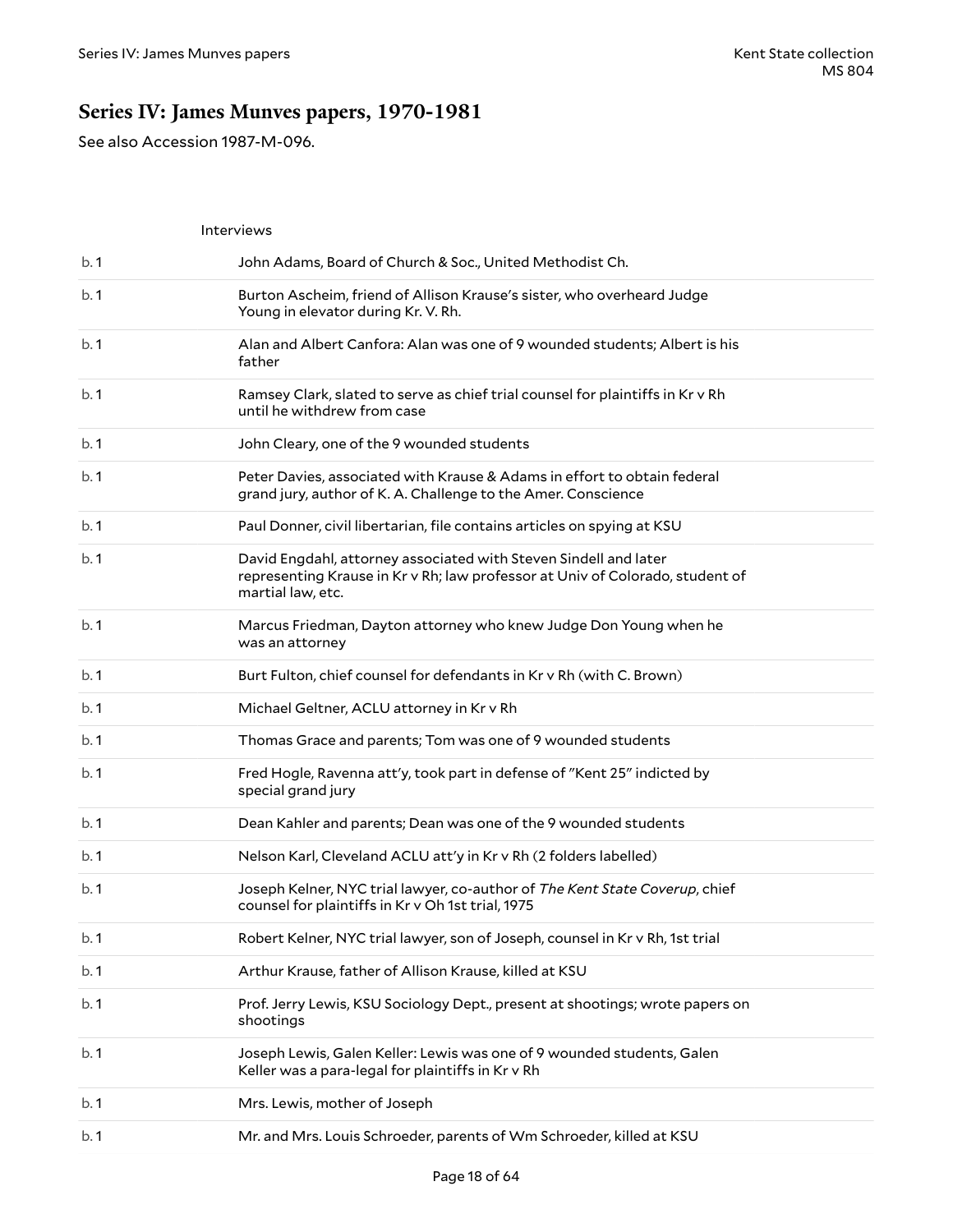### Interviews (continued)

| b.1   | Schroeder interview (belongs with previous interview, this folder had been<br>received in an earlier accession)                                                                                       |
|-------|-------------------------------------------------------------------------------------------------------------------------------------------------------------------------------------------------------|
| b.1   | Donald Scott Mackenzie, one of the 9 wounded students                                                                                                                                                 |
| b.1   | Fred Mandel, Cleveland att'y, counsel for plaintiffs in Kr v Rh, 1st trial                                                                                                                            |
| b.1   | Bernard Mazel, direct mail expert who solicited funds for plaintiffs in Kr v<br>Rh; it contains newspaper advertisement and direct mail pieces, as well as<br>program of Artists for Justice benefit. |
| b.1   | Mrs. Elaine Holstein, mother of Jeffrey Miller                                                                                                                                                        |
| b.1   | Sanford Rosen, ACLU att'y, handled appeal in Kr v Rh to 6th circuit and<br>became chief counself for plaintiffs in 2nd trial                                                                          |
| b.1   | Mr. and Mrs. Martin Scheuer, parents of Sandy Scheuer, killed at KSU                                                                                                                                  |
| b.1   | David Scribner, NYC att'y, master-minded defense of 'Kent State 25' and won<br>suit to have spec. grand jury report expunged                                                                          |
| b.1   | Robert Stamps and parents; Stamps was one of the 9 wounded students                                                                                                                                   |
| b.1   | Benson Wolman, head of Ohio branch of ACLU                                                                                                                                                            |
| b.1   | Doug Wrentmore, Jan Wrentmore; Doug was one of the 9 wounded<br>students; Jan is his mother                                                                                                           |
|       |                                                                                                                                                                                                       |
| Legal |                                                                                                                                                                                                       |
| b.1   | Cases under 1983, civil section of fed civil rts act                                                                                                                                                  |
| b.1   | Cases under 242, criminal section of fed civil rts act                                                                                                                                                |
| b.1   | Complaints in Kr v Rh, these are documents that started civil law suit                                                                                                                                |
| b.1   | Criminal trial, federal US v Shafer                                                                                                                                                                   |
| b.1   | Depositions taken in connection with civil suit (Kr v Rh) summary of                                                                                                                                  |
| b.1   | Federal grand jury                                                                                                                                                                                    |
| b.1   | Federal rules of evidence                                                                                                                                                                             |
| b.1   | Gag rule of Judge Young, also contains documents relative to Rosen's<br>attempt to overturn rule                                                                                                      |
| b.1   | Hammond v Brown, civil suit brought by Scribner to overturn report of<br>special grand jury (Brown was Ohio att'y general)                                                                            |
| b.1   | Jencks Act, instrumental in rendering access to Justice Dept. and other<br>investigatory materials, grand jury reports, etc, made available to defense in<br>Kr v Rh                                  |
| b.1   | Jury selection                                                                                                                                                                                        |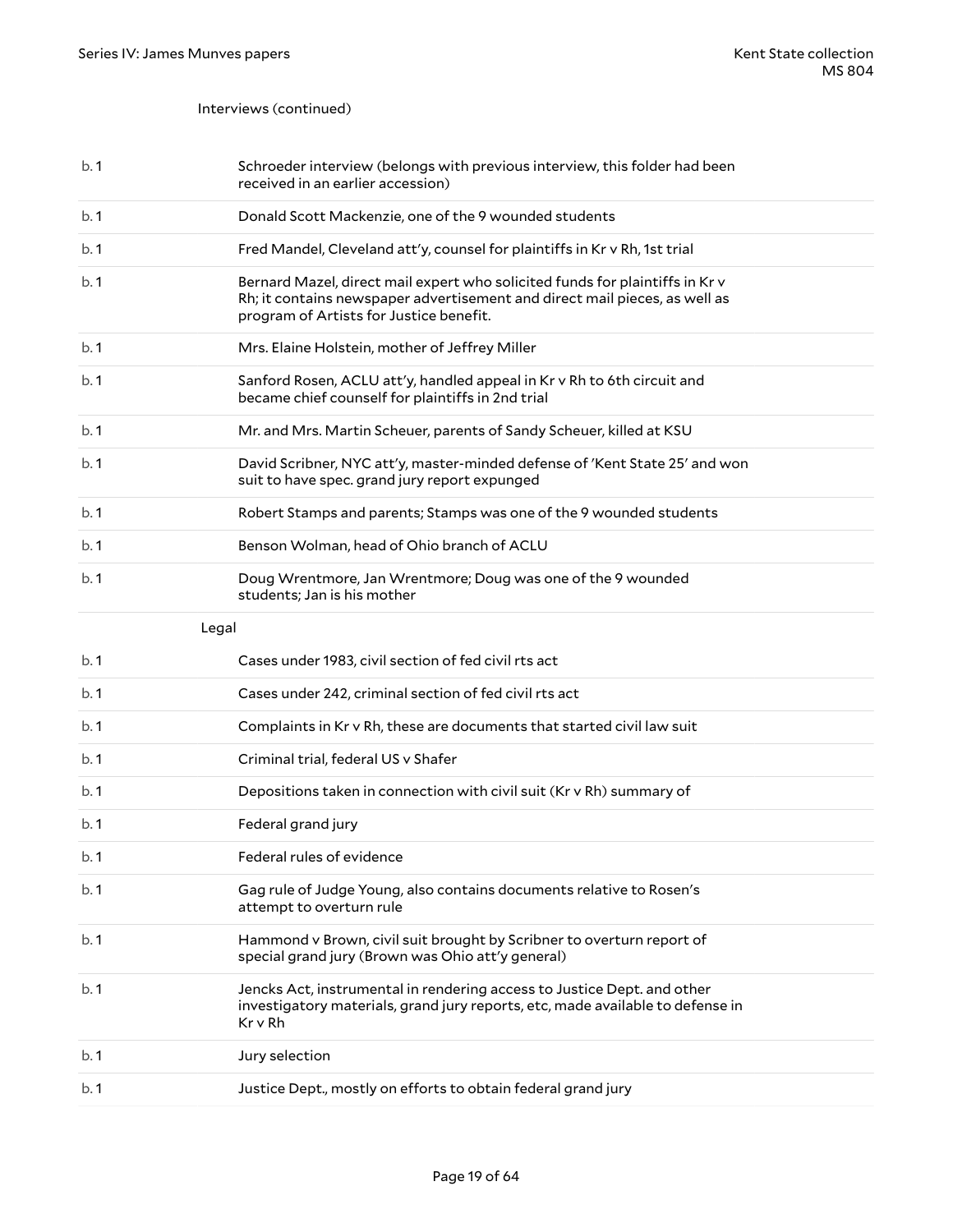### Legal (continued)

| b.1         | Kr v Rh appeal to US Supreme Court in 1974; at which plaintiffs obtained<br>right to have civil trial                                                                                                                                                     |
|-------------|-----------------------------------------------------------------------------------------------------------------------------------------------------------------------------------------------------------------------------------------------------------|
| b.1         | Ex-parte Milligam, landmark martial law case                                                                                                                                                                                                              |
| b. 1        | Monroe v Paper, landmark case under civil section fed civ rts act (1983) on<br>right to sue law enforcement officers                                                                                                                                      |
| b.1         | Morgan v Hevth, civil suit by ACLU against illegal search of KSU dormitories<br>following shootings                                                                                                                                                       |
| b. 1        | Ohio law and responsibility                                                                                                                                                                                                                               |
| b.1         | Pre-trial, conferences with Judge Young 1974-1975                                                                                                                                                                                                         |
| b. 1        | Rhodes, legality of order sending ONG to Kent, paper by Engdahl                                                                                                                                                                                           |
| b. 1        | Scheuer v Rh                                                                                                                                                                                                                                              |
| b. 1        | Schroder v Richardson, attempt to force convening of fed grand jury<br>(Richardson was A.G., US)                                                                                                                                                          |
| b. 1        | Summation of Joseph Kelner in Kr v Rh                                                                                                                                                                                                                     |
| b. 1        | Tape and photo index, Kr v Rh                                                                                                                                                                                                                             |
| b. 1        | Trial (Kr v Rh, 1975) May, newsclips                                                                                                                                                                                                                      |
| b.1         | Trial (Kr v Rh, 1975) June, newsclips                                                                                                                                                                                                                     |
| b.1         | Trial (Kr v Rh, 1975) July, newsclips                                                                                                                                                                                                                     |
| b. 1        | Trial (Kr v Rh, 1975) August, newsclips                                                                                                                                                                                                                   |
| b. 1        | Trial (Kr v Rh, 1975) index to transcript                                                                                                                                                                                                                 |
| b. 1, f. 62 | Defendants Canterbury, Rhodes; Witnesses Delaney, Montgomery<br>A copy of this material is available in digital form from Manuscripts and<br>Archives. Contact Manuscripts and Archives at mssa.assist@yale.edu to<br>request access to the digital copy. |
| b.1         | Defendant Del Corso                                                                                                                                                                                                                                       |
| b.1, f.64   | Defendant Shafer<br>A copy of this material is available in digital form from Manuscripts and<br>Archives. Contact Manuscripts and Archives at $msa.assist@yale.edu$ to<br>request access to the digital copy.                                            |
| b. 1, f. 65 | Shooters<br>A copy of this material is available in digital form from Manuscripts and<br>Archives. Contact Manuscripts and Archives at mssa.assist@yale.edu to<br>request access to the digital copy.                                                     |
| b.1         | Defendant Rhodes                                                                                                                                                                                                                                          |
| b.1         | Defendant J.R. Snyder                                                                                                                                                                                                                                     |
| b. 1        | Witness Stiegmeier                                                                                                                                                                                                                                        |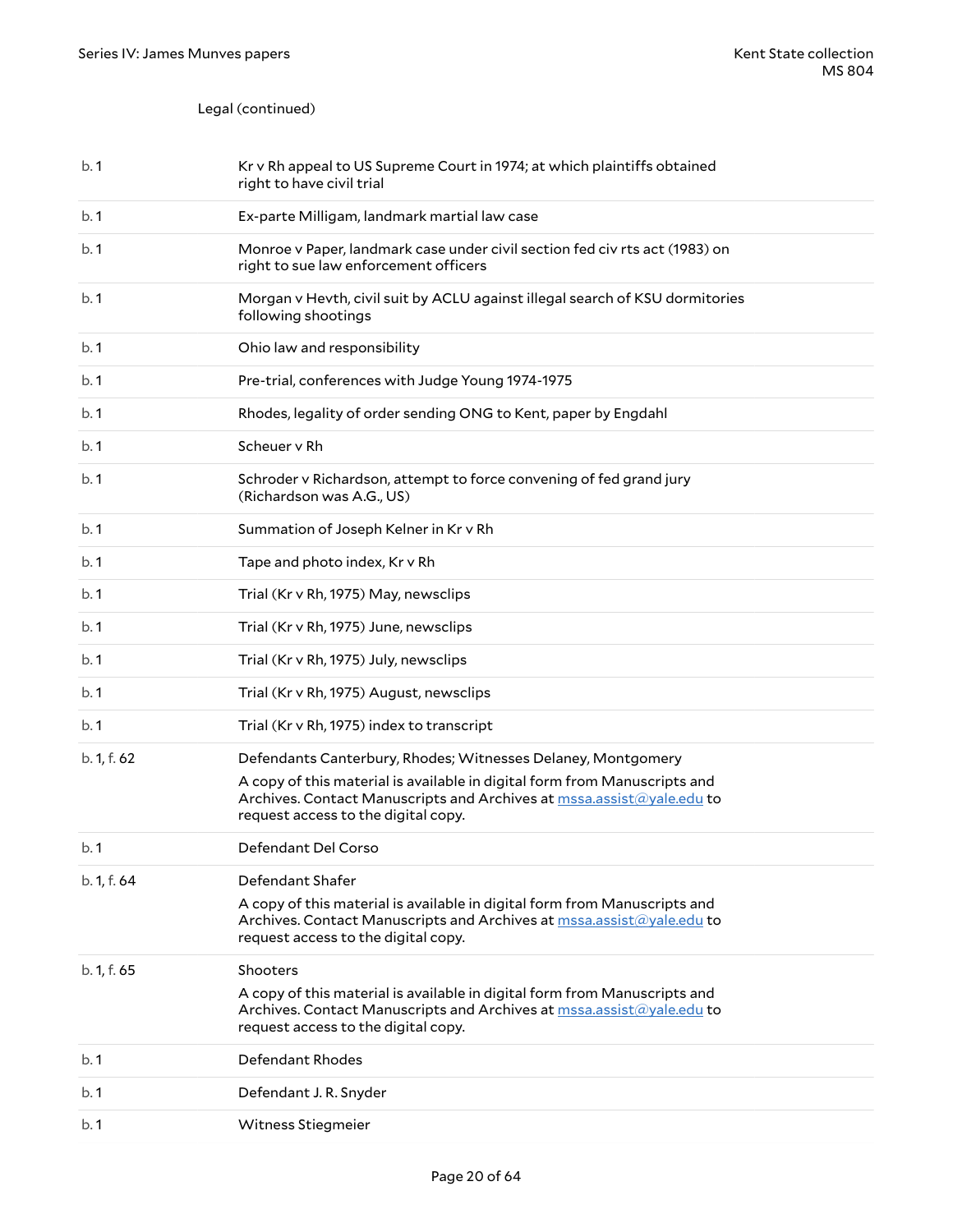### Legal (continued)

| b.1         | Trial summaries, from newspapers                                      |      |
|-------------|-----------------------------------------------------------------------|------|
| b.1         | Verdict comments                                                      |      |
| b.1         | Judge Don Young                                                       |      |
| b. 1A, f. 1 | Appeal briefs after Kr v Rh verdict                                   |      |
| b. 1A, f. 2 | Appeal, hearing, 6th Circuit                                          | 1977 |
| b. 1A, f. 3 | Second trial, Kr v Rh                                                 | 1978 |
| b. 1A, f. 4 | Correspondence and memos, Kr v Rh                                     | 1978 |
| b. 1A, f. 5 | Lawyers, defense, and fees                                            |      |
| General     |                                                                       |      |
| b.2         | Algiers Hotel incident in Detroit, abuse of police power              |      |
| b.2         | Berkeley, California shooting incident, abuse of police power         |      |
| b.2         | Fred Hampton murder, Chicago, abuse of police power                   |      |
| b.2         | Orangeburg, S.C., abuse of police power                               |      |
| b.2         | Riots and civil rights (includes massacre in Mex. City)               |      |
| b.2         | Riots in Ohio                                                         |      |
| b.2         | ACLU, includes new releases issued by Ohio branch                     |      |
| b.2         | Brochure, Artists for Justice, fund-raising for plaintiffs            |      |
| b.2         | President Carter and KSU shootings                                    |      |
| b.2         | Geography and Demography                                              |      |
| b.2         | J Kelner paper on KS shootings                                        |      |
| b.2         | KSU                                                                   |      |
| b.2         | Professor Jerry Lewis (KSU) papers on shootings                       |      |
| b.2         | "Mary" newsclip<br>English                                            |      |
| b.2         | J. A. Michener                                                        |      |
| b.2         | May 1970 aftermath of shootings                                       |      |
| b.2         | National Guard, articles on; includes summary of testimony at Kr v Rh |      |
| b.2         | New York Times indices related to shootings                           |      |
| b.2         | Terry Norman                                                          |      |
| b.2         | Photographs                                                           |      |
| b.2         | <b>ROTC</b> fire                                                      |      |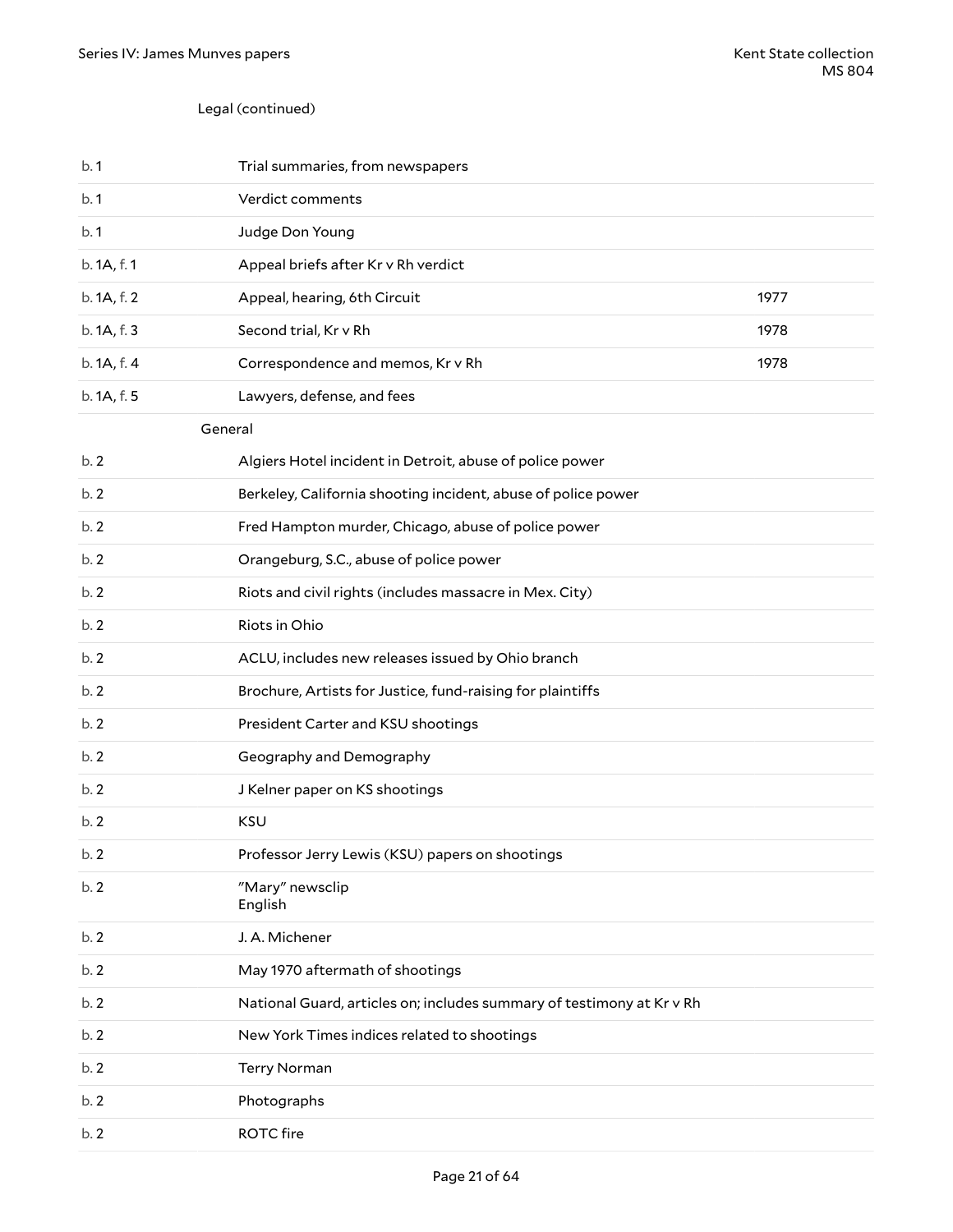### General (continued)

| b.2 | Scranton Commission, Pres. Nixon Ir to Gov Scranton                                                                                                                                                                                                                                                                                                                                     |                 |
|-----|-----------------------------------------------------------------------------------------------------------------------------------------------------------------------------------------------------------------------------------------------------------------------------------------------------------------------------------------------------------------------------------------|-----------------|
| b.2 | Spirit of the 1960s, press comments                                                                                                                                                                                                                                                                                                                                                     |                 |
| b.2 | Victims                                                                                                                                                                                                                                                                                                                                                                                 |                 |
| b.2 | Robert White, pres KSU, Time Mag. article                                                                                                                                                                                                                                                                                                                                               |                 |
| b.2 | Stephen Young, former US Sen., Ohio, letters, etc disputing others on<br>shootings                                                                                                                                                                                                                                                                                                      |                 |
| b.2 | Miscellany, includes xerox copies of documents relating to shootings                                                                                                                                                                                                                                                                                                                    |                 |
| b.2 | More miscellany                                                                                                                                                                                                                                                                                                                                                                         |                 |
| b.2 | Notebook with tan cover marked K.S. #2                                                                                                                                                                                                                                                                                                                                                  | Circa 1970-1975 |
|     | Notebook is paged and has table of contents inside front cover; among other<br>items it contains lists of the Kent State cases (civil and criminal cases arising<br>out of the shootings) and of other legal cases concerning issues raised by KS<br>shootings. It also contains day-by-day chronology of events related to the<br>shootings, from January 1, 1970 to October 30, 1975. |                 |
| b.2 | Notebook with yellow cover, marked K.S. #2                                                                                                                                                                                                                                                                                                                                              |                 |
|     | Contains notes of interview with Steven A. Sindell (SAS), lawyer who represented<br>many of the KS plaintiffs; also notes on Judge Battisti, Tom Grace, Benson<br>Wolman, Steven Keller (para-legal), interview with Chris Jindra (Cleveland Plain<br>Dealer Reporter) (all but Battisti based on interviews).                                                                          |                 |
| b.2 | Envelope, labelled Env. 1                                                                                                                                                                                                                                                                                                                                                               |                 |
|     | Contains documents relating to attorneys' dispute over Judge Thomas' award of<br>legal fees and expenses as part of out of court settlement of Krause v Rhodes.                                                                                                                                                                                                                         |                 |
| b.2 | Notes on plaintiffs and defendants in Krause v Rhodes                                                                                                                                                                                                                                                                                                                                   |                 |
| b.2 | Miscellaneous Kent State material: copies of documents in evidence at trial                                                                                                                                                                                                                                                                                                             |                 |
| b.2 | Reprint from Cleveland; biography of Benson Wolman (ACLU)                                                                                                                                                                                                                                                                                                                               |                 |
|     | See also the interview with Wolman in this Series, Box 1.                                                                                                                                                                                                                                                                                                                               |                 |
|     | A-1: Criminal Case, US v Shafer                                                                                                                                                                                                                                                                                                                                                         |                 |
| b.2 | Transcript                                                                                                                                                                                                                                                                                                                                                                              | 1974 October 29 |
|     |                                                                                                                                                                                                                                                                                                                                                                                         |                 |
| b.2 | Notes on opposite cases                                                                                                                                                                                                                                                                                                                                                                 |                 |
| b.2 | Xerox copy of US Code 18:242 with references                                                                                                                                                                                                                                                                                                                                            |                 |
| b.2 | Summary, US v Shafer                                                                                                                                                                                                                                                                                                                                                                    |                 |
| b.2 | Screws v US, landmark case under this section (18:242), criminal section, civil<br>rights act                                                                                                                                                                                                                                                                                           |                 |
| b.2 | Miscellaneous material on trial, omitted from book (The Kent State Coverup)                                                                                                                                                                                                                                                                                                             |                 |
|     | A-2: Articles, press releases, etc.                                                                                                                                                                                                                                                                                                                                                     |                 |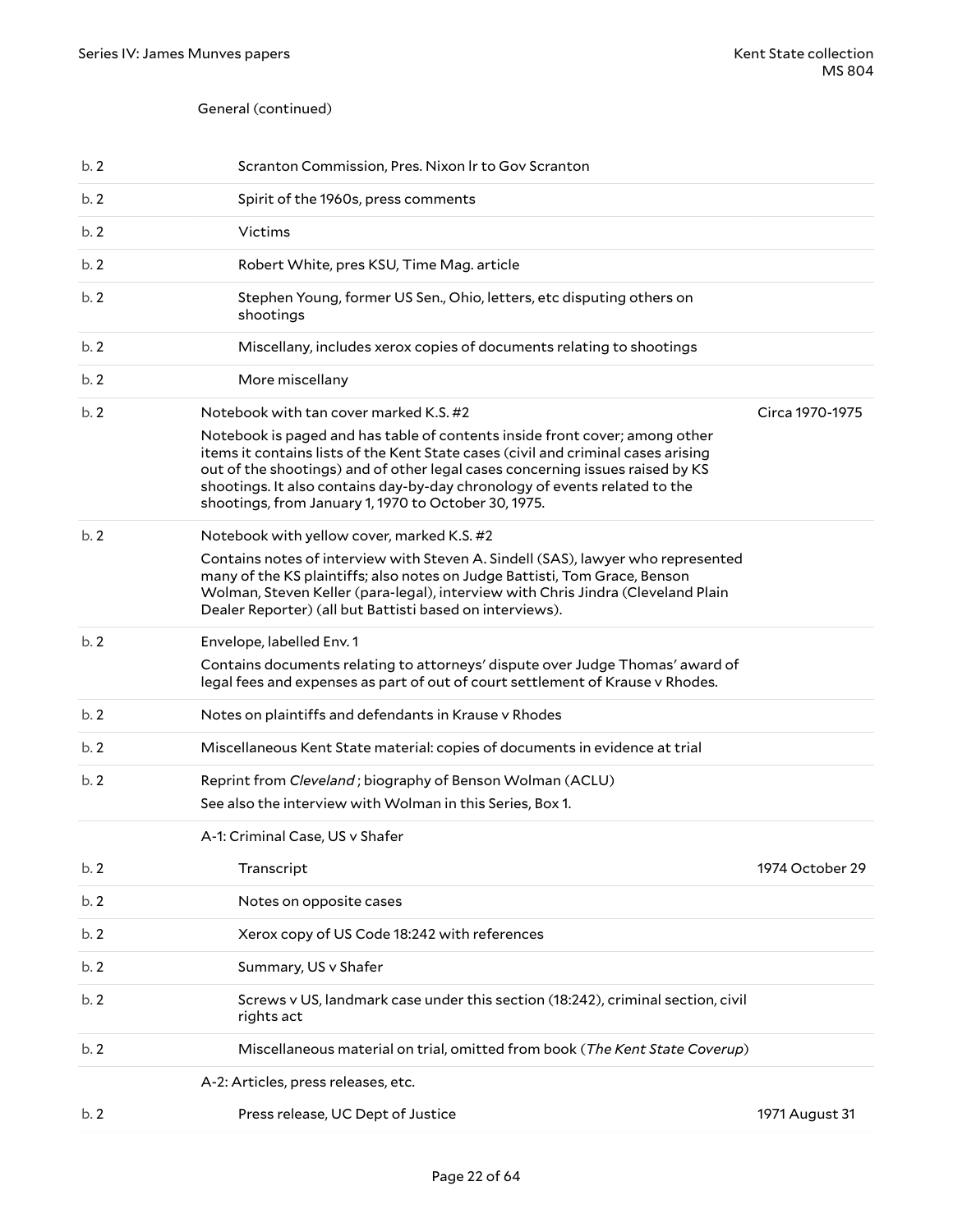### A-2: Articles, press releases, etc. (continued)

| b.2 | Letter, Sen. S. Young to General Stewart                                                                                                              | 1971 August 16      |
|-----|-------------------------------------------------------------------------------------------------------------------------------------------------------|---------------------|
| b.2 | James Michener commencement address, KSU                                                                                                              | 1970 December<br>9  |
| b.2 | American Report                                                                                                                                       | 1971 November<br>12 |
| b.2 | Guardsman's letter, Akron Beacon-Journal                                                                                                              | 18 August 1971      |
| b.2 | Letter, J. Adams to Sen. S. Young                                                                                                                     | 1971 December 3     |
| b.2 | Press clipping, Cleveland Plain Dealer, Sen. Young's reply to Michener                                                                                | 197115<br>December  |
| b.2 | Article by Walter Cronkite from "Eye on the World"                                                                                                    |                     |
| b.2 | Press clipping, New York Times, 5/3/78, Nixon Memoirs                                                                                                 |                     |
| b.2 | New Yorker piece on Kent State by Phil Hamburger                                                                                                      | 1971 June 5         |
| b.2 | Good Housekeeping piece                                                                                                                               | October 1970        |
| b.2 | Press clipping, New York Times                                                                                                                        | 1970 May 6          |
| b.2 | Ladies Home Journal piece                                                                                                                             | October 1970        |
| b.2 | Press clipping, New York Times                                                                                                                        | 1971 May 19         |
| b.2 | Akron Beacon-Journal special supplement on Kent State                                                                                                 | 1970 May 24         |
|     | $A-3$                                                                                                                                                 |                     |
| b.2 | FBI reports on deaths of Schroeder, Miller, and other hospital admissions,<br>including guardsmen                                                     |                     |
| b.2 | Engdahl notes on possible perjury by Gov. Rhodes                                                                                                      |                     |
| b.2 | Transcript, Krause v Rhodes, Delaney testimony                                                                                                        |                     |
| b.2 | Prof. Jerry Lewis (KSU) paper on Ohio Special Grand Jury, excerpts                                                                                    |                     |
| b.2 | KSU faculty Senate report on Ohio Special Grand Jury, excerpts                                                                                        | 1971 February 1     |
| b.2 | Transcripts, ACLU taped interviews with KSU students                                                                                                  |                     |
|     | $A - 4$                                                                                                                                               |                     |
| b.2 | "Minority Report of the Commission on Kent State University Violence,"<br>1970: electrostatic copy of typescript with annotations<br>English          |                     |
| b.2 | Manuscript materials, early drafts of The Kent State Coverup, deleted pages, etc.,<br>containing matter not included in published version of the book |                     |
| b.3 | Manuscript                                                                                                                                            |                     |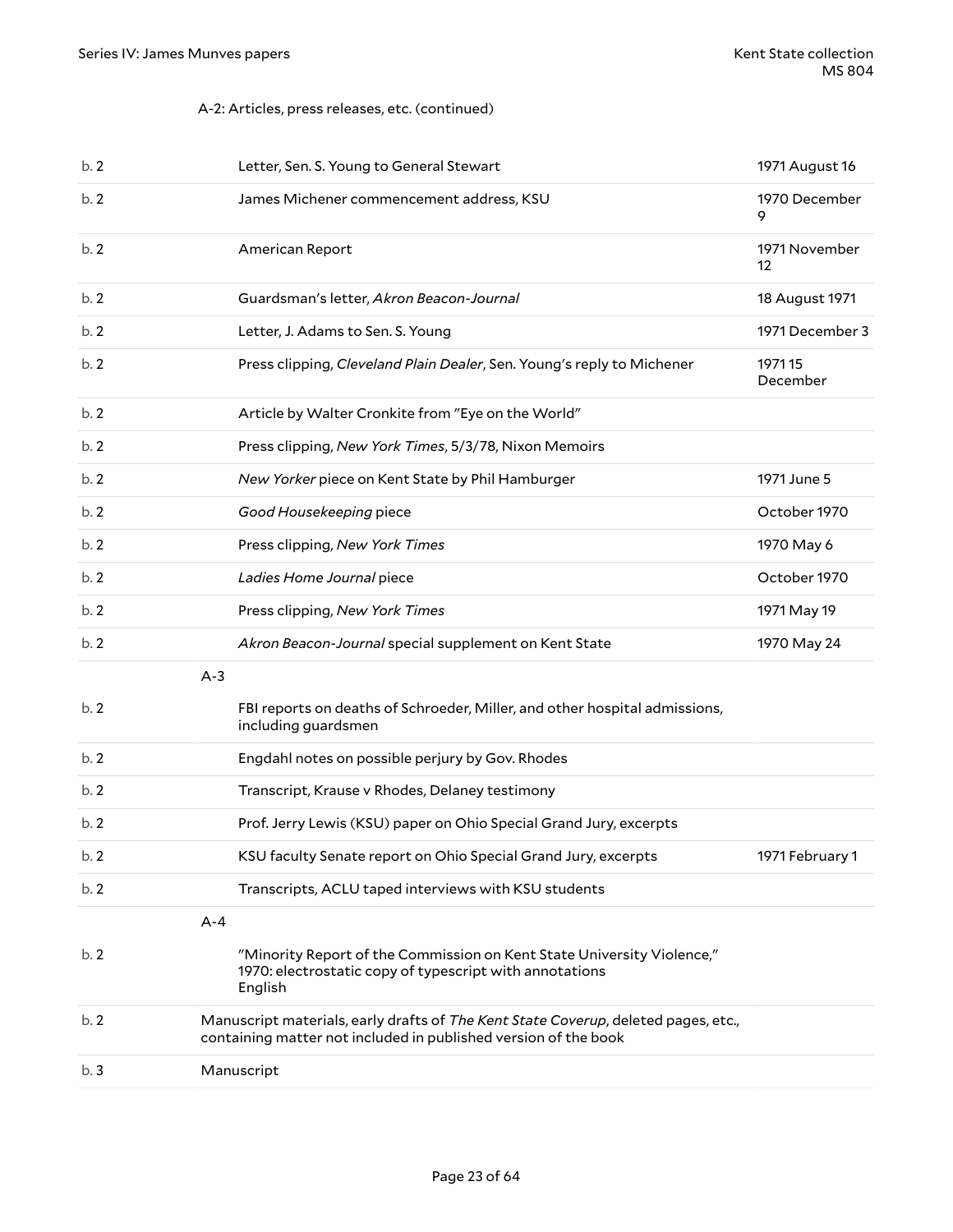### <span id="page-23-0"></span>**Series V: Additional donors, 1970-1981**

See also material from additional donors in various accessions.

|      | Family of Allison Krause                                                                                      |                       |
|------|---------------------------------------------------------------------------------------------------------------|-----------------------|
| b.1  | Letters received from the public                                                                              | 1970-1974             |
|      | Helen Myrick                                                                                                  |                       |
| b.2  | KSU faculty minutes and other circulars                                                                       | 1970                  |
| b.2  | Newspapers, posters, clippings, and other printed matter                                                      | 1970, 1974-1979       |
|      | James Gregory Payne                                                                                           |                       |
| b.3  | Resumé                                                                                                        | 1980                  |
| b.3  | Dissertation, "A Rhetorical Analysis of Selected Interpretations of the May<br>1970 Kent State Incident"      | 1977                  |
| b.3  | Occidental College presentation of Kent State: A Wake and Kent State: A<br>Requiem                            | 1978-1980,<br>undated |
| b.3  | Electrostatic copies of correspondence, press releases, reviews, and<br>student papers                        |                       |
| b.3  | Posters, programs, photographs, cassette recording                                                            |                       |
| b.3  | <b>Kent State: The Movie</b>                                                                                  | 1980-1981             |
| b.3  | Call sheet, cast list, memoranda, shooting notes, promotional flyer                                           |                       |
| b.3  | T-shirt                                                                                                       |                       |
| b.3  | Newspaper clippings                                                                                           |                       |
| b.3  | Miscellaneous printed matter                                                                                  | 1972-1980,<br>undated |
| b.3  | Photographs: Payne, Bill Wenger                                                                               | Undated               |
| b.3  | Paper, "Historical Accuracy Versus Dramatic License in Television Docu-<br>Drama: The Making of 'Kent State'" | 1981                  |
|      | Mary Vincent                                                                                                  |                       |
| b. 4 | Correspondence                                                                                                | 1973-1978             |
| b. 4 | Newsletters and newspaper clippings                                                                           | 1971-1980             |
| b.4  | Minutes and reports of KSU student organizations                                                              | 1970-1978             |
| b.4  | Circulars describing the Center for Peaceful Change                                                           | 1976-1977             |
| b.4  | Other printed matter                                                                                          | 1976-1979             |
| b.4  | Portion of petition                                                                                           | Undated               |
| b.4  | Map (hand drawn) of demonstration site                                                                        | Undated               |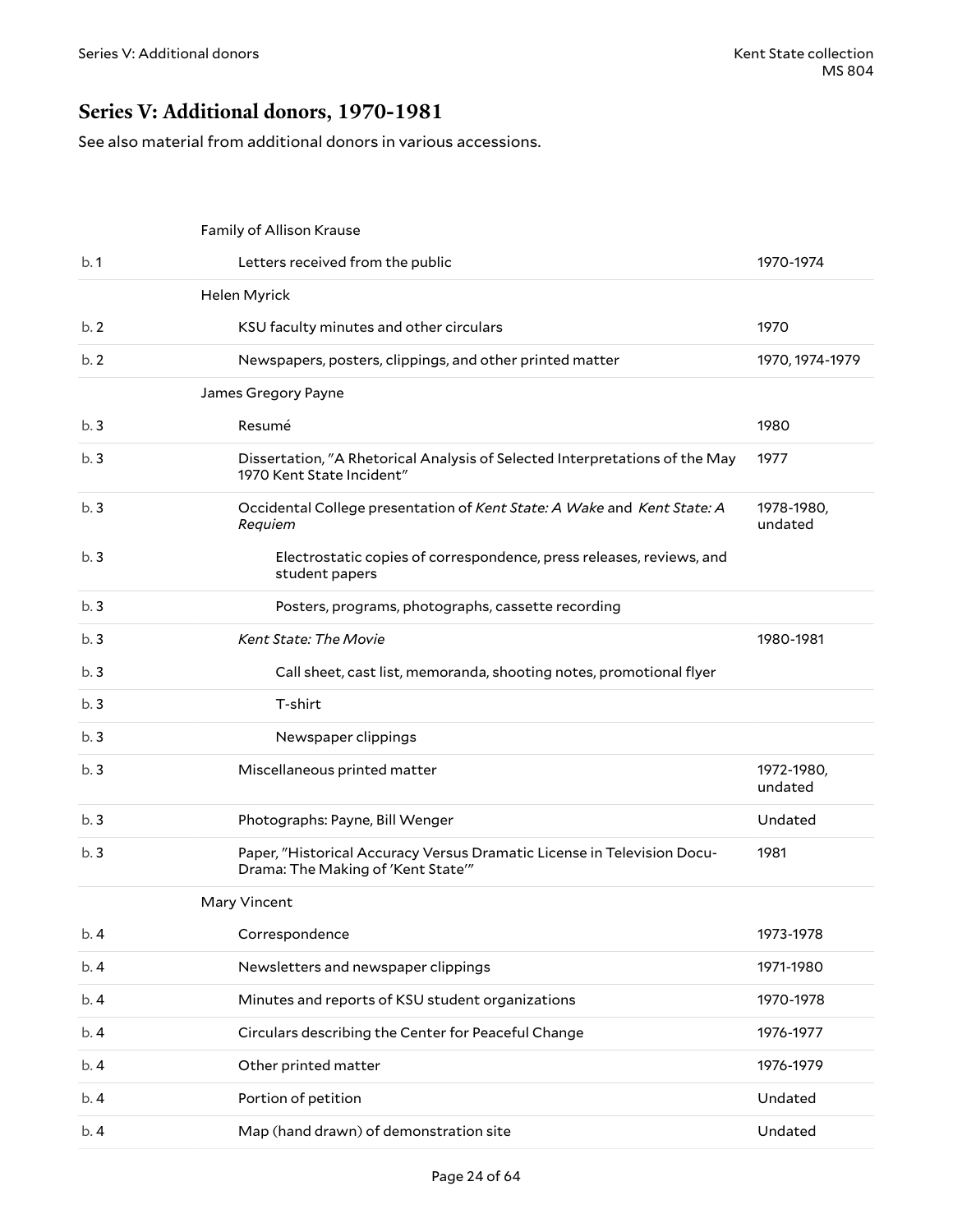### Mary Vincent (continued)

| b.4       | Electrostatic copies, including pp. 14-15, of KSU student government minutes 1971                                                                                                                                                              |            |
|-----------|------------------------------------------------------------------------------------------------------------------------------------------------------------------------------------------------------------------------------------------------|------------|
| b.4       | Statement supporting May 4th Task Force                                                                                                                                                                                                        | 1977       |
| b. 4      | Brief in U.S. Court of Appeals case                                                                                                                                                                                                            | 1977       |
| b. 4      | Introduction to KSU President Brage Golding                                                                                                                                                                                                    | 1977       |
| b.4       | TLS, William Kunstler to colleagues                                                                                                                                                                                                            | 1977       |
|           | Larry Jansen (husband of Lesley Wischmann)                                                                                                                                                                                                     |            |
| b.4       | Photographs of KSU, copies<br>Original photographs were returned to Larry Jansen after copying.                                                                                                                                                | Undated    |
|           | William Gaffney                                                                                                                                                                                                                                |            |
| b.4       | Photographs and slides of his model of the site of the shootings                                                                                                                                                                               | Undated    |
| $b.1 - 5$ | Model<br>Access to the model itself requires permission in advance from the Director<br>of Manuscripts and Archives. The model is stored at the off-site Library<br>Shelving Facility in five boxes and measures 50 cubic feet when assembled. |            |
|           | <b>Emil Dansker</b>                                                                                                                                                                                                                            |            |
| b.4       | Audio tape and videotape cassette of a documentary, "Kent: Covering the<br>Confrontation," WBGU-TV, Bowling Green, OH                                                                                                                          | 1970       |
|           | J. Gregory Payne                                                                                                                                                                                                                               |            |
|           | Kent State: A Requiem [video recording]<br>[Aviary] ms 0804 s05 b005<br>Added 7 Sep 1983.                                                                                                                                                      | Circa 1981 |
|           | A copy of this material is available in digital form from Manuscripts and<br>Archives. Contact Manuscripts and Archives at mssa.assist@yale.edu to<br>request access to the digital copy.                                                      |            |
| b.5       | Original<br>1 videotape (2")<br>Restricted                                                                                                                                                                                                     |            |
| $b.5-D$   | Duplicating master<br>1 Videocassette (BetacamSP)                                                                                                                                                                                              |            |
| b.5U      | Use copy<br>1 Videocassette (VHS)                                                                                                                                                                                                              |            |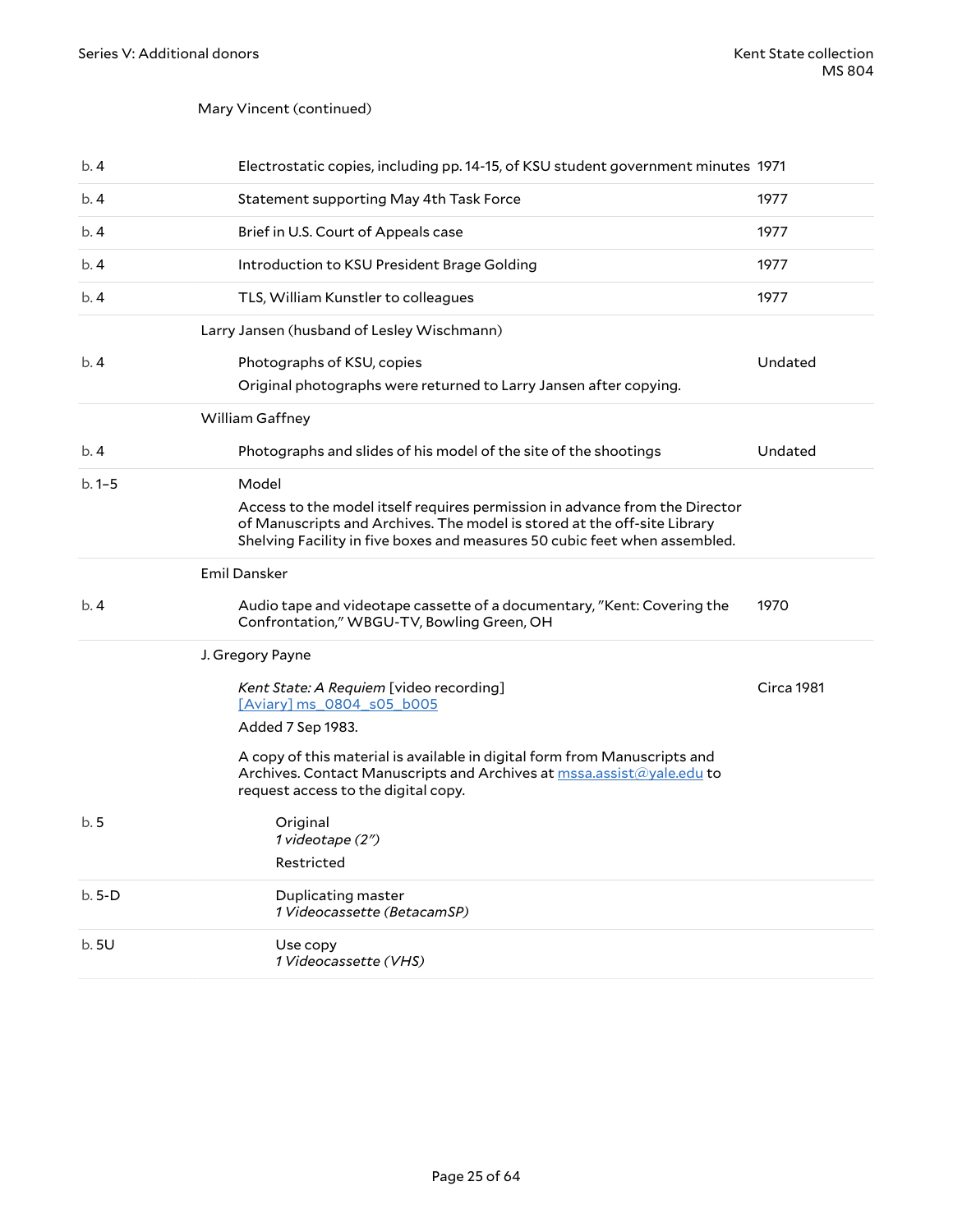### <span id="page-25-0"></span>**Accession 1982-M-016: Additional material, 1971**

Received from Paul Keane, 1981.

Access to materials in this accession requires the permission of Paul Keane until May 4, 2020.

See also Series II. Paul Keane Papers and Accessions 1990-M-047 and 2006-M-115.

b. 1, f. 1-13 Signed petitions and other material relating to the petition drive to convince President Richard Nixon to convene a Grand Jury to investigate the Kent State shootings 1971

b. 2, f. 1-3 Additional material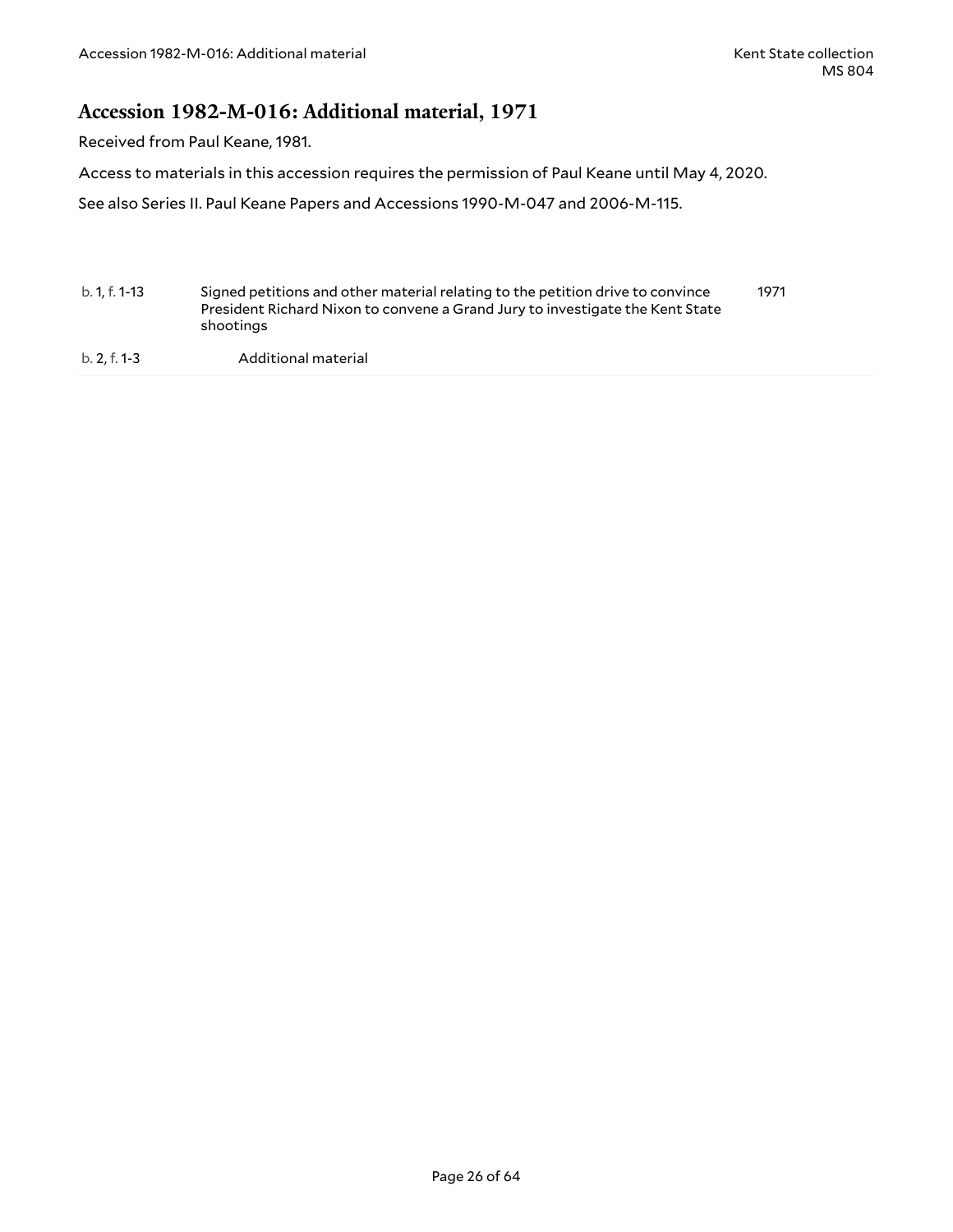## <span id="page-26-0"></span>**Accession 1983-M-008: Additional material, 1977-1980**

Received from Timothy Viezer, 1982.

| b. 1, f. 1-9   | Daily Kent Stater                   | 1977-1979 |
|----------------|-------------------------------------|-----------|
| b. 2. f. 10-11 | Daily Kent Stater                   | 1980      |
| b. 2, f. 11    | Clippings from various publications | 1977-1980 |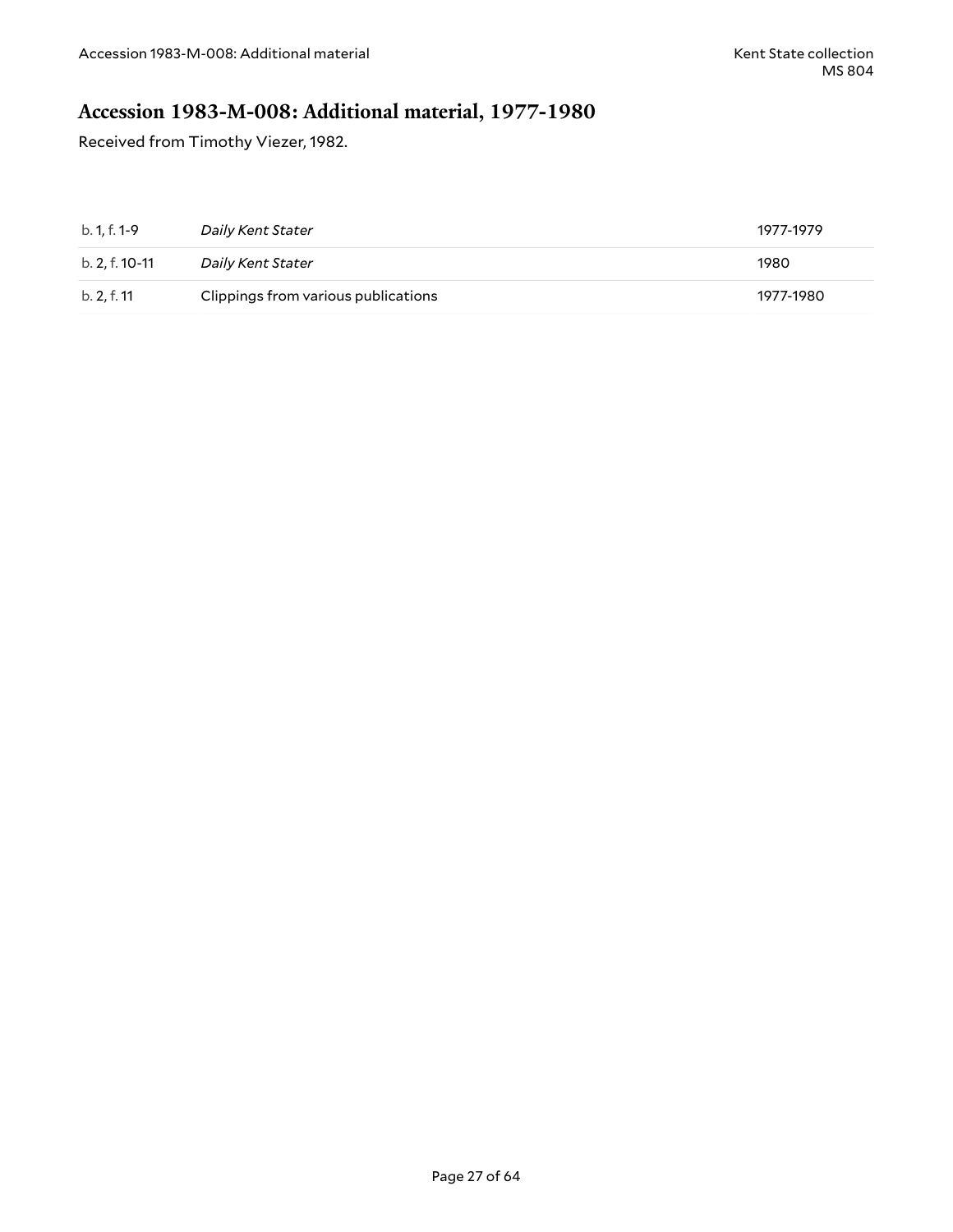### <span id="page-27-0"></span>**Accession 1983-M-017: Additional material, 1967-1982**

Received from J. Gregory Payne, 1983.

|      | Movie materials                       |                       |
|------|---------------------------------------|-----------------------|
| b.1  | Correspondence, tributes              | 1976-1981             |
| b.1  | Other materials                       | 1980-1981             |
| b.1  | Clippings [electrostatic copies]      | 1979-1981             |
| b.1  | Newspaper articles                    | 1971-1981             |
| b.1  | Original chronology                   | Undated               |
| b.1  | Photographs, scripts with revisions   | 1980                  |
| b.1  | Photographs                           | 1980, undated         |
| b.1  | Photographs from movie and play       | Undated               |
| b.1  | Reactions to the movie [2 folders]    | 1973-1981             |
| b.1  | Related research [2 folders]          | 1980, undated         |
| b.1  | Research notes                        | 1977, undated         |
| b.1  | Research notes [electrostatic copies] | Undated               |
| b.1  | Phone book - Alabama                  | 1980                  |
| b.1  | Scripts, revisions                    | 1980                  |
| b.1  | Speeches, related research materials  | 1974-1977,<br>undated |
|      | Original research                     |                       |
| b. 1 | Correspondence                        | 1967-1982             |
| b.1  | Legal and historical research         | 1970-1981             |
| b.1  | Interviews                            | 1970-1981             |
| b.1  | Miscellaneous                         | 1975-1980,<br>undated |
| b.1  | Pictures/Photographs                  | Undated               |
|      | Newspaper articles                    |                       |
| b.2  | Daily Kent Stater [4 folders]         | 1970-1980             |
| b.2  | Newspapers                            | 1973-1980             |
| b.2  | Clippings [2 folders]                 | 1970-1980,<br>undated |

Dissertation material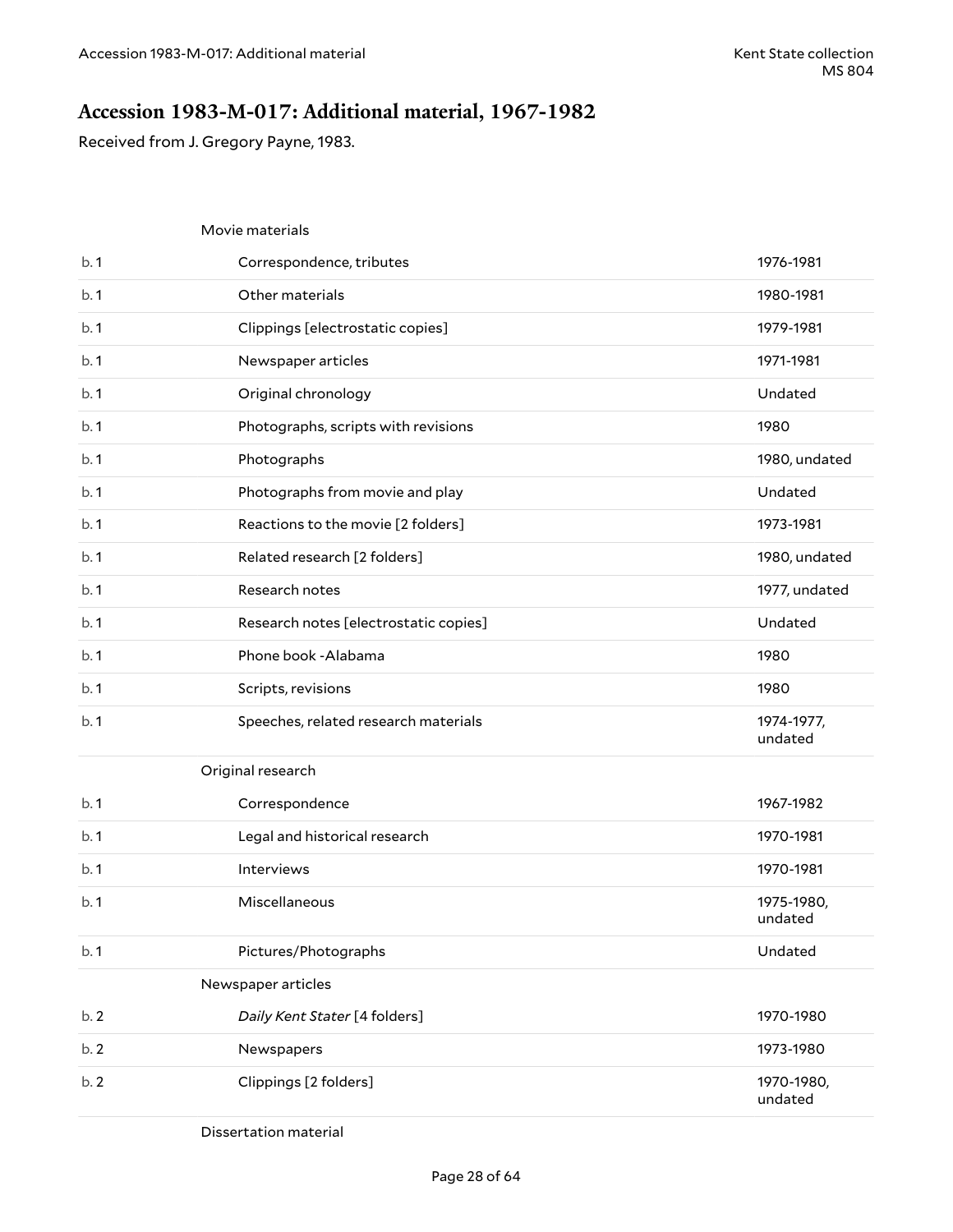#### Dissertation material (continued)

| b.2 | Original research                                                                                                                                                                                                                                                                                                                                                                                                                                 | 1981, undated         |
|-----|---------------------------------------------------------------------------------------------------------------------------------------------------------------------------------------------------------------------------------------------------------------------------------------------------------------------------------------------------------------------------------------------------------------------------------------------------|-----------------------|
| b.2 | Dissertation material                                                                                                                                                                                                                                                                                                                                                                                                                             | Undated               |
| b.2 | Manuscript: Mayday: Kent State                                                                                                                                                                                                                                                                                                                                                                                                                    | Undated               |
| b.2 | Original manuscript of thesis [2 folders]                                                                                                                                                                                                                                                                                                                                                                                                         | Undated               |
|     | Materials and Manuscript for Mayday: Kent State                                                                                                                                                                                                                                                                                                                                                                                                   |                       |
| b.3 | Research                                                                                                                                                                                                                                                                                                                                                                                                                                          | 1980, undated         |
| b.3 | Photographs [electrostatic copies]                                                                                                                                                                                                                                                                                                                                                                                                                | Undated               |
| b.3 | Interviews                                                                                                                                                                                                                                                                                                                                                                                                                                        | Undated               |
| b.3 | Permissions package                                                                                                                                                                                                                                                                                                                                                                                                                               | 1978-1980             |
| b.3 | Original drafts                                                                                                                                                                                                                                                                                                                                                                                                                                   | Undated               |
| b.3 | Kent State: A Requiem                                                                                                                                                                                                                                                                                                                                                                                                                             |                       |
| b.3 | Correspondence                                                                                                                                                                                                                                                                                                                                                                                                                                    | 1980, undated         |
| b.3 | Materials for the play                                                                                                                                                                                                                                                                                                                                                                                                                            | 1975-1980,<br>undated |
| b.3 | Scripts [4 copies]                                                                                                                                                                                                                                                                                                                                                                                                                                | Undated               |
| b.3 | Manuscripts                                                                                                                                                                                                                                                                                                                                                                                                                                       | 1970-1980,<br>undated |
| b.3 | <b>Notes</b>                                                                                                                                                                                                                                                                                                                                                                                                                                      | 1970-1980,<br>undated |
| b.3 | Poetry                                                                                                                                                                                                                                                                                                                                                                                                                                            | Undated               |
|     | Kent State Jackson State Memorial Forum recordings, University of Illinois<br>Includes speeches by Peter Davies, Hugh Munro, Dean Kahler, Arthur Krause, and<br>Florence Schroeder.                                                                                                                                                                                                                                                               | 1974                  |
|     | Original audiovisual materials, as well as preservation and duplicating masters,<br>may not be played. Researchers must consult use copies, or if none exist must pay<br>for a use copy, which is retained by the repository. Researchers wishing to obtain<br>an additional copy of non-commercially produced items for their personal use<br>should consult the ordering reproductions information on the Manuscripts and<br>Archives web site. |                       |
| b.5 | Part 1<br>1 Audiotape Reel<br>[Aviary] ms 0804 1983-m-017 b005<br>A copy of this material is available in digital form from Manuscripts and                                                                                                                                                                                                                                                                                                       |                       |
|     | Archives and online.                                                                                                                                                                                                                                                                                                                                                                                                                              |                       |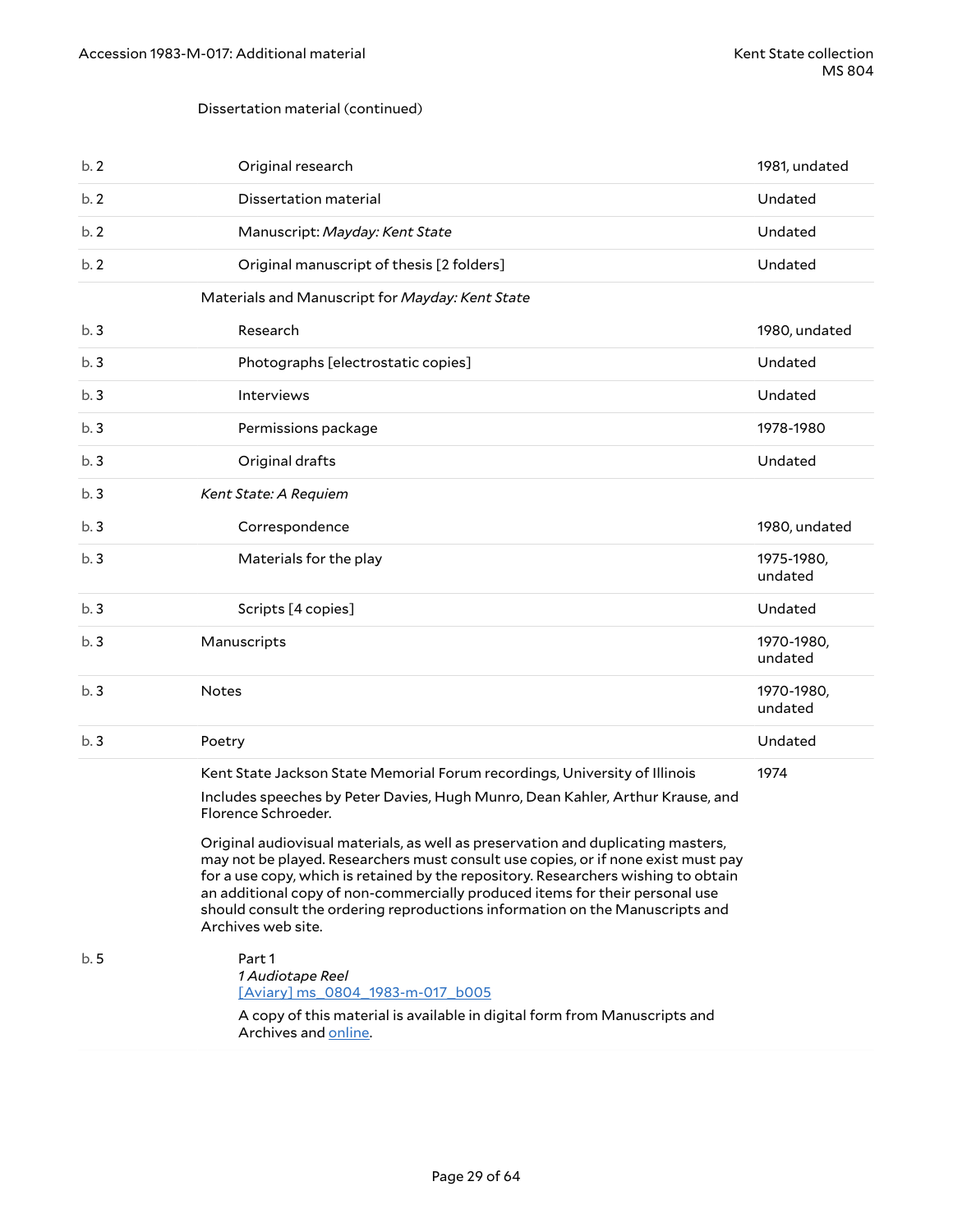### Kent State Jackson State Memorial Forum recordings, University o [...] (continued)

| b.6   | Part 2<br><i>1 Audiotape Reel</i><br>[Aviary] ms 0804 1983-m-017 b006<br>A copy of this material is available in digital form from Manuscripts and<br>Archives and online.                                                                                                                                                                                                                                                                                                                                  |                  |
|-------|-------------------------------------------------------------------------------------------------------------------------------------------------------------------------------------------------------------------------------------------------------------------------------------------------------------------------------------------------------------------------------------------------------------------------------------------------------------------------------------------------------------|------------------|
| b.7   | Part 3: Florence Schroeder regarding Bill Schroeder<br>1 Audiotape Reel<br>[Aviary] ms 0804 1983-m-017 b007<br>A copy of this material is available in digital form from Manuscripts and<br>Archives and online.                                                                                                                                                                                                                                                                                            |                  |
| b.8   | Kent State special and parents<br>1 videotape (.5")<br>[Aviary] ms 0804 1983-m-017 b008<br>A copy of this material is available in digital form from Manuscripts and<br>Archives and online.                                                                                                                                                                                                                                                                                                                |                  |
| b.9   | <b>ITV S168</b><br>1 videotape (.5")<br>[Aviary] ms 0804 1983-m-017 b009<br>A copy of this material is available in digital form from Manuscripts and<br>Archives and online.                                                                                                                                                                                                                                                                                                                               |                  |
|       | Kent State video tape projects, University of Illinois<br>Original audiovisual materials, as well as preservation and duplicating masters,<br>may not be played. Researchers must consult use copies, or if none exist must pay<br>for a use copy, which is retained by the repository. Researchers wishing to obtain<br>an additional copy of non-commercially produced items for their personal use<br>should consult the ordering reproductions information on the Manuscripts and<br>Archives web site. | 1974             |
| b.10  | Payne tape 1<br>1 videotape (.5")<br>[Aviary] ms 0804 s1983-m-017 b010<br>A copy of this material is available in digital form from Manuscripts and<br>Archives and online.                                                                                                                                                                                                                                                                                                                                 |                  |
| b. 11 | Tape 2, aud. 1, D, Sony - Rover<br>1 videotape (.5")<br>[Aviary] ms 0804 s1983-m-017 b011<br>A copy of this material is available in digital form from Manuscripts and<br>Archives and online.                                                                                                                                                                                                                                                                                                              | October 15, 1974 |
| b.12  | Tape 3, aud. 2, E, Sony - Rover<br>1 videotape (.5")<br>[Aviary] ms 0804 s1983-m-017 b012<br>A copy of this material is available in digital form from Manuscripts and<br>Archives and online.                                                                                                                                                                                                                                                                                                              | October 15, 1974 |
| b.13  | Tape 4, aud. 3, F, Sony - Rover<br>1 videotape (.5")<br>[Aviary] ms 0804 s1983-m-017 b013<br>A copy of this material is available in digital form from Manuscripts and<br>Archives and online.                                                                                                                                                                                                                                                                                                              | October 15, 1974 |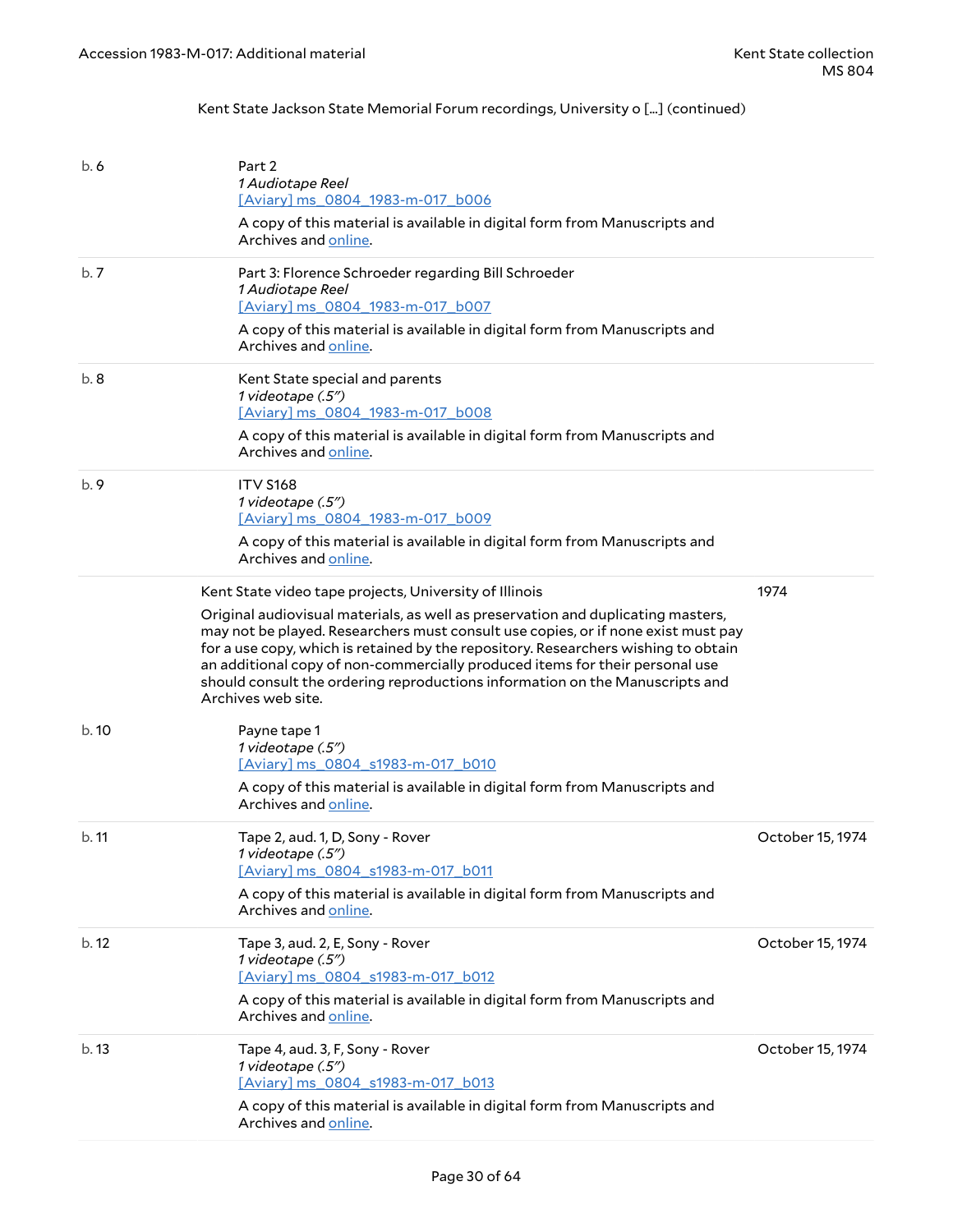### Kent State video tape projects, University of Illinois (continued)

| b.14 | Tape 6, press conference, B, Sony - Rover<br>1 videotape (.5")<br>[Aviary] ms 0804 s1983-m-017 b014<br>Includes a note stating "End of press conference beginning of D[?] town<br>evening activities."<br>A copy of this material is available in digital form from Manuscripts and<br>Archives and online. | October 15, 1974 |
|------|-------------------------------------------------------------------------------------------------------------------------------------------------------------------------------------------------------------------------------------------------------------------------------------------------------------|------------------|
| b.15 | Tape 7, Quad, A, Sony - Rover<br>1 videotape (.5")<br>[Aviary] ms 0804 s1983-m-017 b015<br>A copy of this material is available in digital form from Manuscripts and<br>Archives and online.                                                                                                                | October 15, 1974 |
| b.16 | Unidentified tape<br>1 videotape (.5")<br>[Aviary] ms 0804 s1983-m-017 b016<br>A copy of this material is available in digital form from Manuscripts and<br>Archives and online.                                                                                                                            |                  |
| b.17 | Role playing<br>1 videotape (.5")<br>[Aviary] ms 0804 s1983-m-017 b017<br>A copy of this material is available in digital form from Manuscripts and<br>Archives and online.                                                                                                                                 | 1974 Fall        |
| b.18 | Role playing<br>1 videotape (.5")<br>[Aviary] ms 0804 s1983-m-017 b018<br>A copy of this material is available in digital form from Manuscripts and<br>Archives and online.                                                                                                                                 | 1974 Fall        |
| b.4  | Posters                                                                                                                                                                                                                                                                                                     | Circa 1980       |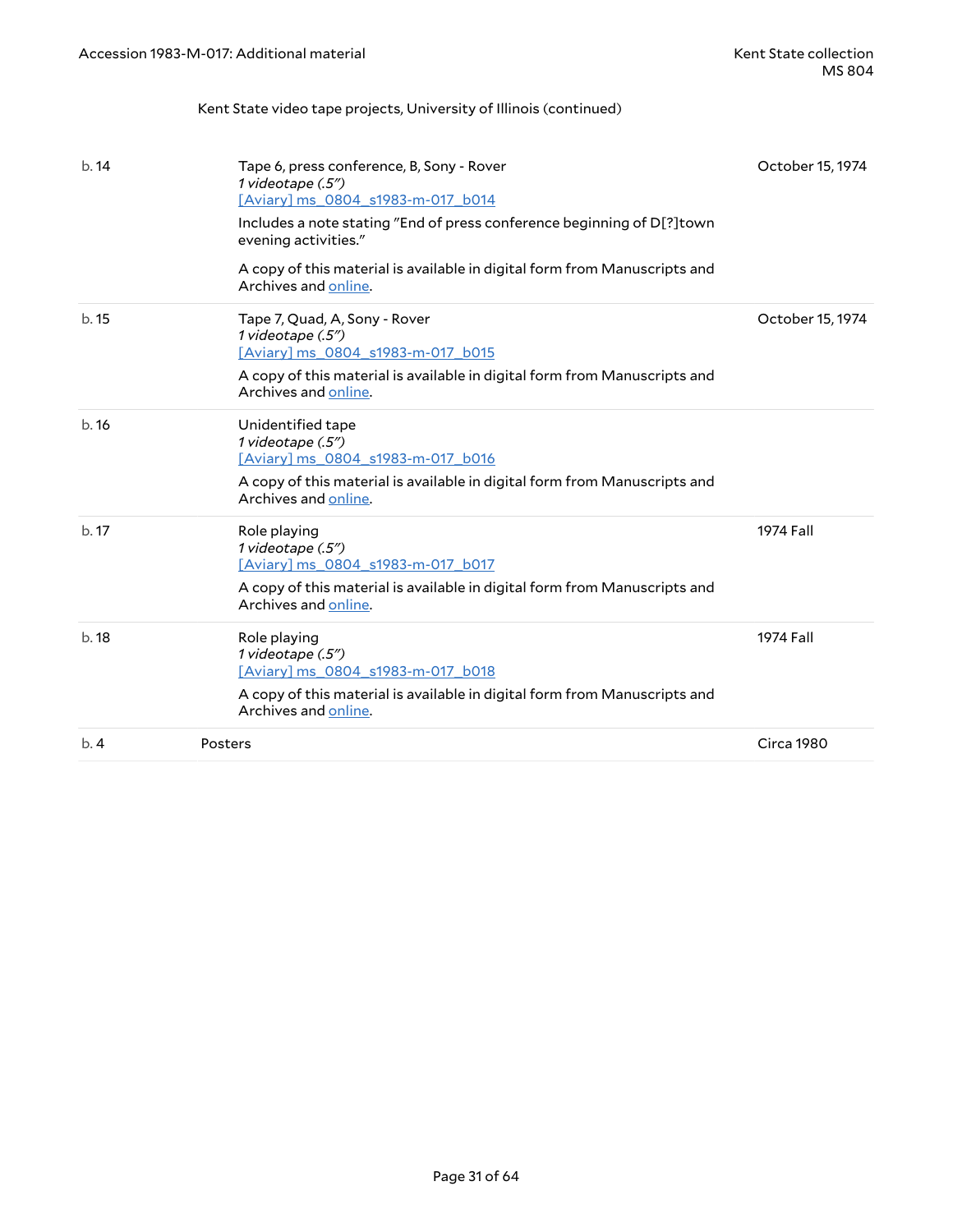### <span id="page-31-0"></span>**Accession 1987-M-096: Additional material, 1970-1979**

Received from James Munves, 1987.

See also Series IV. James Munves Papers.

| b.1 | <b>Briefs-Court of Appeals</b>                                       |           |
|-----|----------------------------------------------------------------------|-----------|
| b.1 | <b>Court of Appeals-Appendix</b>                                     |           |
| b.1 | <b>Briefs-Supreme Court</b>                                          | 1972      |
| b.1 | <b>Briefs-Supreme Court</b>                                          | 1973      |
| b.1 | Manuscript notes with index of transcript                            |           |
| b.1 | "Kent State" teleplay by Gerald Green<br>English                     |           |
| b.1 | "Kent State" teleplay-revision<br>English                            | 1980      |
| b.1 | "Kent State" teleplay-third draft<br>English                         | 1980      |
| b.1 | "Kent State" teleplay-fourth draft<br>English                        | 1980      |
| b.1 | Kent State Coverup, correspondence, illustrations, and galley proofs | 1979      |
| b.1 | Miscellaneous correspondence, documents, and notes                   | 1970-1979 |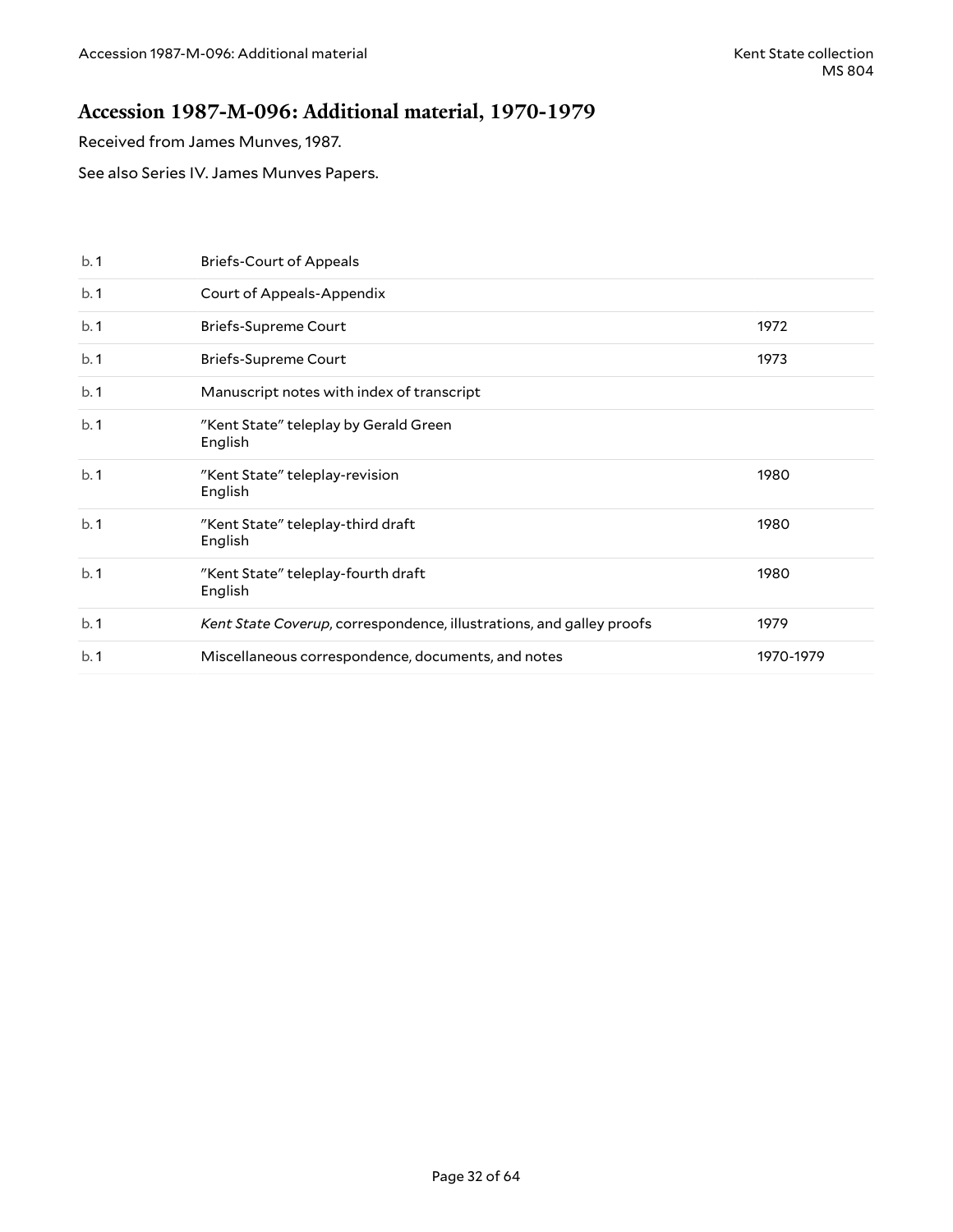## <span id="page-32-0"></span>**Accession 1987-M-097: Additional material, 1975**

Received from Robert and Joseph Kelner, 1987.

|     | Transcript-Krause vs. Rhodes                           | 1975 |
|-----|--------------------------------------------------------|------|
| b.1 | Vol. 1- Vol. 14                                        |      |
| b.2 | Vol. 15-Vol. 29                                        |      |
| b.3 | Vol. 30- Vol. 44                                       |      |
| b.4 | Vol. 45-Vol. 53                                        |      |
|     | Voir dire of the Jury-Krause vs. Rhodes                | 1975 |
| b.4 | Vol. I-Vol. IV                                         |      |
| b.4 | Voir Dire of the Jury-Krause vs. Rhodes pp. 165B-165T? |      |
| b.4 | Deposition of Edward King-Krause vs. Rhodes            | 1975 |
|     | Audiocassettes                                         |      |
| b.4 | Joseph Kelner Kent State Summation (3 tapes)           |      |
| b.4 | Rhodes-Taft debate (1 tape)                            |      |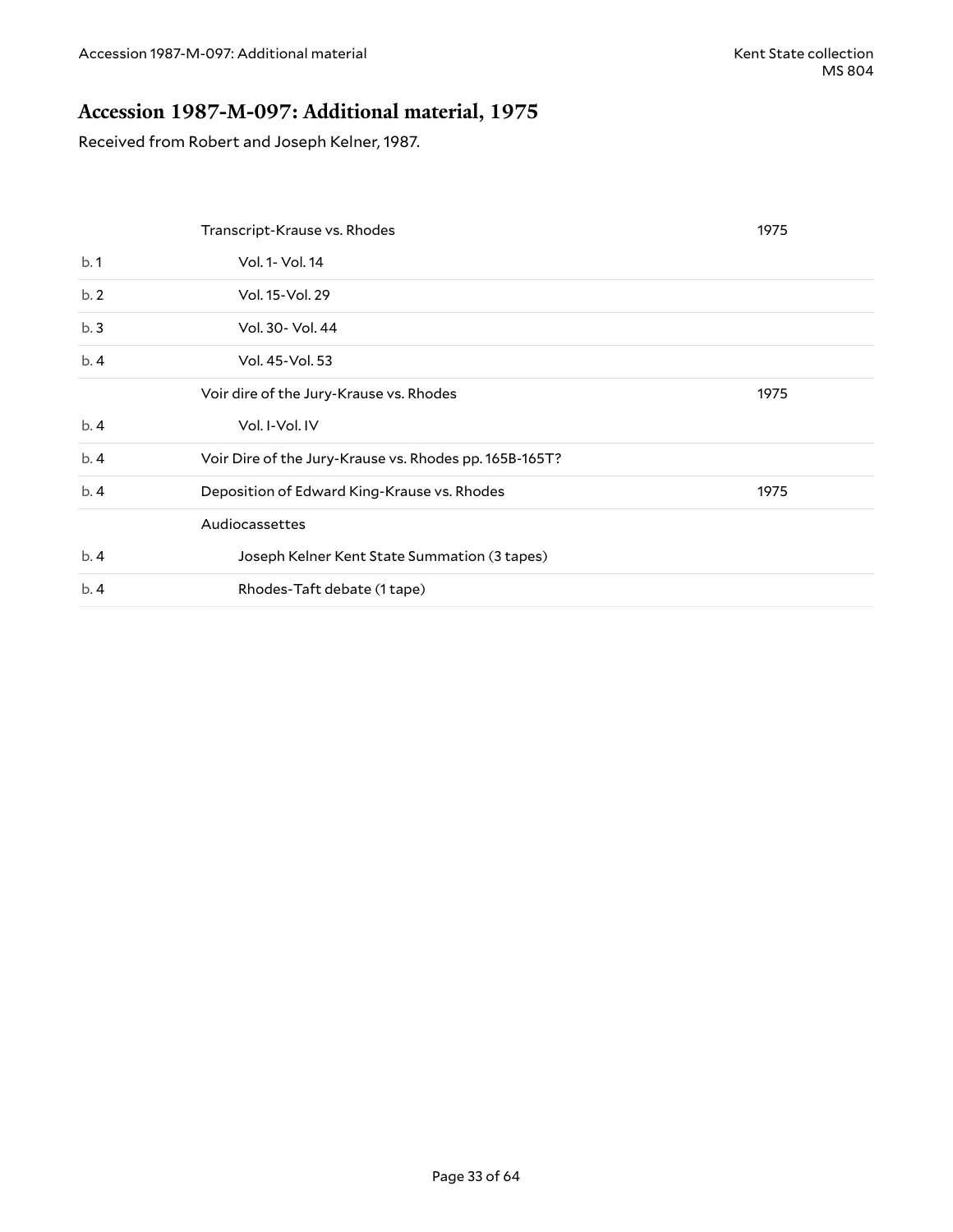### <span id="page-33-0"></span>**Accession 1989-M-048: Additional material, 1968-1982**

The accession consists of the records of David E. Engdahl, attorney on the legal team for plaintiffs in the civil suits that arose from the shooting incidents at Kent State University, May 4, 1970. The bulk of the records pertain to *Krause et al. v. Rhodes et al.* and related cases, which were in litigation from 1970 to 1981. The case was tried twice, first in 1975 and finally in 1978. A settlement was reached in 1979, but there were subsequent appeals related to the payment of attorney's fees and the protective order issued in 1976. These appeals were tried in 1981. In addition to motions, orders, and correspondence with the court, the records include correspondence among counsel, news clippings, notes, and background materials. Engdahl collected and attempted to publish poems commemorating the deaths at Kent State, which are included in the accession.

Of particular interest to researchers are the extensive photographic documentation that Engdahl compiled on behalf of the plaintiffs and the testimony, memoranda, and motions related to the use of photographs as evidence. Several photographers served as witnesses in the trials, and a great deal of testimony was oriented around photographs and maps.

The accession is arranged under seven headings: Legal, Background Materials, General Correspondence, Clippings, Photographs, Audiotapes, and Poetry.

The Legal files are mainly related to *Krause et al. v. Rhodes et al*., but contain records for other cases directly related or topically relevant to the events at Kent State University. Records pertaining to *Krause et al. v. Rhodes et al.* are organized in chronological order. Other cases are organized in rough chronological order.

The Background Materials are arranged alphabetically in six sections. Biographical background materials contain notes, clippings and other materials about defendants, witnesses, and jurors collected by Engdahl in preparation for trials. Reports contain background materials prepared by agencies, expert witnesses or individuals and presented as such. Topical background files contain notes, clippings, and other materials organized alphabetically by topic. The witness testimony index is a collation of testimonies, depositions, interviews, and statements from various sources. Writings are mostly Engdahl's, but also contain drafts from other writers.

General Correspondence is organized alphabetically by correspondent and topic. Much of this correspondence relates to legal strategy, relations among plaintiffs and counsel, and public relations surrounding the trials. Correspondence with the court is generally filed with legal papers. Most correspondence regarding poetry and photography is filed with those materials rather than in general correspondence.

Clippings are organized topically and then chronologically.

Photographs are organized by format. Engdahl gathered reprints from many photographers who witnessed the events of May 4. He collated these into the plaintiffs' exhibits, juxtaposed to photographer perspective maps. Engdahl also assembled and organized the photographs in sequence to show the chronology of events on May 4 (boxes 51-52). Many of these photographs are published elsewhere, but the collection contains a significant number of photographs that have not been widely distributed.

Received from David E. Engdahl, 1989.

|                  | Legal                               |           |
|------------------|-------------------------------------|-----------|
| b.4              | Krause et al. v. Rhodes et al.      |           |
| b. 1, f. 1       | Docket sheets                       | 1970      |
| $b. 1, f. 2 - 3$ | Background memoranda                | 1970-1978 |
| b. 1, f. 4 - 15  | Motions, memos, orders, miscellanea | 1970-1975 |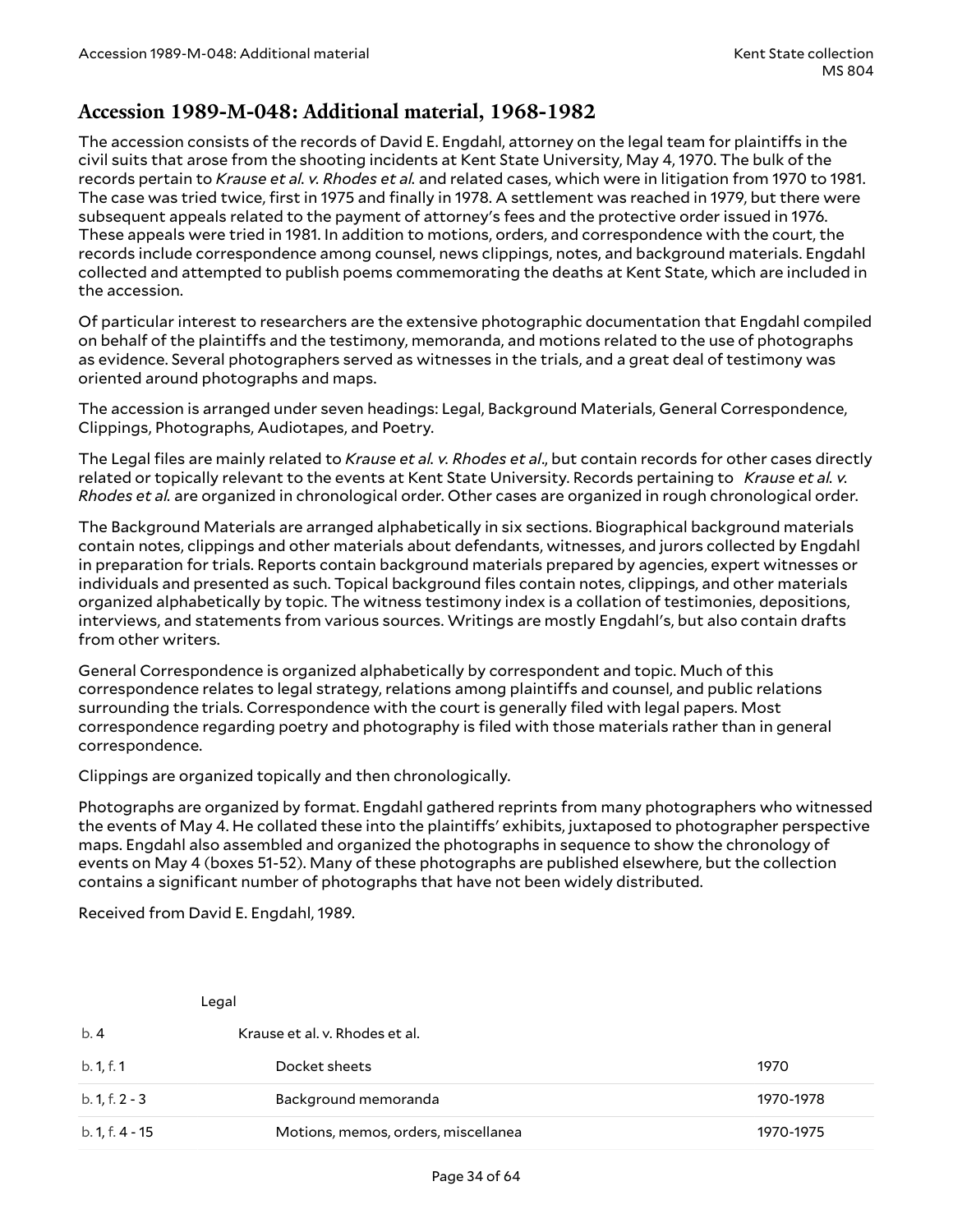### Legal > Krause et al. v. Rhodes et al. (continued)

| b. 2, f. 16 - 18   | Motions, memos, orders, miscellanea            | 1970-1975             |
|--------------------|------------------------------------------------|-----------------------|
|                    | Counsel selection controversy                  |                       |
| b. 2, f. 19        | New York City meeting                          | 1974 November         |
| b. 2, f. 20        | Correspondence                                 | 1974-1978             |
| b. 2, f. 21        | Motions                                        | 1975                  |
| b. 2, f. 22 - 29   | Pretrial conferences, orders, pleadings, notes | 1974-1975             |
|                    | Depositions                                    |                       |
| b. 3, f. 30        | Notices of depositions                         | 1974-1975             |
| b. 3, f. 31 - 37   | Deposition testimony and exhibits              | <b>Circa 1975</b>     |
| b. 3, f. 38        | Designation of deposition testimony            | 1975                  |
| b. 3, f. 39        | Docket sheets                                  | 1975                  |
| b. 3, f. 40 - 42   | Documentary discovery                          | 1974-1975             |
| b. 3, f. 43 - 48   | Jury                                           | 1974-1975             |
| b. 4, f. 49 - 66   | Motions, memos, orders, miscellanea            | 1975                  |
| b. 5, f. 67        | <b>Notes</b>                                   | 1975                  |
|                    | Motions, memos, orders, miscellanea            |                       |
| b. 5, f. 68 - 75   | General                                        | 1975                  |
| b. 5, f. 76        | Engdahl memoranda on photographs               | 1975                  |
| b. 5, f. 77        | Closing argument                               | 1975                  |
| b. 5, f. 78 - 80   | Verdicts                                       | 1975                  |
| b. 5, f. 81 - 82   | Correspondence                                 | 1975                  |
| b. 5, f. 83        | Notice of Appeal                               | 1975                  |
| b. 6, f. 84 - 95   | Motions [summary judgement]                    | 1975                  |
| b. 7, f. 96 - 101  | Synthesis of testimony index                   | 1975-1976             |
| b. 7, f. 102       | Motions                                        | 1975-1976             |
| b. 7, f. 103       | Correspondence                                 | 1975-1977             |
|                    | Motions and miscellanea                        |                       |
| b. 8, f. 104 - 107 | Pending Sixth Circuit Court decision           | 1975-1977             |
| b. 8, f. 108       | Costs                                          | 1975-1978             |
| b. 8, f. 109       | Photographic evidence                          | 1975-1978,<br>undated |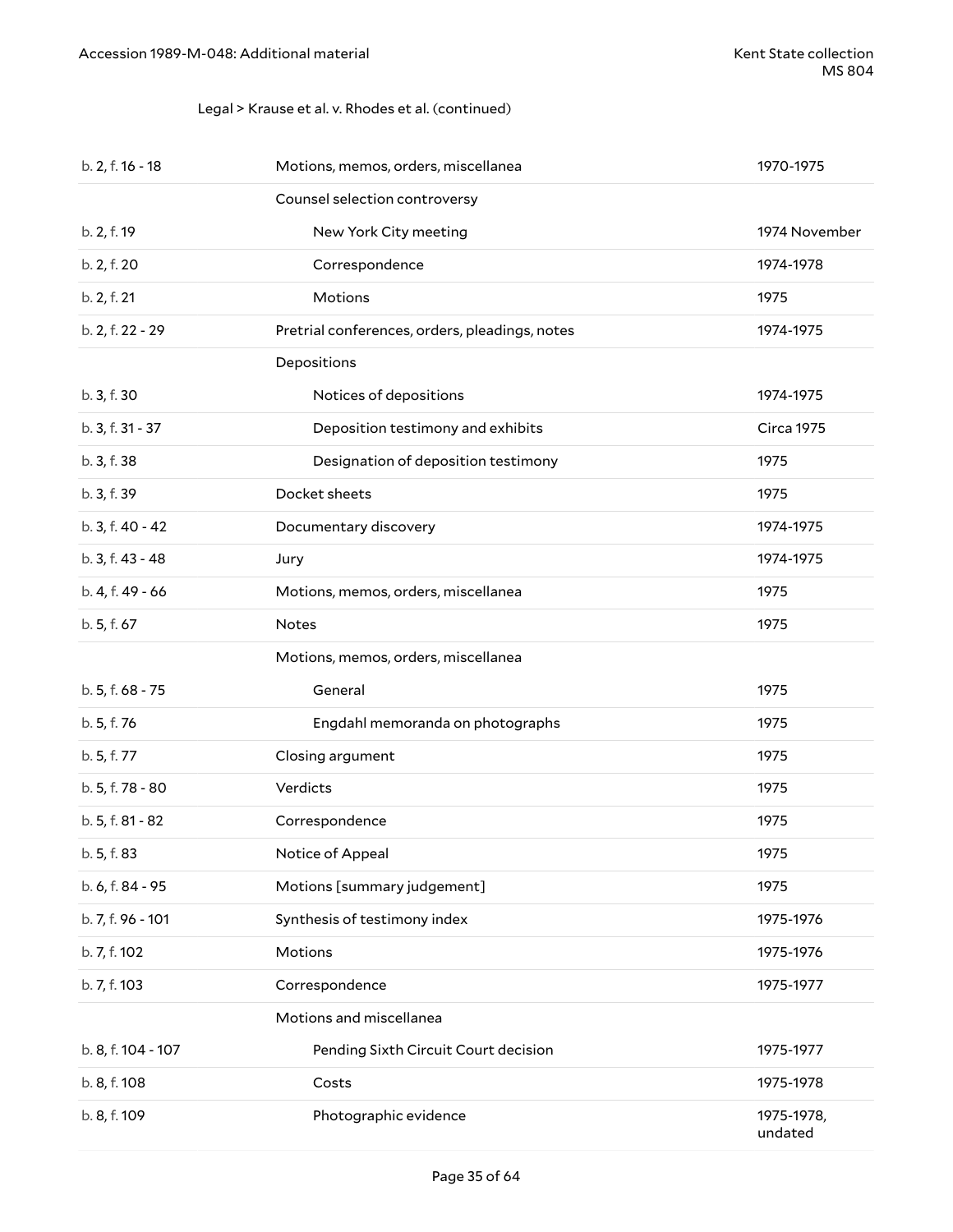### Legal > Krause et al. v. Rhodes et al. > Motions and miscellanea (continued)

| b. 8, f. 110        | FBI report                        | 1975-1978             |
|---------------------|-----------------------------------|-----------------------|
| b. 9, f. 111        | Notes on exhibits                 | 1976                  |
| b. 9, f. 112 - 121  | Memoranda                         | 1976                  |
| b. 9, f. 122        | In-house memoranda                | 1975-1977             |
|                     | Sixth Circuit Court               |                       |
| b. 10, f. 123 - 127 | <b>Briefs</b>                     | 1976-1977             |
| b. 10, f. 128 - 130 | Certiorari                        | 1977-1978             |
| b. 10, f. 131       | Opinion                           | 1977                  |
| b. 11, f. 132 - 133 | Draft brief                       | Undated               |
|                     | Bound appendices                  |                       |
| b. 11, f. 134       | Volume 1: Litigation Documents    | 1974-1975             |
| b. 11, f. 135       | Volume 2: Transcript              | 1975                  |
| b. 11, f. 136       | Volume 3: Transcript              | 1975                  |
| b. 12, f. 137       | Volume 4: Transcript              | 1975                  |
| b. 12, f. 138       | Volume 5: Transcript              | 1975                  |
| b. 12, f. 139       | Volume 6: Transcript              | 1975                  |
| b. 13, f. 140       | Volume 7: Transcript              | 1975                  |
| b. 13, f. 141       | Volume 8: Transcript              | 1975                  |
| b. 13, f. 142       | Volume 9: Exhibits                | 1975                  |
| b. 13, f. 143       | Volume 10: Photographs            | 1975                  |
| b. 13, f. 144       | Volume 12: Testimony and Exhibits | 1975                  |
| b. 14, f. 145 - 153 | Motions and miscellanea           | 1976-1977,<br>undated |
|                     | Pleadings                         |                       |
| b. 14, f. 154 - 157 | Protective Order                  | 1976-1979             |
| b. 15, f. 158 - 162 | Kent State Gymnasium              | 1977                  |
| b. 15, f. 163 - 164 | Discovery                         | 1978                  |
| b. 15, f. 165 - 169 | Miscellanea                       | 1978                  |
| b. 15, f. 170 - 174 | Correspondence                    | 1978                  |
| b. 16, f. 175 - 177 | Exhibits                          | 1978                  |
| b. 16, f. 178 - 179 | Interrogatories                   | 1978                  |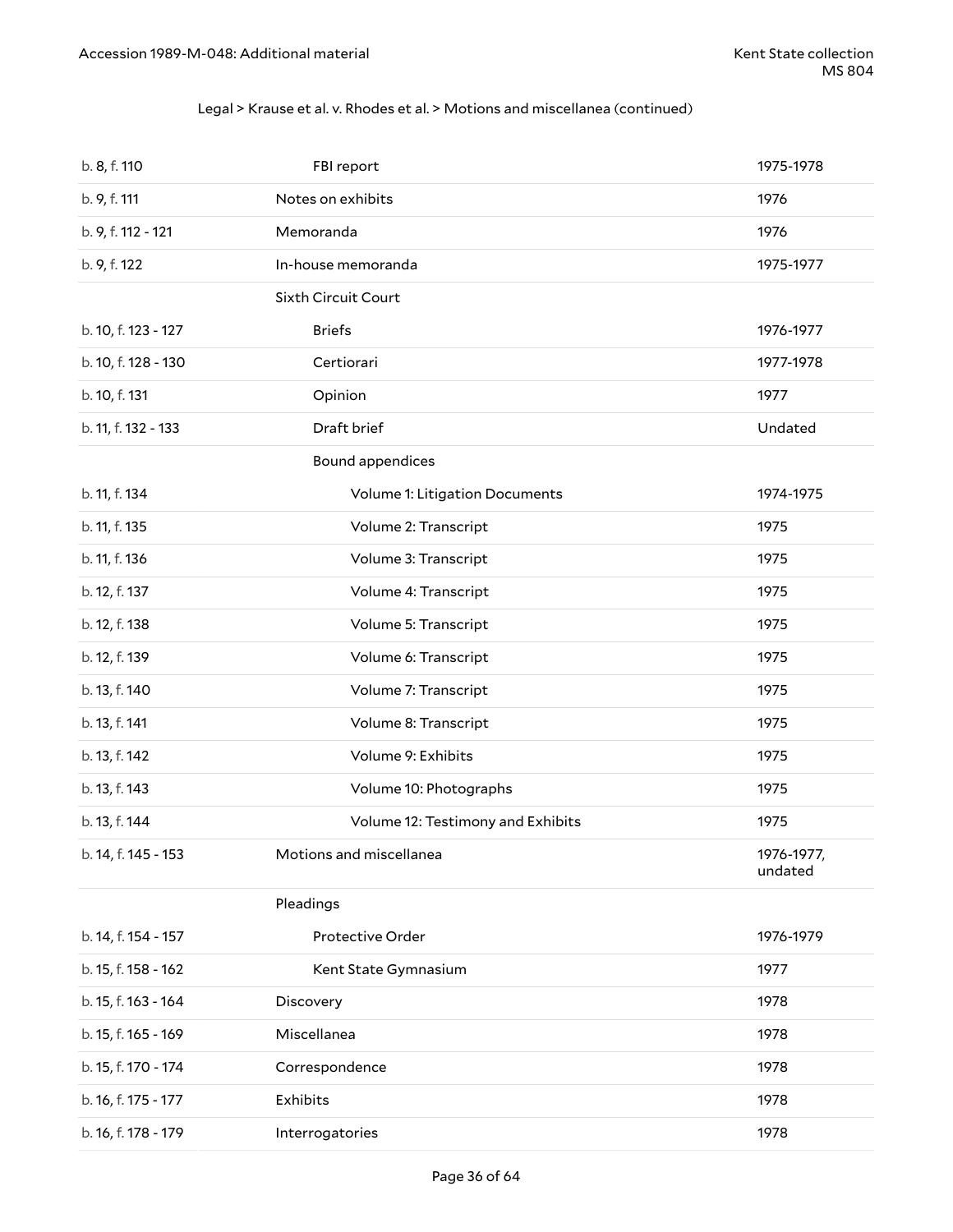### Legal > Krause et al. v. Rhodes et al. (continued)

| b. 16, f. 180 - 182 | Memoranda and miscellanea                             | 1978                  |
|---------------------|-------------------------------------------------------|-----------------------|
| b. 16, f. 183       | Motions on Abell film                                 | 1978                  |
|                     | Pleadings                                             |                       |
| b. 16, f. 184 - 185 | Pretrial                                              | 1978                  |
| b. 17, f. 186 - 194 | Miscellaneous                                         | 1978                  |
| b. 18, f. 195       | Recusal and judge designation                         | 1978                  |
| b. 18, f. 196 - 197 | Jury                                                  | Circa 1978            |
| b. 18, f. 198       | Protective order                                      | 1978, undated         |
| b. 18, f. 199       | Settlement                                            | 1978                  |
| b. 18, f. 200       | Transcript of pretrial proceedings                    | 1978 October 13       |
| b. 19, f. 201 - 206 | Trial proceedings [five volumes]                      | 1978-1979             |
| b. 20, f. 207 - 211 | Notes and miscellanea                                 | Undated               |
|                     | Settlement                                            |                       |
| b. 20, f. 212 - 213 | Orders                                                | 1979                  |
| b. 20, f. 214 - 216 | Protective order                                      | 1979                  |
| b. 20, f. 217       | Pleading file index                                   | 1979                  |
| b. 20, f. 218       | Correspondence                                        | 1979                  |
| b. 20, f. 219       | Filings                                               | 1979                  |
|                     | Post-settlement appeals                               |                       |
| b. 20, f. 220 - 223 | General                                               | 1979-1981             |
| b. 20, f. 224       | Protective order appeal                               | 1979                  |
|                     | Attorney's fees [Sindell] appeal                      |                       |
| b. 21, f. 225 - 226 | Affidavits                                            | 1979                  |
| b. 21, f. 227       | Correspondence                                        | 1979                  |
| b. 21, f. 228 - 231 | Pleadings                                             | 1979                  |
| b. 21, f. 232 - 234 | Joint appendix                                        | 1979                  |
| b. 21, f. 235       | Decision                                              | 1981                  |
| b. 22, f. 236 - 247 | Krause v. Ohio [Notes, briefs, opinions, miscellanea] | 1970-1973             |
| b. 23, f. 248       | Section 1983 cases                                    | 1970-1971,<br>undated |
| b. 23, f. 249 - 250 | Kahler v. Rhodes                                      | 1971-1973             |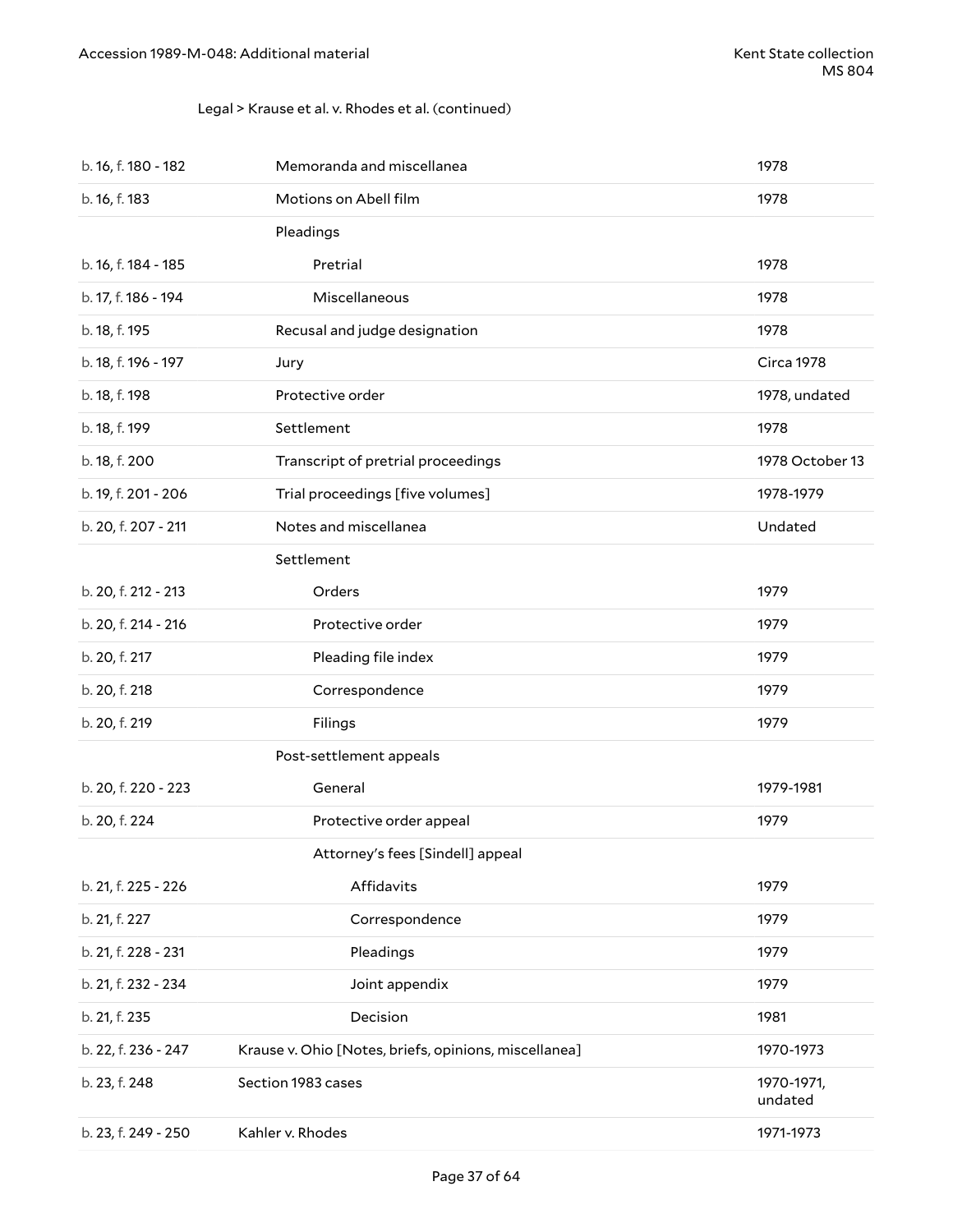Legal (continued)

| b. 23, f. 251 - 257 | Krause v. Rhodes; Miller v. Rhodes; Scheuer v. Rhodes [notes, briefs, opinions, 1971-1974<br>miscellanea] |                       |
|---------------------|-----------------------------------------------------------------------------------------------------------|-----------------------|
| b. 23, f. 258 - 261 | Krause v. Rhodes; Miller v. Rhodes [briefs and petitions]                                                 | 1971-1973             |
| b. 23               | Scheuer v. Rhodes                                                                                         |                       |
| b. 24, f. 262 - 264 | General                                                                                                   | 1970-1974             |
| b. 24, f. 265 - 266 | American Civil Liberties Union pleadings                                                                  | 1974                  |
| b. 24, f. 267       | Kahler v. Ohio                                                                                            | 1971                  |
| b. 24, f. 268       | Miller v. Ohio                                                                                            | 1971                  |
| b. 24, f. 269       | Krause v. Fassinger                                                                                       | 1971                  |
| b. 24, f. 270       | Schroeder v. Bork                                                                                         | 1973                  |
| b. 24, f. 271       | Schroeder v. Richardson                                                                                   | 1973                  |
| b. 24, f. 272       | Schroeder v. Rhodes                                                                                       | 1974                  |
| b. 24, f. 273       | Schroeder v. Saxbe                                                                                        | 1974                  |
| b. 24, f. 274 - 282 | Schroeder v. Kleindienst                                                                                  | 1971-1974,<br>undated |
| b. 24, f. 283       | Schroeder v. Kleindienst; Schroeder v. Richardson                                                         | 1972-1973             |
| b. 25, f. 284       | Morgan v. Rhodes                                                                                          | 1972                  |
| b. 25, f. 285 - 286 | Gilligan v. Morgan                                                                                        | 1972-1973             |
| b. 25, f. 287       | Federal actions against Ohio (unfiled)                                                                    | 1972                  |
| b. 25, f. 288       | Perkins v. Kleindienst                                                                                    | 1972                  |
| b. 25, f. 289       | Palmer v. Hall et al.                                                                                     | 1974                  |
| b. 25, f. 290       | Pryor v. Davies                                                                                           | 1971                  |
| b. 25               | Saxbe nomination for attorney general                                                                     |                       |
| b. 25, f. 291 - 292 | Background                                                                                                | 1969-1973             |
| b. 25, f. 293       | Background [military law]                                                                                 | 1971-1973,<br>undated |
| b. 25, f. 294       | Litigation                                                                                                | 1973                  |
| b. 25, f. 295       | <b>Testimonies</b>                                                                                        | 1973                  |
| b. 26, f. 296       | U.S. v. Shafer et al.                                                                                     | 1974                  |
| b. 26, f. 297 - 298 | CBS v. Young                                                                                              | 1975                  |
| b. 26, f. 299       | Canfora v. Olds                                                                                           | 1977                  |
| b. 26, f. 300 - 301 | Krause v. Jackson                                                                                         | 1977                  |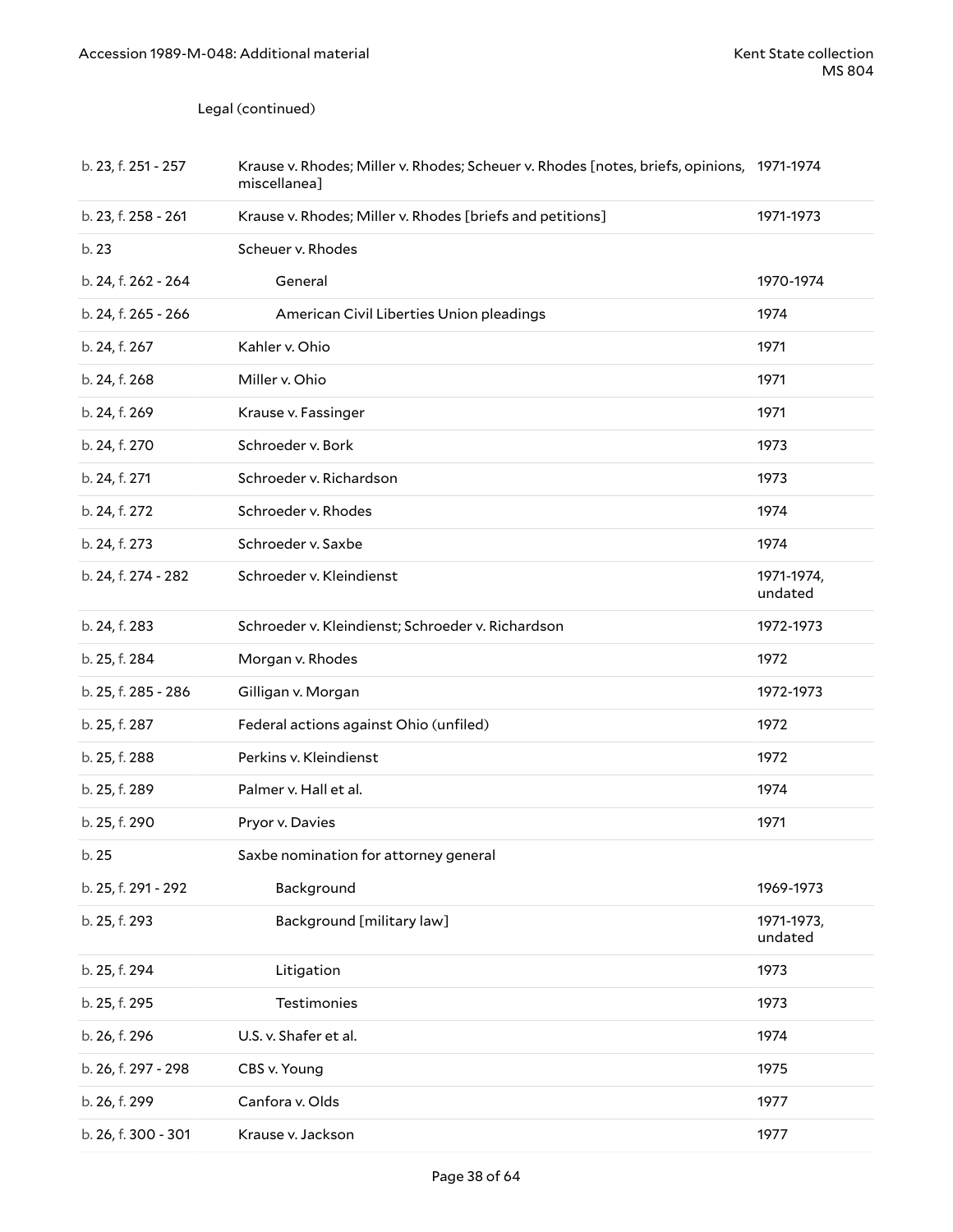### Legal (continued)

| b. 26, f. 302       | Rhodes v. Krause                                               | 1977-1978             |
|---------------------|----------------------------------------------------------------|-----------------------|
| b. 27, f. 303 - 306 | Krause et al. v. Ambler et al. [Briefs, memos, correspondence] | 1977-1978             |
| b. 27, f. 307       | State of Ohio v. Abdullah                                      | 1977                  |
| b. 27, f. 308       | City of Columbus v. Twohig                                     | Undated               |
| b. 27, f. 309       | Democratic National Committee v. McCord                        | Undated               |
| b. 27, f. 310       | Vietnam Veterans Against the War v. Fyke                       | Undated               |
|                     | <b>Background Materials</b>                                    |                       |
| b.27                | Biographical                                                   |                       |
| b. 28, f. 311       | Berger, Beverley Knowles; Jacobs, Sharon (Malek)               | 1975, undated         |
| b. 28, f. 312       | Brill, Charles                                                 | 1970, undated         |
| b. 28, f. 313       | Canterbury, Robert                                             | 1966-1974,<br>undated |
| b. 28, f. 314       | Delaney, Michael                                               | 1969-1971,<br>undated |
| b. 28, f. 315       | Del Corso, Sylvester T.                                        | 1968-1970             |
| b. 28, f. 316       | Denton, Bill                                                   | Undated               |
| b. 28, f. 317       | Farriss, James                                                 | 1975                  |
| b. 28, f. 318       | Fassinger, Charles S.                                          | Undated               |
| b. 28, f. 319       | Filo, John                                                     | Undated               |
| b. 28, f. 320       | Haas, Frank                                                    | 1973-1975,<br>undated |
| b. 28, f. 321       | Jones, Harry P.                                                | 1970, undated         |
| b. 28, f. 322       | Leonard, Jerris                                                | 1970-1975,<br>undated |
| b. 28, f. 323       | Lutey, Richard                                                 | 1970, undated         |
| b. 28, f. 324       | McElroy, John M.                                               | 1970-1974             |
| b. 28, f. 325       | McManus, Matthew                                               | 1974, undated         |
| b. 28, f. 326       | McNeal, Thomas C.                                              | 1975, undated         |
| b. 28, f. 327       | McNees, Ronald                                                 | 1975, undated         |
| b. 28, f. 328       | Mardian, Robert C.                                             | 1971-1973             |
| b. 28, f. 329       | Martin, John E.                                                | 1970, undated         |
| b. 28, f. 330       | Maxwell, Robert                                                | 1975, undated         |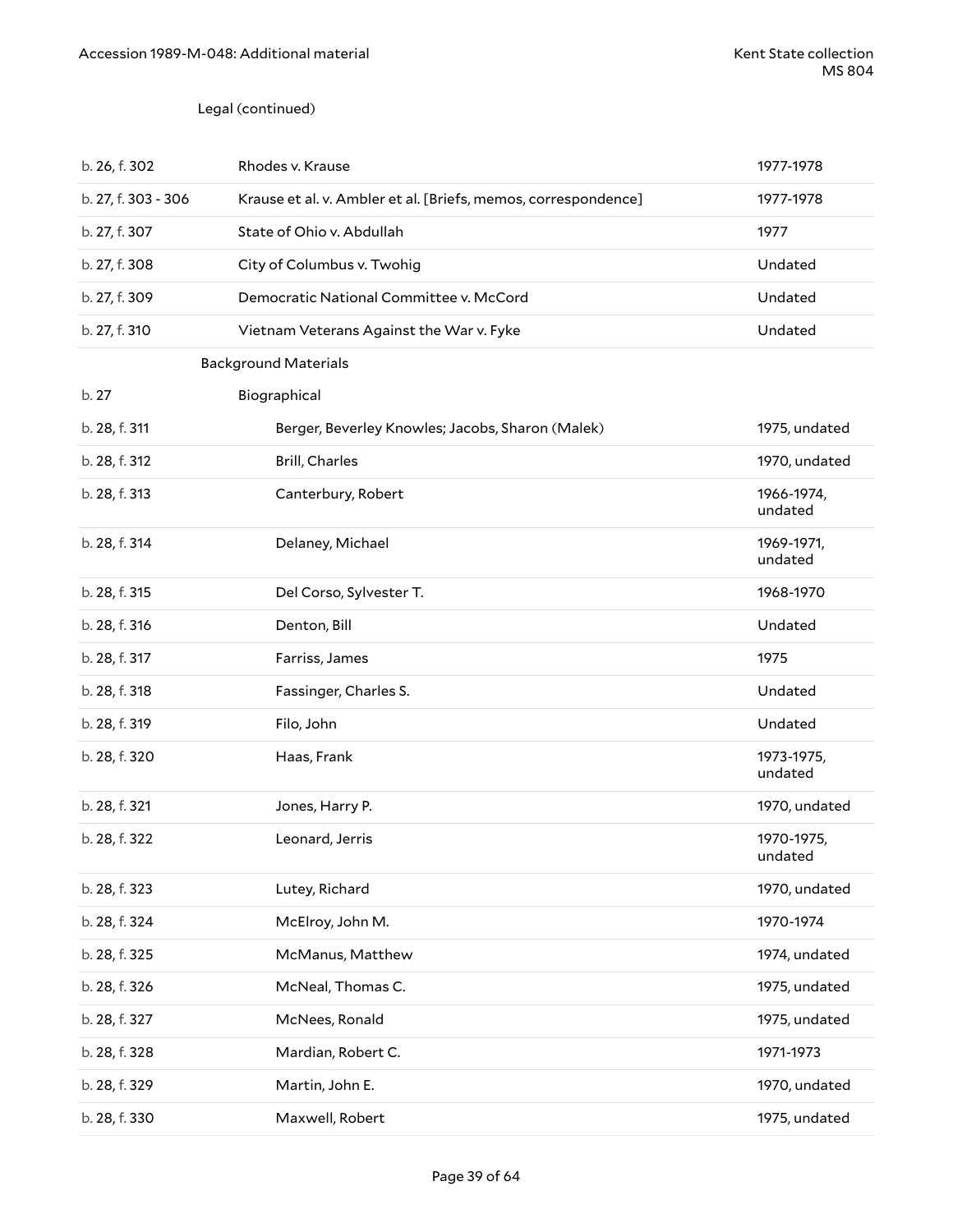### Background Materials > Biographical (continued)

| b. 28, f. 331       | Morris, Barry                                         | Undated               |
|---------------------|-------------------------------------------------------|-----------------------|
| b. 28, f. 332       | Perkins, William S.                                   | 1975                  |
| b. 28, f. 333 - 334 | Pryor, Myron C. [Mike?]                               | 1970-1975             |
| b. 28, f. 335       | Rhodes, James A.                                      | 1968-1970,<br>undated |
| b. 28, f. 336       | Rice, Harold [contains notes and photographs]         | 1970, undated         |
| b. 28, f. 337       | Roese, Donald                                         | Undated               |
| b. 28, f. 338       | Ruffner, Howard                                       | undated               |
| b. 29, f. 339       | Schafer                                               | undated               |
| b. 29, f. 340       | Simons, John W.                                       | 1970-1975,<br>undated |
| b. 29, f. 341       | Snyder, Richard                                       | undated               |
| b. 29, f. 342       | Srp, Raymond                                          | 1970-1974,<br>undated |
| b. 29, f. 343       | Steigemeier, Rae                                      | undated               |
| b. 29, f. 344       | Strubbs, Terry                                        | 1970                  |
| b. 29, f. 345       | Thomas, Charles                                       | 1971-1978             |
| b. 29, f. 346       | Tople, Paul                                           | undated               |
| b. 29, f. 347       | York, Florence                                        | 1970-1975,<br>undated |
| b. 29<br>Notes      |                                                       |                       |
| b. 29, f. 348 - 351 | General                                               | 1970-1975,<br>undated |
| b. 29, f. 352       | Chronology and Petition                               | undated               |
| b. 29, f. 353       | Defense photos                                        | undated               |
| b. 29, f. 354       | Kent State Memorial panel discussion                  | 1973                  |
| b. 29, f. 355       | Keysort cards [Kent Cases]                            | undated               |
| b. 29, f. 356       | Movies                                                | undated               |
| b. 29, f. 357       | Tape recording                                        | undated               |
| b. 29, f. 358       | Theories of case                                      | undated               |
| b. 29               | Reports                                               |                       |
| b. 29, f. 359       | After Action Reports, State of Ohio, Adjutant General | 1970                  |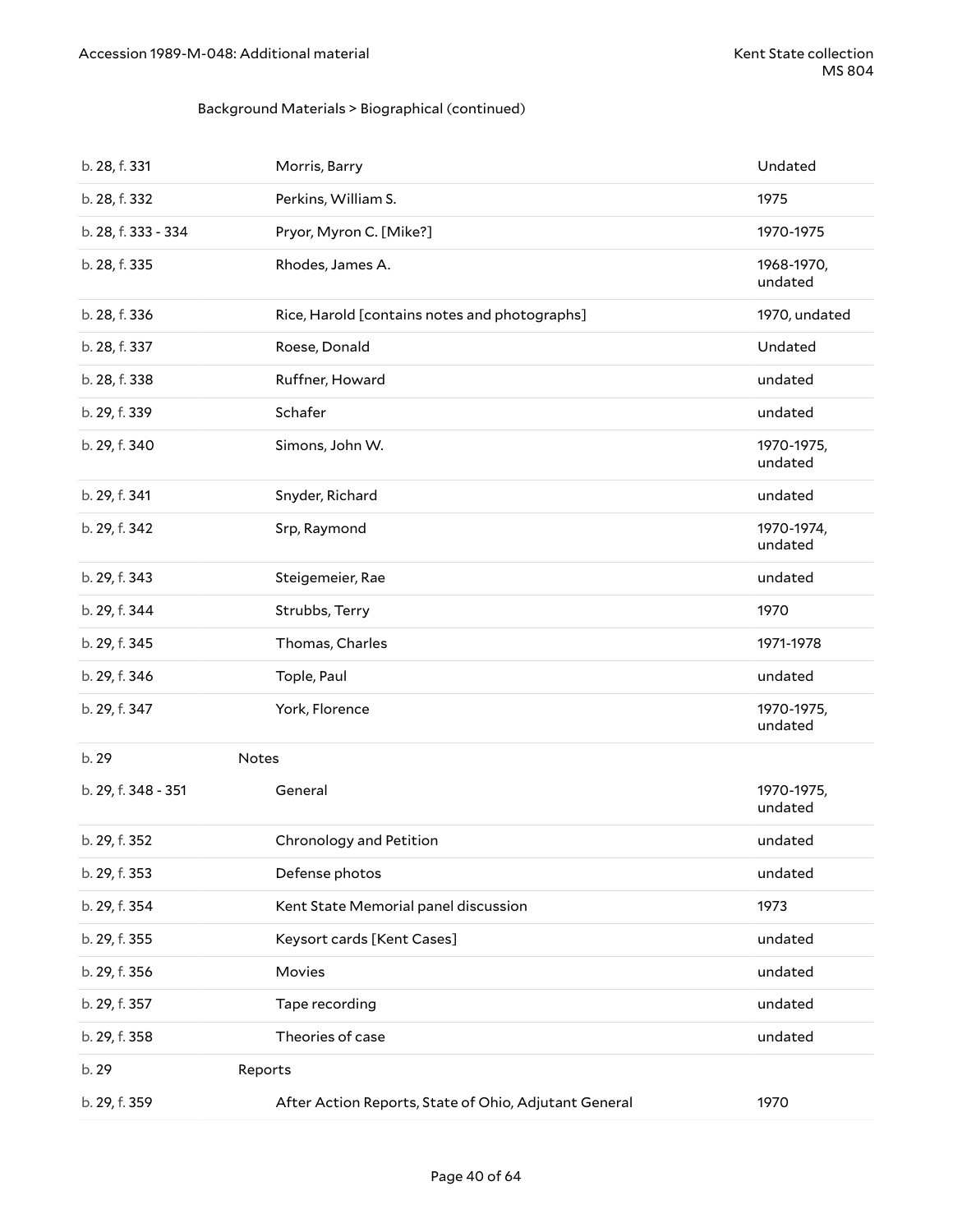### Background Materials > Reports (continued)

| b. 29, f. 360       | "Analysis of Photographic Evidence and Acoustic Data Pertaining to<br>the Kent State Incident," Electromagnetic Systems Laboratories | 1974                  |
|---------------------|--------------------------------------------------------------------------------------------------------------------------------------|-----------------------|
| b. 29, f. 361       | "Analysis of Recorded Sounds from the 1970 Shooting Episode at Kent<br>State University," Bolt, Beranek, and Newman Inc.<br>English  | 1974                  |
| b. 29, f. 362       | "Confidential Report on Interview of Kent State Jurors"<br>English                                                                   | undated               |
| b. 30, f. 363       | Investigation report, Bureau of Criminal Investigation                                                                               | 1970, undated         |
| b. 30, f. 364       | <b>Bureau of Criminal Investigation</b>                                                                                              | 1970                  |
| b. 30, f. 365       | Charts of Movements, Bureau of Criminal Investigation                                                                                | 1970                  |
| b. 30, f. 366       | Federal Bureau of Investigation                                                                                                      | 1970                  |
| b. 30, f. 367       | Efforts to use Freedom of Information Act to obtain Federal Bureau of<br>Investigation reports                                       | 1974                  |
| b. 30, f. 368       | Justice Department summary of Federal Bureau of Investigation<br>reports                                                             | 1970, undated         |
| b. 30, f. 369 - 371 | Meyer Commission report                                                                                                              | <b>Circa 1970</b>     |
| b. 30, f. 372       | Bureau Statistics on Use in Domestic Emergencies, National Guard                                                                     | <b>Circa 1975</b>     |
| b. 30, f. 373       | Report of the Inspector General, State of Ohio                                                                                       | 1970                  |
|                     |                                                                                                                                      |                       |
| b.30                | Topical                                                                                                                              |                       |
| b. 31, f. 374       | <b>Action files</b>                                                                                                                  | 1978                  |
| b. 31, f. 375       | Address lists                                                                                                                        | 1978, undated         |
| b. 31, f. 376       | Affirmative defenses                                                                                                                 | <b>Circa 1975</b>     |
| b. 31, f. 377       | Assembly                                                                                                                             | undated               |
| b. 31, f. 378       | Astrological Report for Kent, Ohio, May 4, 1970, 12:30 PM                                                                            | undated               |
| b. 31, f. 379       | <b>Ballistics</b>                                                                                                                    | 1970-1975             |
| b. 31, f. 380       | Case opinions                                                                                                                        | 1975                  |
| b. 31, f. 381       | Causation and conspiracy                                                                                                             | 1974-1975,<br>undated |
| b. 31, f. 382       | Community attitudes for jury selection                                                                                               | undated               |
| b. 31, f. 383       | Consolidation of lead counsel                                                                                                        | [1975!]               |
| b. 31, f. 384       | Court rules                                                                                                                          | 1973, 1975            |
| b. 31, f. 385       | Culpability of Rhodes, Del Corso, Canterbury                                                                                         | 1973, undated         |
| b. 31, f. 386       | Depositions                                                                                                                          | undated               |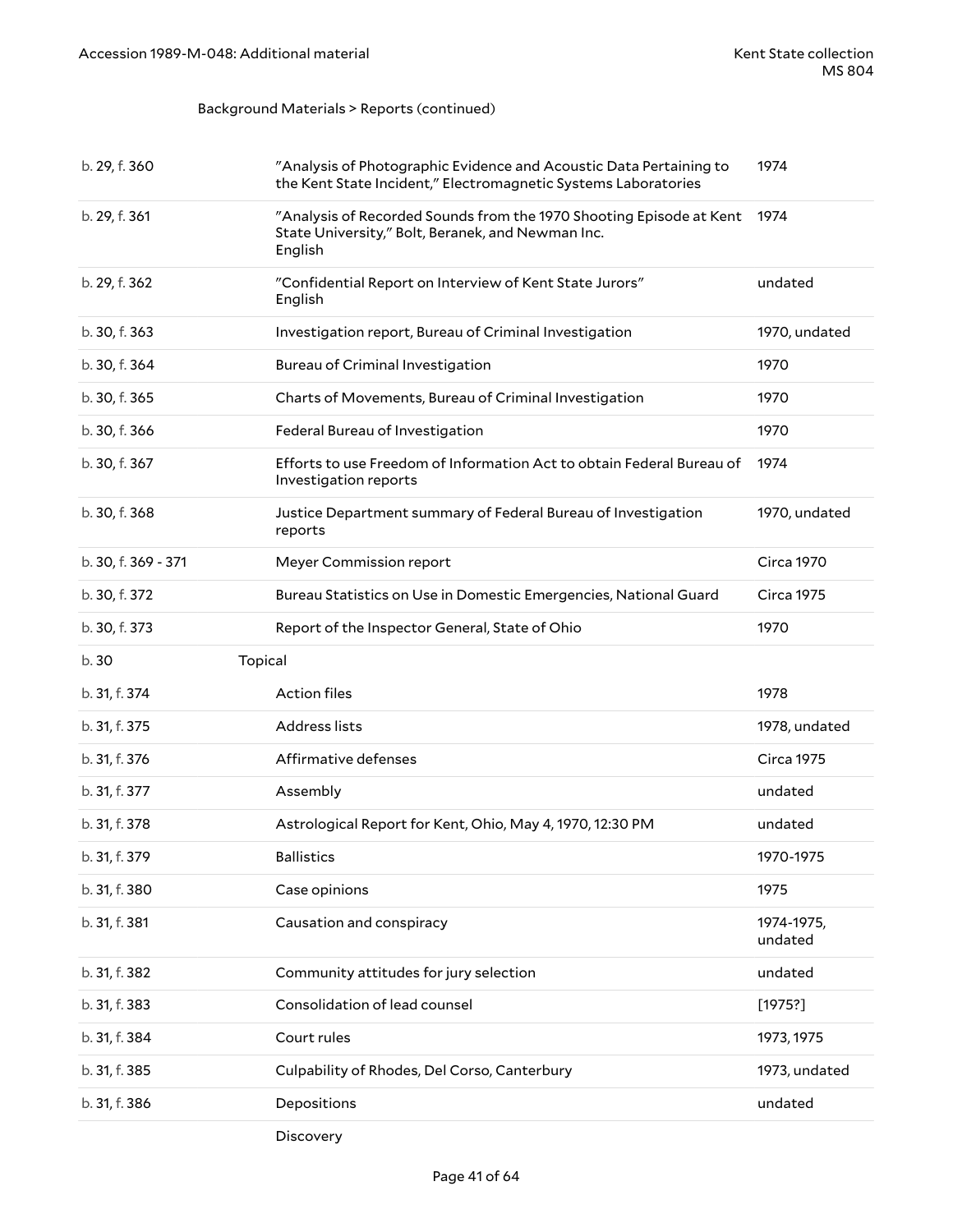### Background Materials > Topical > Discovery (continued)

| b. 31, f. 387       | Documentary                                      | 1974, undated         |
|---------------------|--------------------------------------------------|-----------------------|
| b. 31, f. 388       | Grand jury materials                             | 1974, undated         |
| b. 31, f. 389       | Documents released by Nixon agent                | 1970-1978             |
| b. 31, f. 390       | Engdahl interview transcript                     | 1975                  |
| b. 31, f. 391       | Entries of appearance; address changes           | 1976-1978             |
| b. 31, f. 392       | Federal rules of evidence                        | 1978                  |
| b. 31, f. 393       | Filmways TV production script                    | undated               |
| b. 31, f. 394 - 395 | Freedom of Information Act                       | 1972-1974             |
| b. 32, f. 396       | Grand juries                                     | 1971-1973             |
| b. 32, f. 397       | Governor's proclamation                          | 1970                  |
| b. 32, f. 398       | Index to Kent transcripts; map of jury room      | undated               |
| b. 32, f. 399       | Judiciary Committee hearings                     | 1971-1972,<br>undated |
| b. 32, f. 400       | Jury Trial under Section 1983                    | [1975?]               |
|                     | Justice Department                               |                       |
| b. 32, f. 401       | Memos                                            | 1970-1971             |
| b. 32, f. 402       | Press conferences, news releases, correspondence | 1971-1974             |
| b. 32, f. 403       | Kent State Archives                              | undated               |
| b. 32, f. 404       | Kent State Chronology                            | undated               |
| b. 32, f. 405       | "Kent State," [NBC docudrama]<br>English         | 1980-1981             |
| b. 32, f. 406 - 410 | Kent State Gymnasium                             | 1976-1978             |
|                     | Maps                                             |                       |
| b. 33, f. 411       | Photographer perspective views                   | undated               |
| b. 33, f. 412       | Kent State                                       | undated               |
| b. 33, f. 413       | Martial law memoranda                            | 1978                  |
| b. 33, f. 414       | May 4 memorial activities                        | 1977                  |
| b. 33, f. 415       | Meeting before press conference                  | 1970                  |
| b. 33, f. 416       | Memoranda                                        | 1970-1975,<br>undated |
| b. 33, f. 417       | Memoranda, Office of the President               | 1970                  |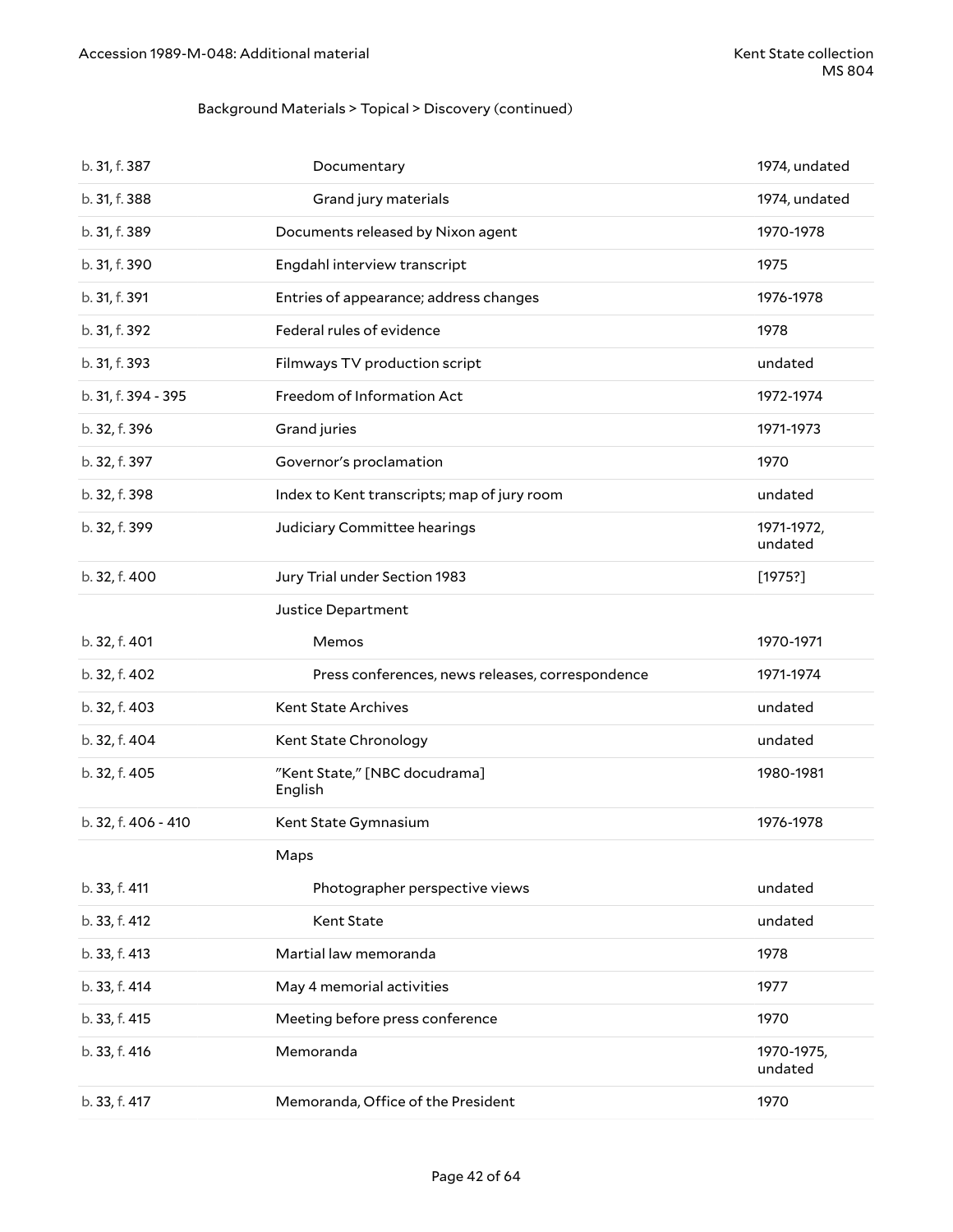### Background Materials > Topical (continued)

| b. 33, f. 418 - 419 | Miscellaneous                                  | 1969-1974,<br>undated |
|---------------------|------------------------------------------------|-----------------------|
| b. 33, f. 420       | Motions to compel; answers to depositions      | undated               |
| b. 33, f. 421       | Newsletter, KSU archives                       | undated               |
| b. 33, f. 422       | Ohio statutes                                  | 1970, undated         |
| b. 33, f. 423 - 424 | Operation Plan, State of Ohio Adjutant General | 1970, 1973            |
| b. 34, f. 425       | Oral History Collection [Harold Kitner]        | 1975                  |
| b. 34, f. 426       | Payment of attorney's fees                     | 1972-1974,<br>undated |
|                     | Petitions                                      |                       |
| b. 34, f. 427       | Student                                        | 1972                  |
| b. 34, f. 428       | White House [Paul Keene]                       | 1973                  |
| b. 34, f. 429       | Proclamation of Civil Emergency                | 1968-1970             |
| b. 34, f. 430       | <b>Rhodes Press Conference</b>                 | 1970                  |
| b. 34, f. 431       | Rules of Engagement                            | 1968-1974             |
| b. 34, f. 432       | <b>Scranton Commission files</b>               | 1970-1975             |
| b. 34, f. 433 - 434 | Self incrimination                             | 1972, undated         |
| b. 34, f. 435       | Section 1983, U.S. Code                        | [1975?]               |
| b. 34, f. 436       | <b>Stay of Proceedings</b>                     | [1975?]               |
| b. 34, f. 437       | Voir Dire                                      | 1978                  |
| b. 34, f. 438       | Witnesses                                      | undated               |
| b. 34, f. 439       | Witness personal statements                    | 1970, undated         |
| b. 34               | Witness Testimony Index                        |                       |
| b. 35, f. 440       | Bambeck, John                                  | undated               |
| b. 35, f. 441       | Berris, Ellis                                  | undated               |
| b. 35, f. 442       | Biddle, Rodney                                 | undated               |
| b. 35, f. 443       | Bishop, Jay                                    | undated               |
| b. 35, f. 444       | Brill, Charles                                 | undated               |
| b. 35, f. 445       | Canfora, Alan                                  | 1970-1975             |
| b. 35, f. 446       | Canterbury, Robert                             | undated               |
| b. 35, f. 447       | Cleary, John                                   | 1970-1975             |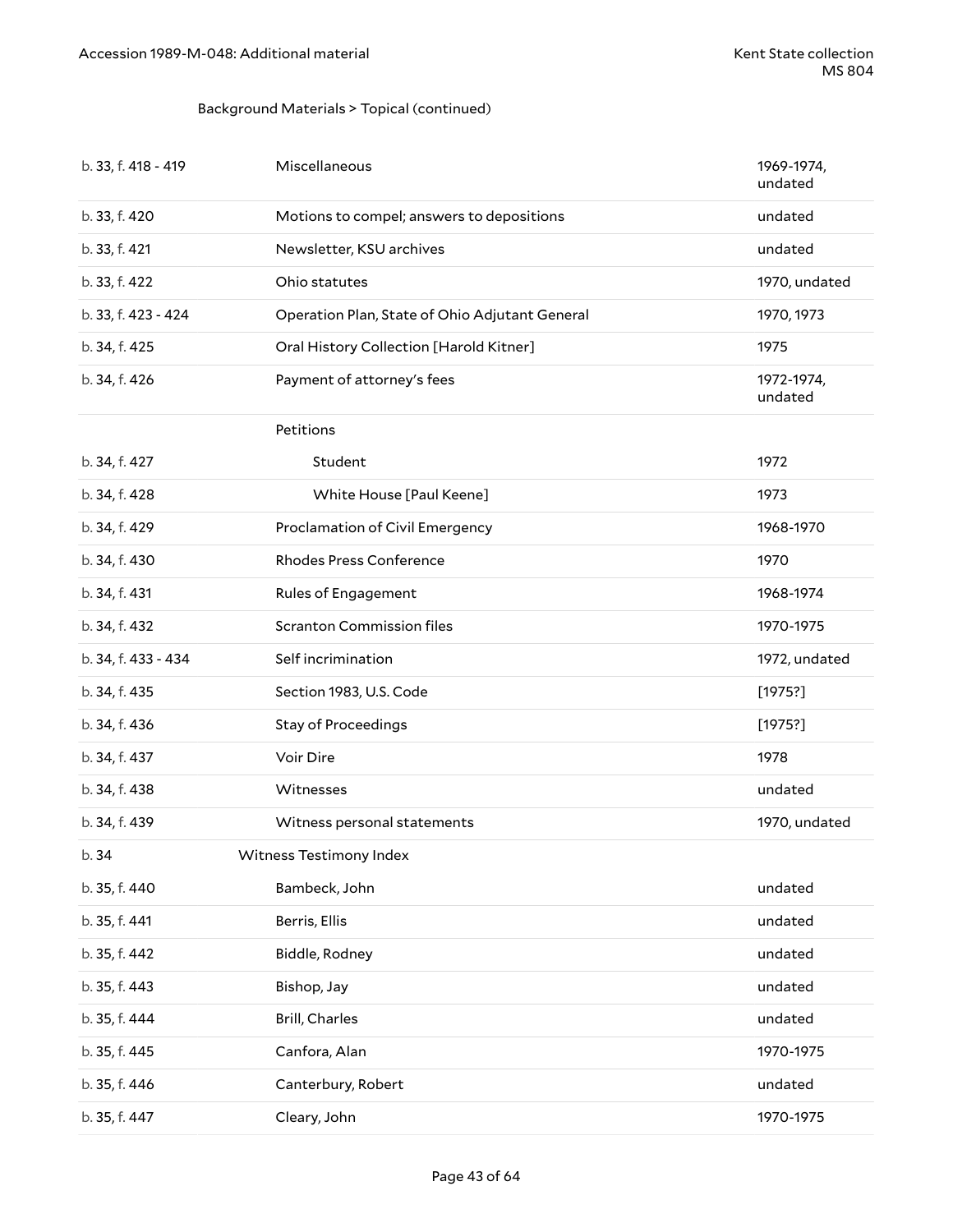### Background Materials > Witness Testimony Index (continued)

| b. 35, f. 448 | Cline, Dwight G.        | 1970-1975             |
|---------------|-------------------------|-----------------------|
| b. 35, f. 449 | Darnell, John           | undated               |
| b. 35, f. 450 | Deegan, Charles         | undated               |
| b. 35, f. 451 | Delaney, Michael        | undated               |
| b. 35, f. 452 | Del Corso, Sylvester    | 1970-1975             |
| b. 35, f. 453 | Denton, Deborah         | undated               |
| b. 35, f. 454 | Denton, William         | undated               |
| b. 35, f. 455 | Dyal, Robert A.         | undated               |
| b. 35, f. 456 | Fallon, Howard Richard  | undated               |
| b. 35, f. 457 | Farris, James           | undated               |
| b. 35, f. 458 | Filo, John              | undated               |
| b. 35, f. 459 | Flesher, Okey           | undated               |
| b. 35, f. 460 | Grace, Tom              | 1974-1975,<br>undated |
| b. 35, f. 461 | Hatfield, Robert        | undated               |
| b. 36, f. 462 | Herschler, William      | 1975                  |
| b. 36, f. 463 | Jacobs, Sharon          | undated               |
| b. 36, f. 464 | James, Robert           | 1970-1975,<br>undated |
| b. 36, f. 465 | Jones, Harry            | undated               |
| b. 36, f. 466 | Kahler, Dean            | undated               |
| b. 36, f. 467 | Kamber, Gerald          | undated               |
| b. 36, f. 468 |                         |                       |
|               | Lewis, Joseph           | undated               |
| b. 36, f. 469 | Locher, Paul            | 1975                  |
| b. 36, f. 470 | Love, Richard           | 1970-1975,<br>undated |
| b. 36, f. 471 | Mackenzie, Donald Scott | 1974                  |
| b. 36, f. 472 | McGee, James D.         | undated               |
| b. 36, f. 473 | McManus, Matthew J.     | 1970-1975             |
| b. 36, f. 474 | McNees, Ronald          | undated               |
| b. 36, f. 475 | Martin, John            | 1970                  |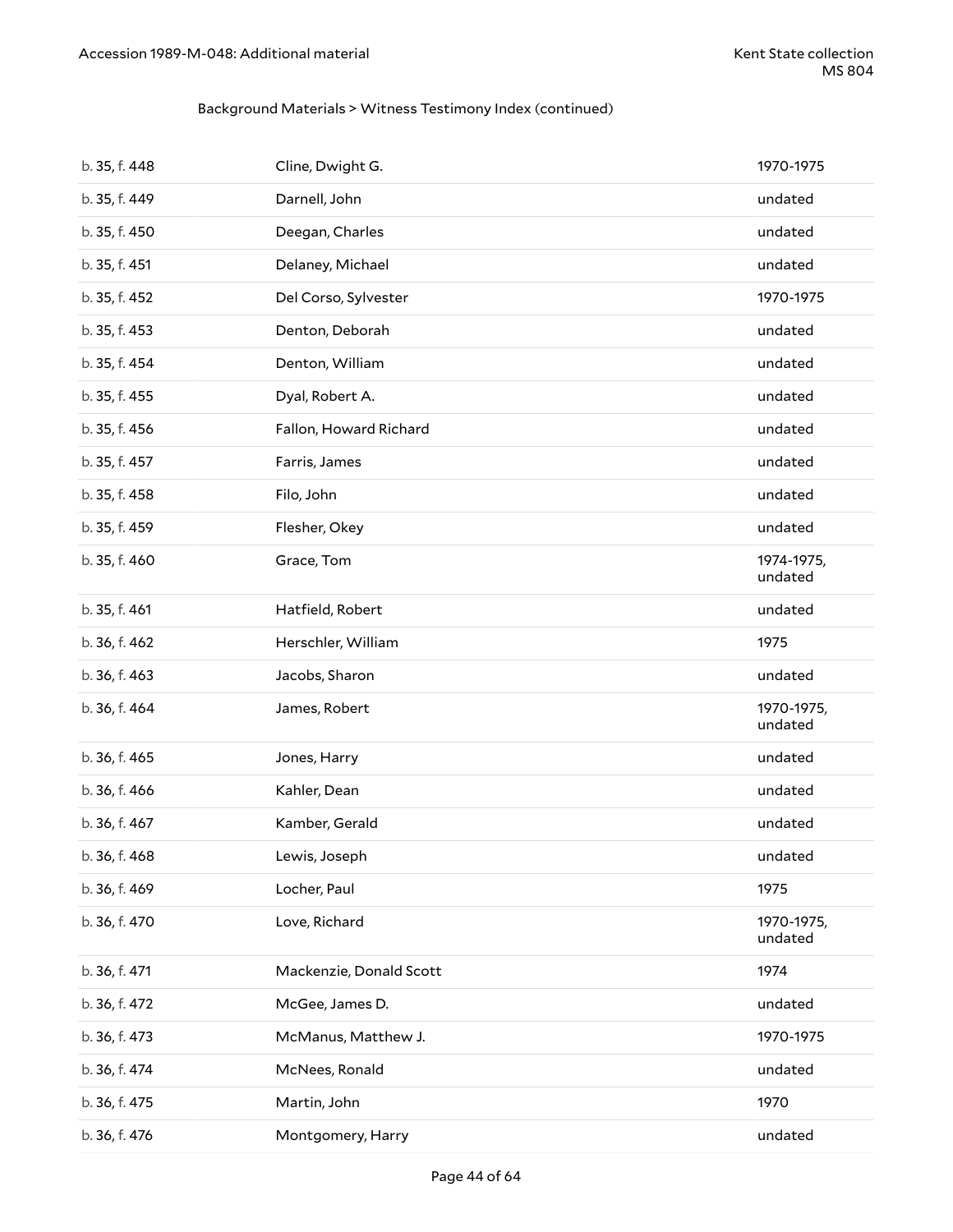### Background Materials > Witness Testimony Index (continued)

| b. 36, f. 477       | Montgomery, William                    | undated               |
|---------------------|----------------------------------------|-----------------------|
| b. 36, f. 478       | Morris, Barry W.                       | undated               |
| b. 36, f. 479       | Mowrer, Larry R.                       | 1970-1975,<br>undated |
| b. 36, f. 480       | Perkins, William                       | undated               |
| b. 36, f. 481       | Pickett, Robert                        | undated               |
| b. 37, f. 482       | Pierce, James B.                       | 1970-1975,<br>undated |
| b. 37, f. 483       | Pryor, Myron C.                        | 1970-1974,<br>undated |
| b. 37, f. 484       | Rhodes, James                          | 1974, undated         |
| b. 37, f. 485       | Ruffner, Howard                        | undated               |
| b. 37, f. 486       | Russell, James                         | 1970-1975,<br>undated |
| b. 37, f. 487       | Shafer, Lawrence                       | 1970-1975,<br>undated |
| b. 37, f. 488       | Smith, Leon                            | undated               |
| b. 37, f. 489       | Snyder, James Ronald                   | 1970-1975             |
| b. 37, f. 490       | Stamps, Robert                         | 1970-1975             |
| b. 37, f. 491       | Stevenson, Alexander D.                | 1970-1975,<br>undated |
| b. 37, f. 492       | Stiegemeier, Rae                       | undated               |
| b. 37, f. 493       | Thomas, Lloyd W.                       | undated               |
| b. 37, f. 494       | Wrentmore, Douglas                     | 1970-1975,<br>undated |
| b. 37, f. 495       | Zoller, Ralph W.                       | 1970, undated         |
| b. 37               | Writings                               |                       |
| b. 38, f. 496 - 497 | Davies, Peter, "An Appeal for Justice" | 1971                  |
|                     | Engdahl, David                         |                       |
| b. 38, f. 498       | "The Military Takeover"<br>English     | 1974                  |
| b. 38, f. 499       | "Nix-on Justice"<br>English            | 1972                  |
| b. 38, f. 500       | Saxbe nomination                       | 1974                  |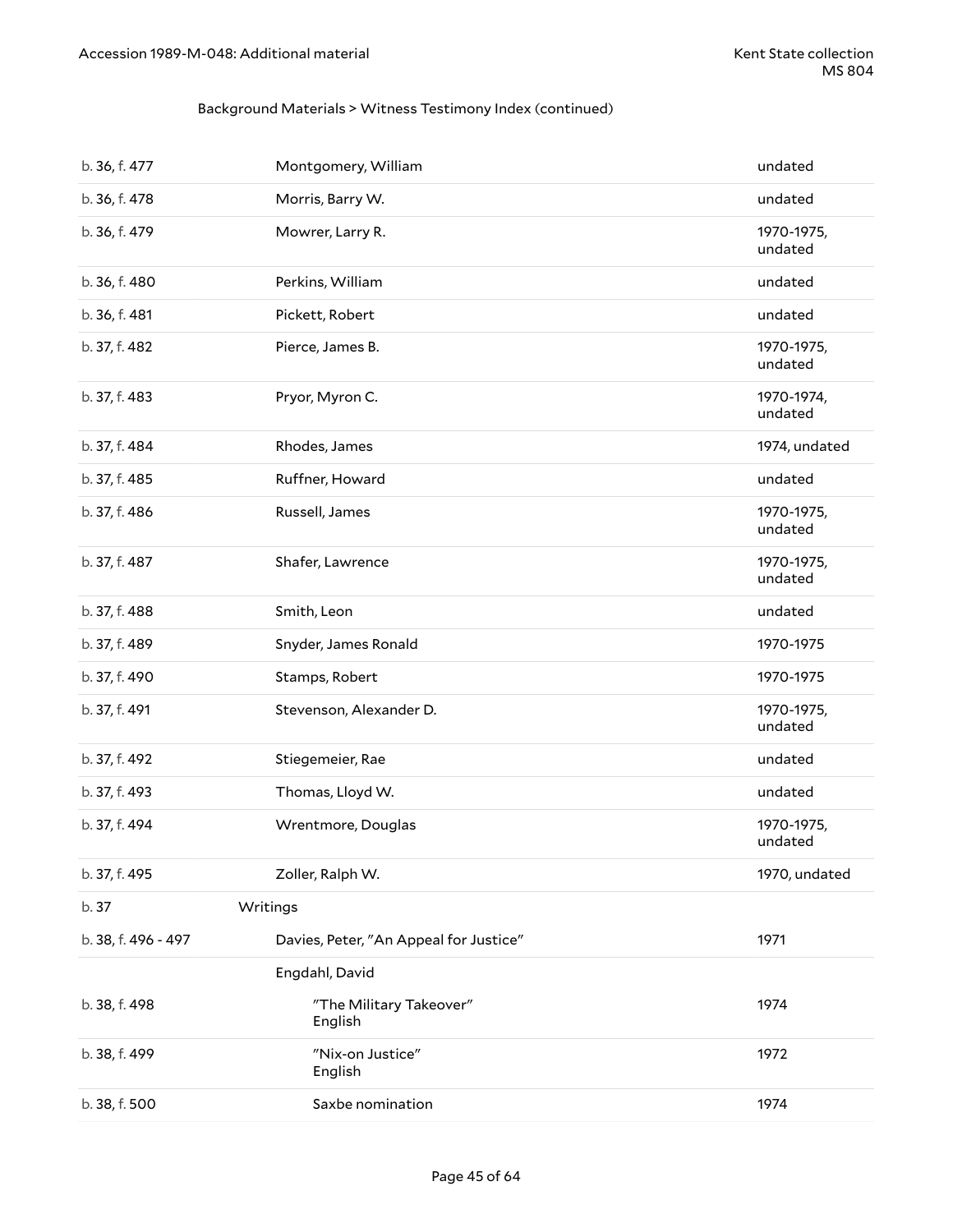### Background Materials > Writings > Engdahl, David (continued)

| b. 38, f. 501          | Miscellaneous                                     | 1973          |  |
|------------------------|---------------------------------------------------|---------------|--|
| General Correspondence |                                                   |               |  |
| b. 39, f. 502          | General [among counsel]                           | 1970-1975     |  |
| b. 39, f. 503          | General                                           | 1973-1979     |  |
| b. 39, f. 504          | Adams, John [Board of Christian Social Concerns]  | 1971-1978     |  |
| b. 39, f. 505          | American Civil Liberties Union                    | 1970-1972     |  |
| b. 39, f. 506          | Applications for funding                          | 1974          |  |
| b. 39, f. 507          | Board of Church and State                         | 1973-1978     |  |
| b. 39, f. 508          | Canfora, Alan                                     | 1979-1980     |  |
| b. 39, f. 509          | Clark, Ramsey                                     | 1974-1975     |  |
| b. 39, f. 510          | "Crank letters"<br>English                        | 1972-1973     |  |
| b. 39, f. 511          | Davies, Peter                                     | 1971-1980     |  |
| b. 39, f. 512          | Davies, Peter; Gordon, Bill; Edwards Subcommittee | 1974          |  |
| b. 39, f. 513          | Fisher, Dorothy                                   | 1975          |  |
| b. 39, f. 514          | Gerner, Henry [Ohio Council of Churches]          | 1972, undated |  |
| b. 40, f. 515 - 518    | Gordon, Bill                                      | 1972-1980     |  |
| b. 40, f. 519          | Henderson, Ron [American Report]                  | 1972          |  |
| b. 40, f. 520          | Hensley, Thomas                                   | 1977          |  |
| b. 40, f. 521          | Keane, Paul                                       | 1973          |  |
| b. 40, f. 522          | Keller, Steven                                    | 1980          |  |
| b. 40, f. 523          | Krause, Arthur                                    | 1971-1973     |  |
| b. 40, f. 524          | Kuhn, David                                       | 1971-1972     |  |
| b. 40, f. 525          | May 4 Taskforce                                   | 1980-1981     |  |
| b. 40, f. 526          | Michener, James                                   | 1973          |  |
| b. 40, f. 527          | Morse, Louis James                                | 1973          |  |
| b. 40, f. 528          | National Council of Churches                      | 1971-1973     |  |
| b. 40, f. 529          | Photographs                                       | 1979          |  |
| b. 40, f. 530          | Playboy Forum                                     | 1972-1973     |  |
| b. 40, f. 531          | Protest groups                                    | 1972, undated |  |
| b. 40                  | Published writings                                |               |  |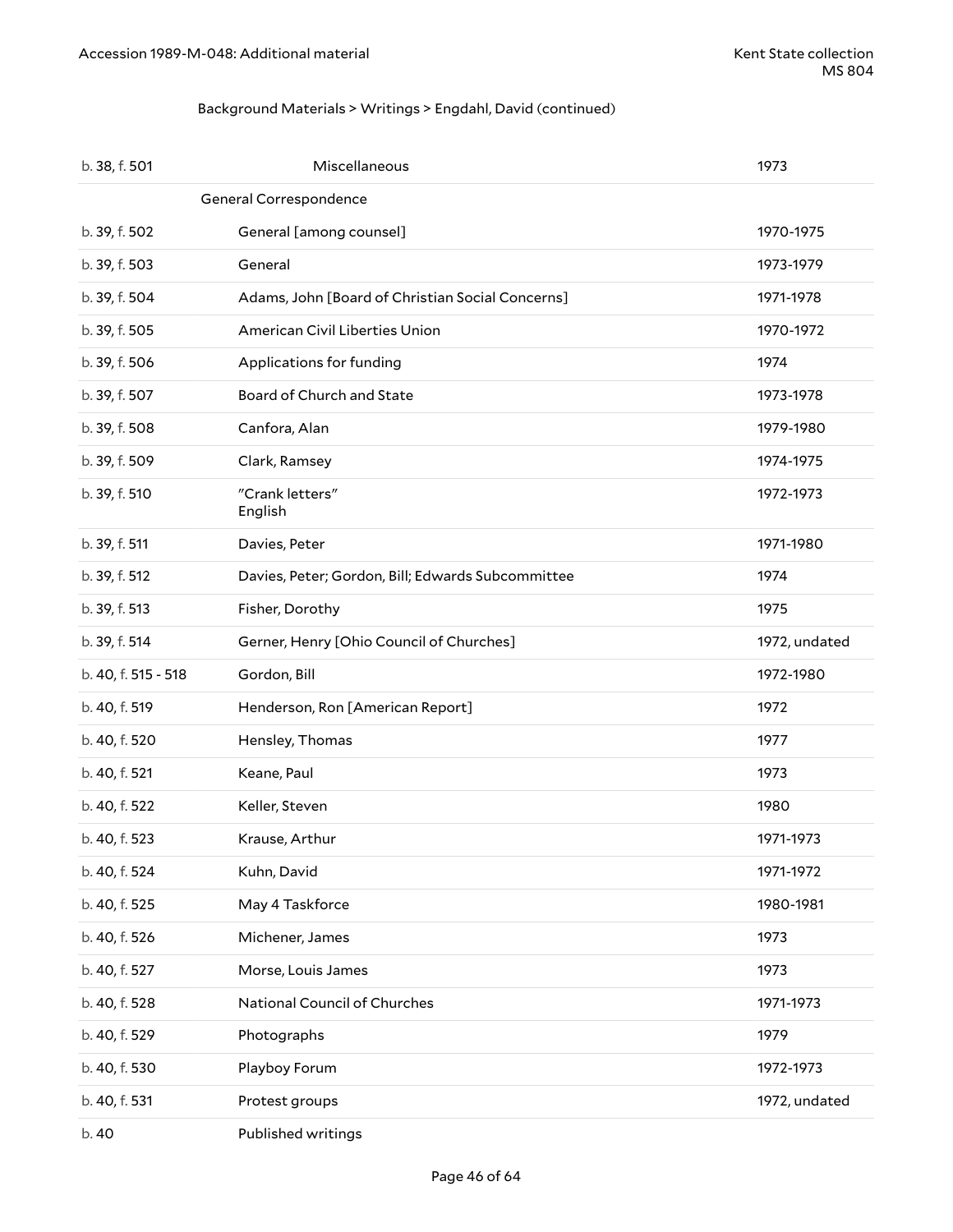### General Correspondence > Published writings (continued)

| b. 40, f. 532       | General                                                                                                                                                                     | 1970-1972 |
|---------------------|-----------------------------------------------------------------------------------------------------------------------------------------------------------------------------|-----------|
| b. 40, f. 533       | Military troops in civil disturbances                                                                                                                                       | 1970-1972 |
| b. 40, f. 534       | Rosen, Sanford                                                                                                                                                              | 1978-1980 |
| b. 41, f. 535       | Saxbe nomination                                                                                                                                                            | 1971-1973 |
| b. 41, f. 536       | Schollenberger, Charles                                                                                                                                                     | 1979      |
| b. 41, f. 537       | Sindell, Steven                                                                                                                                                             | 1970-1974 |
| b. 41, f. 538       | White House, Attorney General                                                                                                                                               | 1970-1973 |
| b. 41, f. 539       | <b>Yale University Archives</b>                                                                                                                                             | 1979      |
| b. 41, f. 540       | Young, Don J.                                                                                                                                                               | 1975      |
| b. 41, f. 541       | Young, Senator Stephen                                                                                                                                                      | 1970-1972 |
|                     | Clippings                                                                                                                                                                   |           |
| b. 42, f. 542 - 550 | Miscellaneous                                                                                                                                                               | 1970-1980 |
| b. 43, f. 551       | Crewdson, John M.                                                                                                                                                           | 1973-1975 |
| b. 43, f. 552 - 553 | Editorials, cartoons, commentary                                                                                                                                            | 1971-1978 |
| b. 43, f. 554       | Marked copies, major news articles with witnesses                                                                                                                           | 1970-1971 |
| b. 43, f. 555       | May 4 Memorial Committee                                                                                                                                                    | 1973-1977 |
| b. 43, f. 556       | Miscellaneous publications                                                                                                                                                  | 1970-1971 |
| b. 43, f. 557       | "With useful factual information, evidence"<br>English                                                                                                                      | 1970-1971 |
| b. 43, f. 558 - 559 | "No useful factual information"<br>English                                                                                                                                  | 1970-1974 |
| b. 43, f. 560       | Photography and journalism as court evidence                                                                                                                                | 1978      |
| b. 43, f. 561       | Posters                                                                                                                                                                     | 1973-1980 |
| b. 43, f. 562       | Press releases                                                                                                                                                              | 1973      |
| b. 43, f. 563       | Rhodes testimony                                                                                                                                                            | 1974 July |
| b. 43, f. 564       | Saxbe nomination                                                                                                                                                            | 1973-1974 |
| b.44                | Miscellaneous books, newspapers, videotape                                                                                                                                  | 1970-1983 |
|                     | Photographs<br>Use Restriction: Researchers must request cotton gloves from the Reading Room<br>Service Desk before handling photographic material in Accession 1989-M-048. |           |
| b. 45, f. 565       | Aerial views of Kent State campus                                                                                                                                           | undated   |

#### b. 45 Contact sheets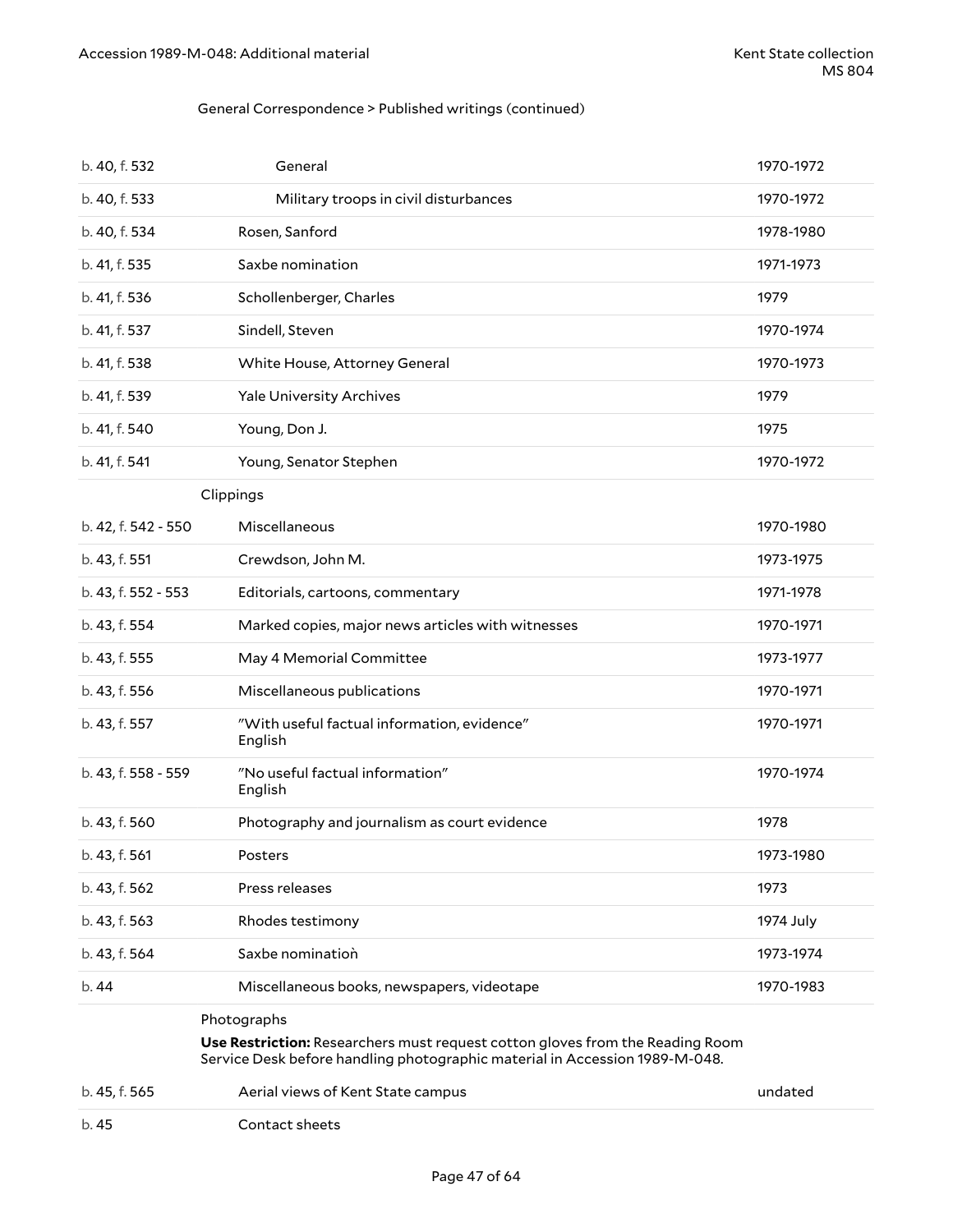### Photographs > Contact sheets (continued)

| b. 45, f. 566       | General                                                                                                                                                                                                                                                                | 1970              |
|---------------------|------------------------------------------------------------------------------------------------------------------------------------------------------------------------------------------------------------------------------------------------------------------------|-------------------|
| b. 45, f. 567       | Cleary, John R.                                                                                                                                                                                                                                                        | 1970              |
| b. 45, f. 568       | Plaintiffs' exhibit                                                                                                                                                                                                                                                    | 1970              |
| b. 45, f. 569       | Scoobie, Harold                                                                                                                                                                                                                                                        | 1970              |
| b. 45, f. 570       | Slides [Greg Moore]                                                                                                                                                                                                                                                    | undated           |
| b. 45, f. 571 - 578 | Negatives                                                                                                                                                                                                                                                              | undated           |
| b. 45               | Negatives                                                                                                                                                                                                                                                              |                   |
| b. 46, f. 1         | 4x5, mostly black and white                                                                                                                                                                                                                                            | <b>Circa 1970</b> |
|                     | Many of these photographs contain Plaintiff's Exhibit labels with<br>numbers, and several are identified as being taken by Howard E.<br>Ruffner.                                                                                                                       |                   |
| b. 46, f. 2         | 4x5, color, of the bodies of the four students killed at Kent State                                                                                                                                                                                                    | 1970              |
| b. 47, f. 1         | Negatives, 4x5, black and white, some color                                                                                                                                                                                                                            | <b>Circa 1970</b> |
|                     | Includes images and proof sheets by the following photographers: Marcia<br>L. Adams, Richard Boeme, Lloyd D. Heilman, Lori Legge, Gregory Moore,<br>Terrance B. Norman, Timothy Oleski, James Peck, Harold Scoobie, Victor<br>Sloan, Patricia Sorse, and Terry Wilson. |                   |
| b. 48, f. 1         | Color transparencies, 35 mm, of P1 injuries                                                                                                                                                                                                                            | <b>Circa 1970</b> |
|                     |                                                                                                                                                                                                                                                                        |                   |
| b. 48, f. 2         | Slides documenting the site of the Kent State shootings                                                                                                                                                                                                                | Circa 1970-1975   |
| b. 48, f. 3         | Negatives, 35 mm, black and white, of mounted photographs of events at<br>Kent State University on 4 May 1970                                                                                                                                                          | Circa 1970-1975   |
| b. 48, f. 4         | Negatives, 8 mm, black and white, of Kent State scenes, including what<br>appear to be bullet holes in buildings                                                                                                                                                       | <b>Circa 1970</b> |
| b. 49, f. 579 - 582 | Notes                                                                                                                                                                                                                                                                  | undated           |
| b. 49               | Prints                                                                                                                                                                                                                                                                 |                   |
| b. 49, f. 583       | Duplicates                                                                                                                                                                                                                                                             | 1970              |
| b. 49, f. 584       | Duplicates [Eads]                                                                                                                                                                                                                                                      | 1970              |
| b. 49, f. 585       | Duplicates and letter [Patricia Scorce]                                                                                                                                                                                                                                | 1970-1975         |
| b. 49, f. 586       | Ling movie frames [Kahlher running and falling]                                                                                                                                                                                                                        | 1970              |
| b. 49, f. 587       | [Group snapshot of plaintiffs and counsel?]                                                                                                                                                                                                                            | [1979?]           |
| b. 49, f. 588 - 589 | Plaintiffs' exhibit book                                                                                                                                                                                                                                               | undated           |
|                     | Reprints [8x10]                                                                                                                                                                                                                                                        |                   |
| b. 50, f. 590 - 593 | Miscellaneous for second trial                                                                                                                                                                                                                                         | undated           |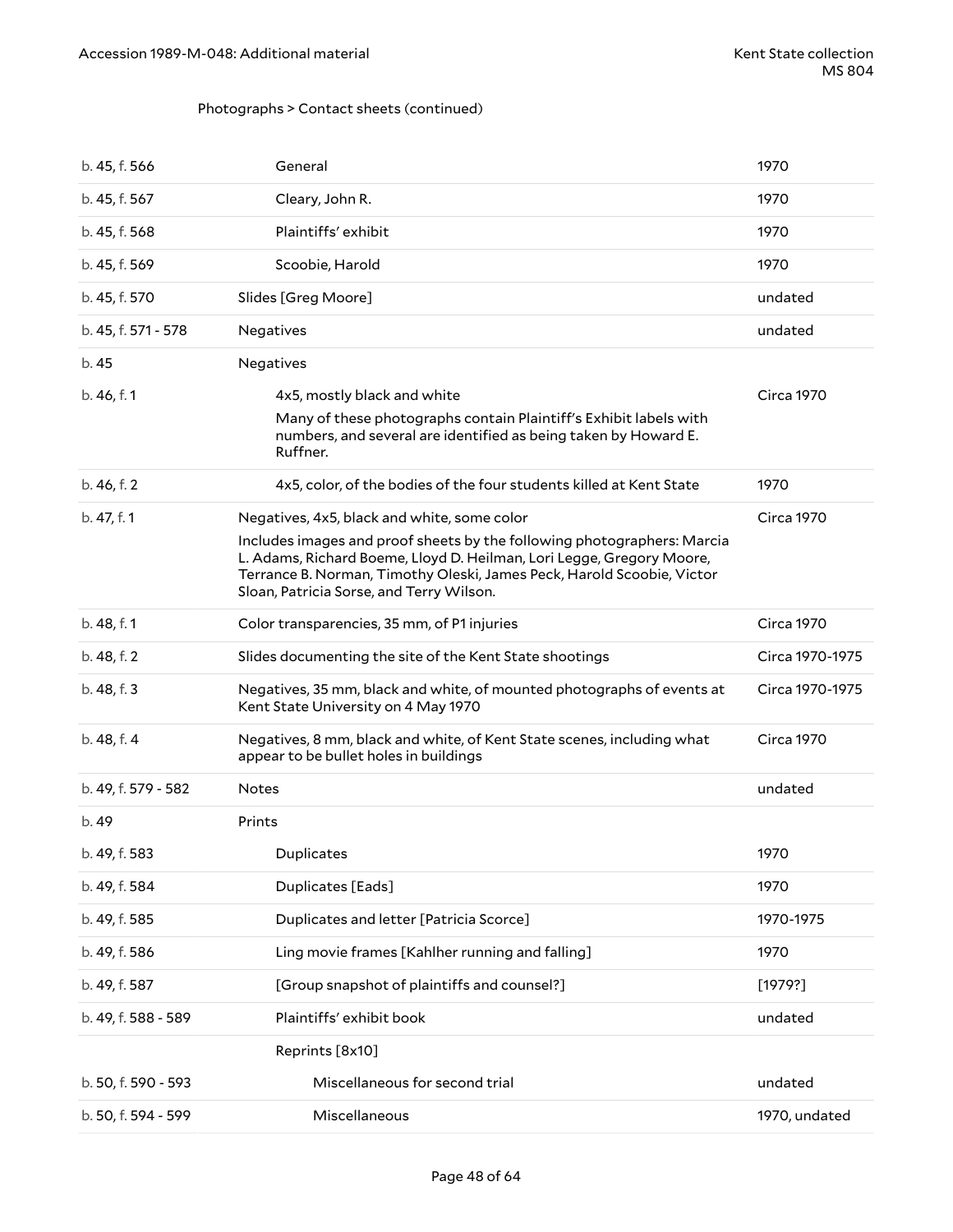### Photographs > Prints (continued)

| b. 51         | Reprints [organized sequentially]                                                                                                                                                                                                                                                                                                                                                                                   | 1970        |
|---------------|---------------------------------------------------------------------------------------------------------------------------------------------------------------------------------------------------------------------------------------------------------------------------------------------------------------------------------------------------------------------------------------------------------------------|-------------|
| b.52          | Reprints [organized sequentially]                                                                                                                                                                                                                                                                                                                                                                                   | 1970        |
| b. 53, f. 600 | Oversized contact sheets and negatives                                                                                                                                                                                                                                                                                                                                                                              | 1970        |
|               | Audiocassettes<br>Original audiovisual materials, as well as preservation and duplicating masters,<br>may not be played. Researchers must consult use copies, or if none exist must<br>pay for a use copy, which is retained by the repository. Researchers wishing to<br>obtain an additional copy for their personal use should consult Copying Services<br>information on the Manuscripts and Archives web site. |             |
| b.54          | Exhibit 50022 (Lord tape) [restricted]<br><i>1 Audiocassette</i>                                                                                                                                                                                                                                                                                                                                                    | circa 1970s |
| b.54D         | Duplicating master<br>1 Audiocassette                                                                                                                                                                                                                                                                                                                                                                               |             |
| b.54U         | Use copy<br>1 Audiocassette                                                                                                                                                                                                                                                                                                                                                                                         |             |
| b.55          | Exhibit 50022 [restricted]<br>1 Audiocassette                                                                                                                                                                                                                                                                                                                                                                       | circa 1970s |
| b.55D         | Duplicating master<br>1 Audiocassette                                                                                                                                                                                                                                                                                                                                                                               |             |
| b.55U         | Use copy<br>1 Audiocassette                                                                                                                                                                                                                                                                                                                                                                                         |             |
| b.56          | Exhibit 50023, "before shots" [restricted]<br>1 Audiocassette                                                                                                                                                                                                                                                                                                                                                       | circa 1970s |
| b.56D         | Duplicating master<br>1 Audiocassette                                                                                                                                                                                                                                                                                                                                                                               |             |
| b.56U         | Use copy<br>1 Audiocassette                                                                                                                                                                                                                                                                                                                                                                                         |             |
| b.57          | Exhibit 50023 and 50024, "shots and after shots" [restricted]<br>1 Audiocassette                                                                                                                                                                                                                                                                                                                                    | circa 1970s |
| b. 57D        | Duplicating master<br>1 Audiocassette                                                                                                                                                                                                                                                                                                                                                                               |             |
| b.57U         | Use copy<br>1 Audiocassette                                                                                                                                                                                                                                                                                                                                                                                         |             |
| b.58          | Exhibit 50024, "last 10 minutes" [restricted]<br>1 Audiocassette                                                                                                                                                                                                                                                                                                                                                    | circa 1970s |
| b. 58D        | Duplicating master<br><i>1 Audiocassette</i>                                                                                                                                                                                                                                                                                                                                                                        |             |
| b.58U         | Use copy<br>1 Audiocassette                                                                                                                                                                                                                                                                                                                                                                                         |             |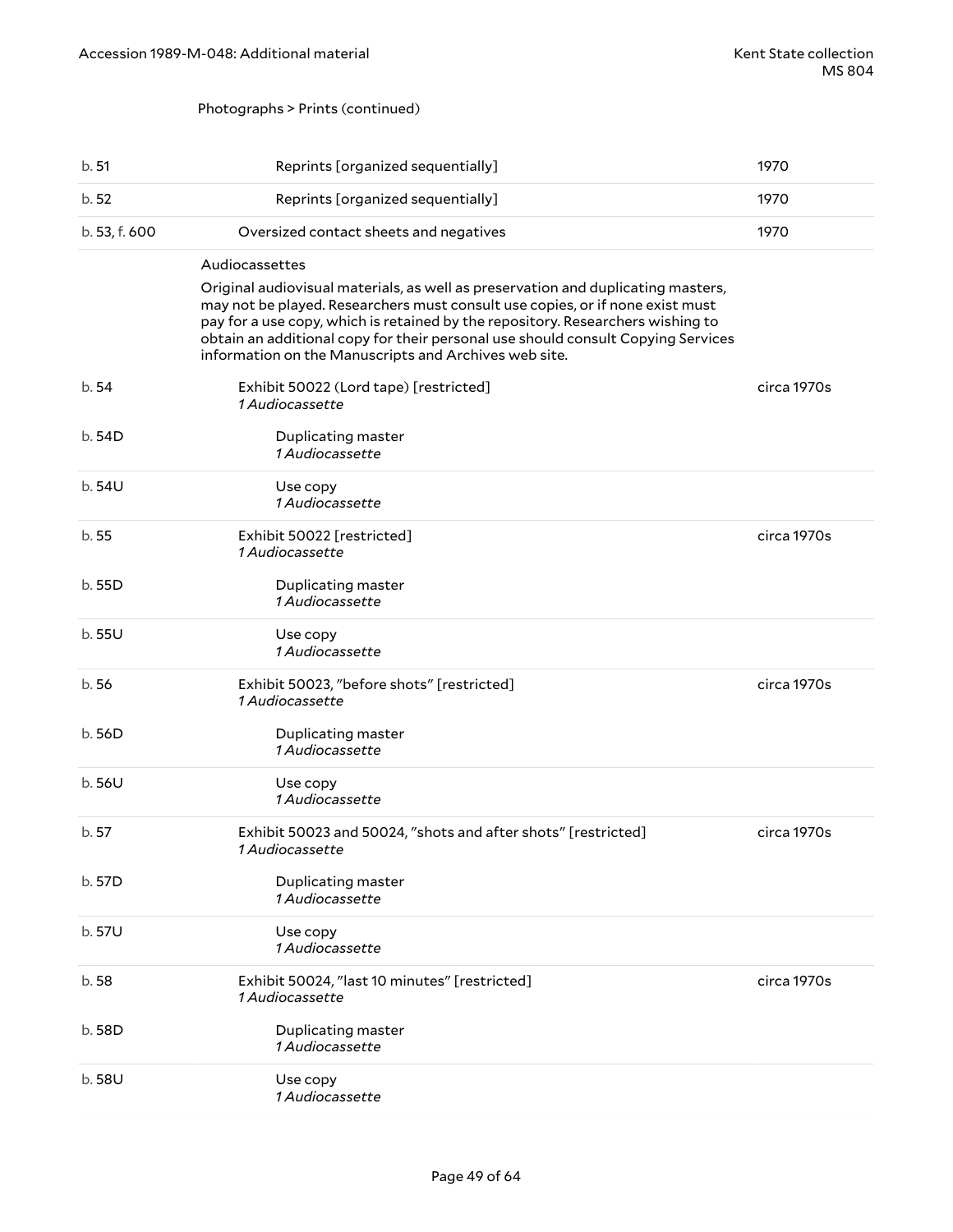#### Audiocassettes (continued)

| b. 59               | Strubbe tape [restricted]<br>1 Audiocassette<br>[Aviary] ms 0804 1989-m-048 b059<br>As a preservation measure, original materials, as well as preservation<br>and duplicating masters, may not be used. Digital access copies<br>must be provided for use. Contact Manuscripts and Archives at<br>mssa.assist@yale.edu to request access. | circa 1970s   |
|---------------------|-------------------------------------------------------------------------------------------------------------------------------------------------------------------------------------------------------------------------------------------------------------------------------------------------------------------------------------------|---------------|
|                     | A copy of this material is available in digital form from Manuscripts and<br>Archives.                                                                                                                                                                                                                                                    |               |
| b.59D               | Duplicating master<br>1 Audiocassette                                                                                                                                                                                                                                                                                                     |               |
| b. 59Ua             | Use copy<br>1 Audiocassette                                                                                                                                                                                                                                                                                                               |               |
| b. 59Ub             | Use copy<br>1 Audio Disc (CD)                                                                                                                                                                                                                                                                                                             |               |
| b.60                | Peter Davies' phone call (White House involvement) [restricted]<br>1 Audiocassette                                                                                                                                                                                                                                                        | circa 1970s   |
| b.60D               | Duplicating master<br>1 Audiocassette                                                                                                                                                                                                                                                                                                     |               |
| b.60U               | Use copy<br>1 Audiocassette                                                                                                                                                                                                                                                                                                               |               |
| b.61                | Engdahl lecture<br>1 Audiocassette                                                                                                                                                                                                                                                                                                        | 1974          |
| Poetry              |                                                                                                                                                                                                                                                                                                                                           |               |
| b. 62, f. 601       | Consent for publication                                                                                                                                                                                                                                                                                                                   | 1973          |
| b.62                | Correspondence                                                                                                                                                                                                                                                                                                                            |               |
| b. 62, f. 602       | General                                                                                                                                                                                                                                                                                                                                   | 1973-1980     |
| b. 62, f. 603       | Publishers                                                                                                                                                                                                                                                                                                                                | 1980          |
| b. 62, f. 604       | "Flowers are Better"<br>English                                                                                                                                                                                                                                                                                                           | 1980          |
| b. 62, f. 605       | Leaflets                                                                                                                                                                                                                                                                                                                                  | undated       |
| b. 62, f. 606       | Levine, Barry                                                                                                                                                                                                                                                                                                                             | undated       |
| b. 62, f. 607       | Memorial publications                                                                                                                                                                                                                                                                                                                     | 1974-1977     |
| b. 62, f. 608       | Miscellaneous [drafts, correspondence, notes]                                                                                                                                                                                                                                                                                             | 1970-1979     |
| b. 62, f. 609       | "New Poems"<br>English                                                                                                                                                                                                                                                                                                                    | 1970, undated |
| b. 62, f. 610 - 611 | "Remembering Kent"<br>English                                                                                                                                                                                                                                                                                                             | 1973          |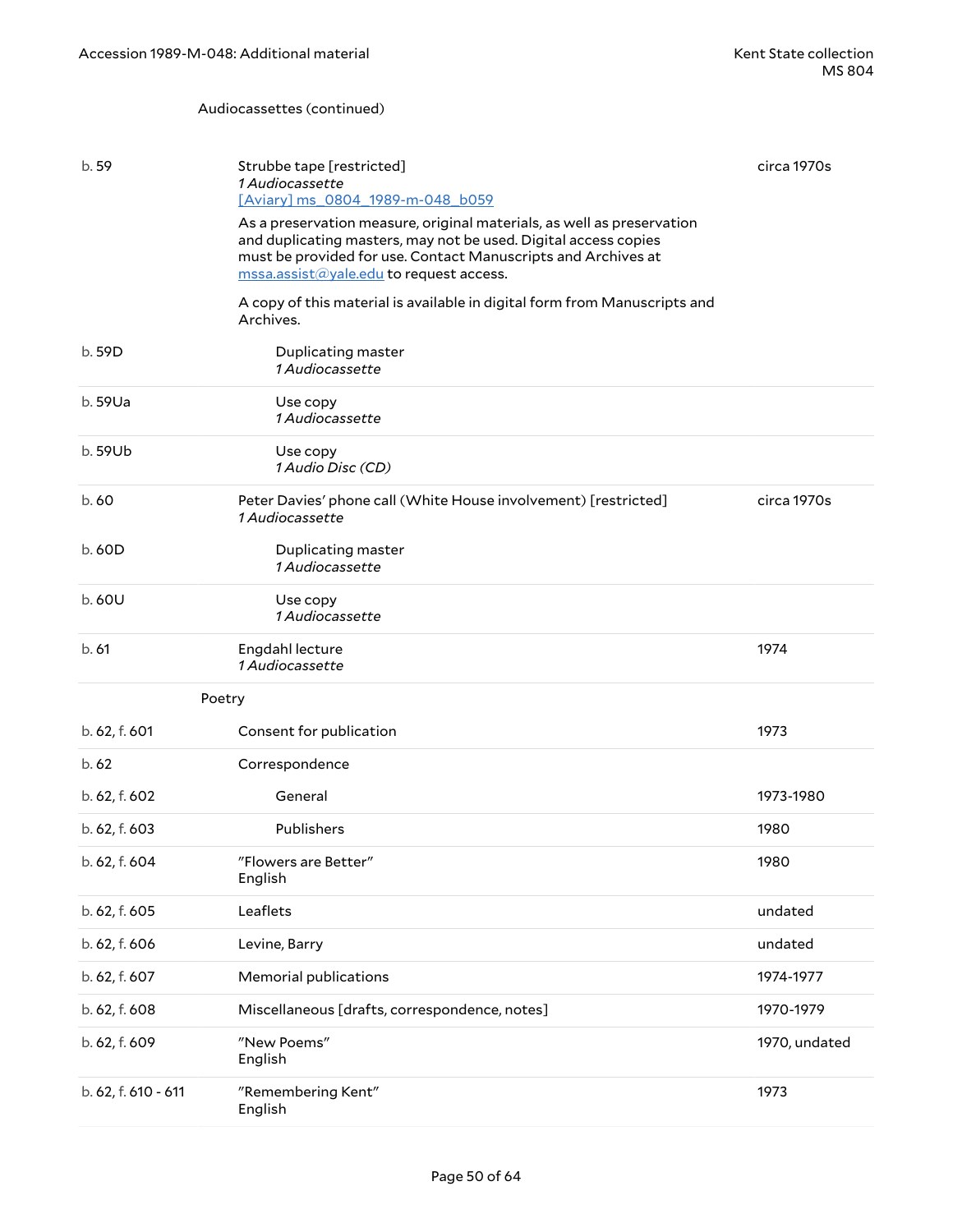Poetry (continued)

b. 62, f. 612 Yevtushenko, Yevgeny, "Flowers and Bullets" 1970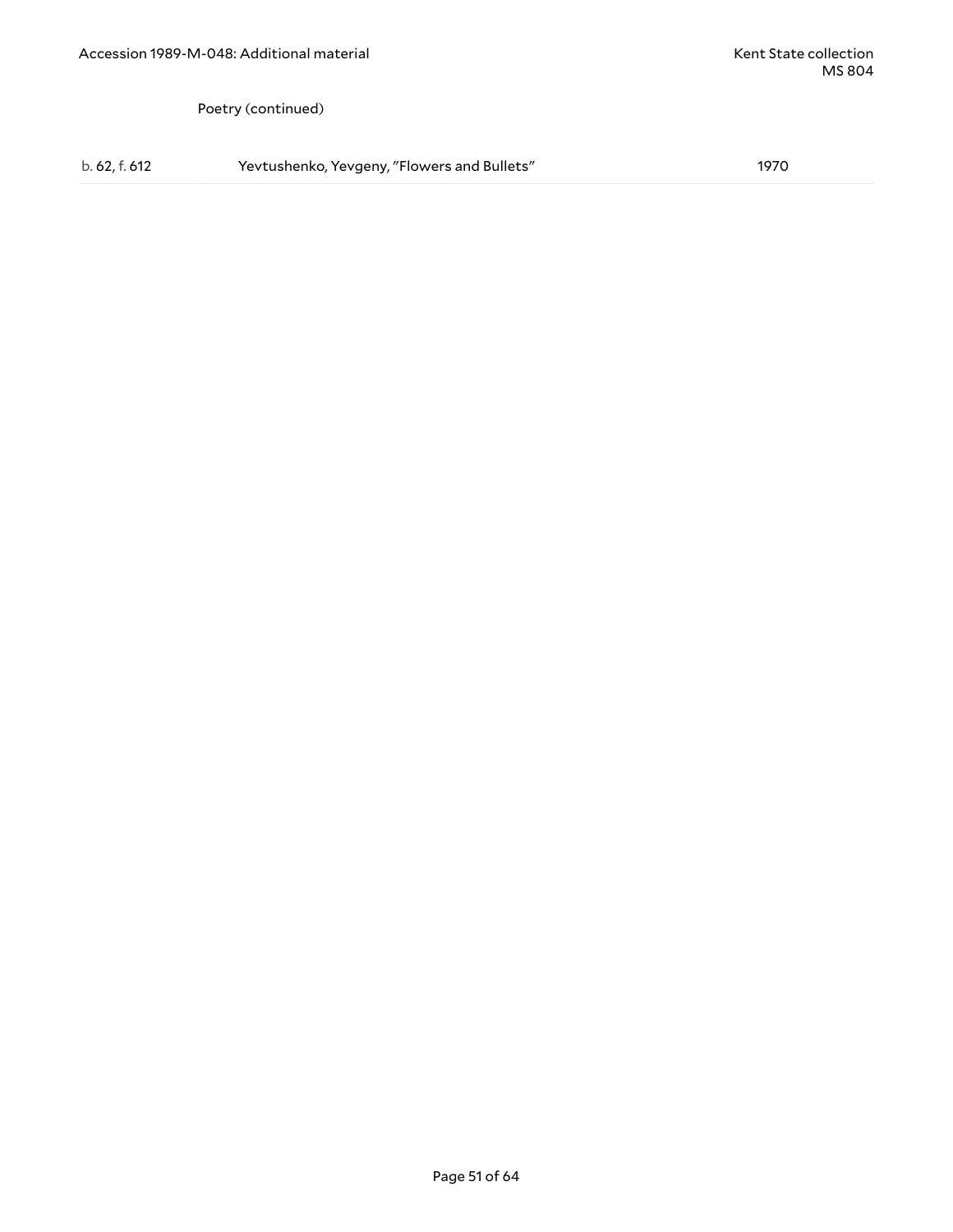### <span id="page-51-0"></span>**Accession 1990-M-047: Additional material, 1970-1985**

Received from Paul Keane, 1990.

Access to materials in this accession requires the permission of Paul Keane until May 4, 2020.

See also Series II. Paul Keane Papers and Accessions 1982-M-016 and 2006-M-115.

|                | Paul Keane papers                                           |                                                      |
|----------------|-------------------------------------------------------------|------------------------------------------------------|
| $b. 1, f. 1-6$ | Correspondence                                              | 1980-1985                                            |
| b. 1, f. 7     | Printed material about the NBC television show "Kent State" | 1981                                                 |
| b. 1, f. 8-9   | Newspaper clippings and printed material                    | 1980-1985,<br>undated                                |
| b. 2, f. 10    | Photocopies of address book                                 | Circa 1970                                           |
| b. 2, f. 10    | Photocopies of diary pages                                  | 1970 October<br>10-November 22                       |
| b. 2, f. 11    | Photocopies of the Kent State University Official Bulletin  | 1970 May-July                                        |
| b. 2, f. 12    | Daily Kent Stater                                           | 1972 October 11,<br>November 30,<br>1973 February 22 |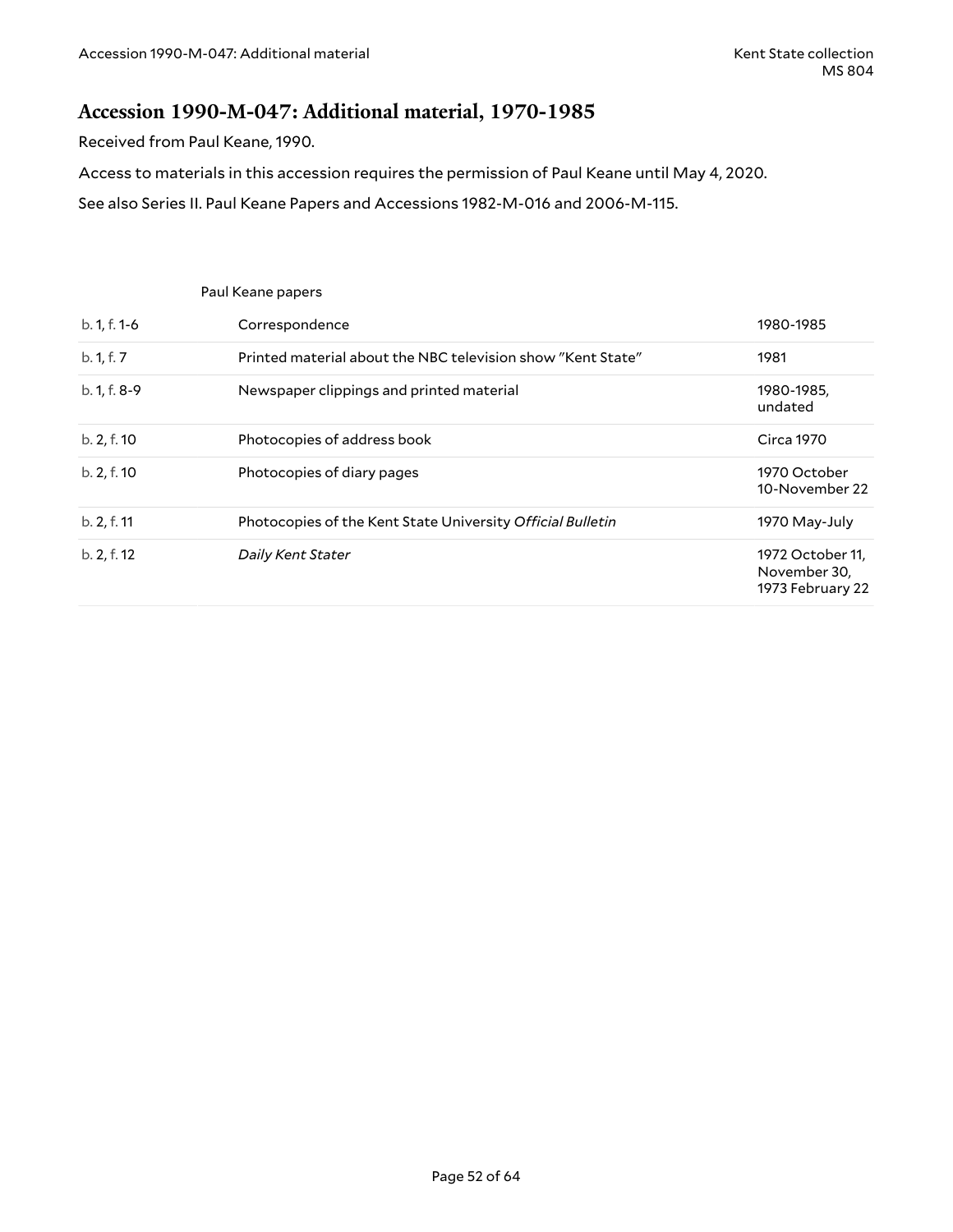## <span id="page-52-0"></span>**Accession 1990-M-060: Additional material, 1989-1990**

Received from David C. Calusdian and Jane E. Pierce, 1990.

| b. 1, f. 1 | Correspondence about "Kent State-Jackson State: A 20 year retrospective"                                                | 1989<br>December-1990<br>April |
|------------|-------------------------------------------------------------------------------------------------------------------------|--------------------------------|
| b. 1, f. 2 | Program, announcement, invitation, and other papers relating to "Kent State-<br>Jackson State: A 20 year retrospective" | 1990                           |
| b. 1, f. 3 | Newspaper articles on "Kent State-Jackson State: A 20 year retrospective"                                               | 1990                           |
| b. 1, f. 3 | Tryout announcement, cast, list, press release, and flyers for "Kent State: A<br>Requiem"                               | 1990                           |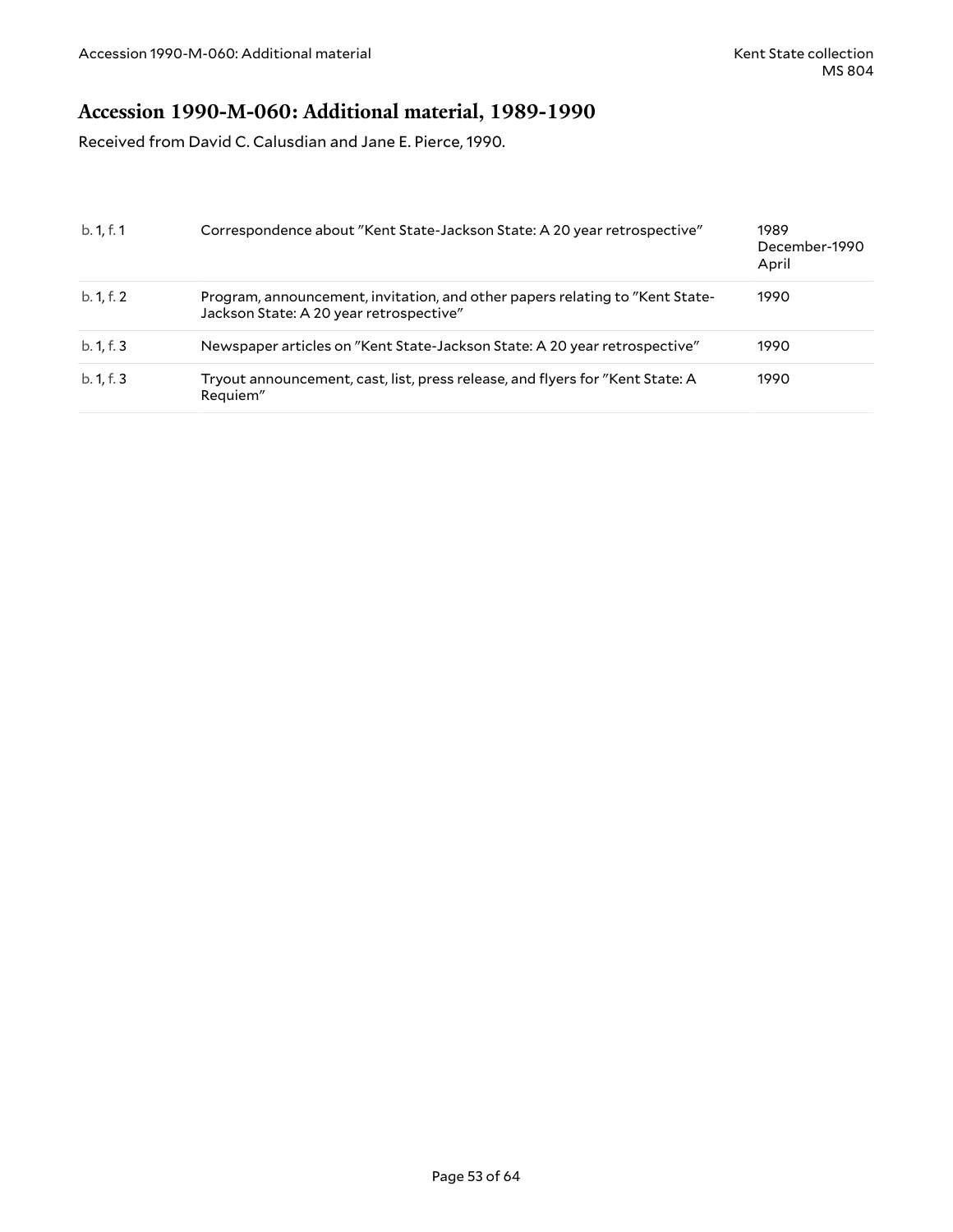### <span id="page-53-0"></span>**Accession 1991-M-004: Additional material, 1979 -1990**

Received from Elaine Miller Holstein, 1990.

|     | Correspondence and subject files                                                                                                               |
|-----|------------------------------------------------------------------------------------------------------------------------------------------------|
| b.1 | Academic records of Jeff Miller                                                                                                                |
| b.1 | Adams, John P., director of Dept. of Law, Justice and Community Relations, Board of Church<br>and Society, United Methodist Church (2 folders) |
| b.1 | American Civil Liberties Union of Ohio Foundations, Inc.                                                                                       |
| b.1 | American Legion                                                                                                                                |
| b.1 | "And Still No Honest Apology," Op-Ed article by Elaine Miller Holstein, New York Times, and<br>public responses<br>English                     |
| b.1 | Boerner, David M.                                                                                                                              |
| b.1 | Canfora, Alan and the May 4 Task Force (M4TF)                                                                                                  |
| b.1 | Center for Peaceful Change, KSU                                                                                                                |
| b.1 | Correspondence, general                                                                                                                        |
| b.1 | Crank mail                                                                                                                                     |
| b.1 | Davies, Peter                                                                                                                                  |
| b.1 | Dept. of the Interior                                                                                                                          |
| b.1 | Dick Cavett Show, public response to                                                                                                           |
| b.1 | Engdahl, David E.                                                                                                                              |
| b.1 | Gordon, Bill                                                                                                                                   |
| b.1 | Holstein, Elaine B. Miller                                                                                                                     |
| b.1 | Jeff Miller Memorial Award, John F. Kennedy Senior High School                                                                                 |
| b.1 | Keane, Paul                                                                                                                                    |
| b.1 | Kelner, Joseph                                                                                                                                 |
| b.1 | Kendall/Hunt Publishing Co.                                                                                                                    |
| b.1 | "Kent State," NBC docu-drama<br>English                                                                                                        |
| b.1 | Elaine Holstein's response to NBC docu-drama, "Kent State," John F. Kennedy High School                                                        |
| b.1 | "Kent State: A Wake," Occidental College<br>English                                                                                            |
| b.1 | Kent State addresses and telephone numbers                                                                                                     |
| b.1 | Kent: State: Annual (11th) Commemoration Program                                                                                               |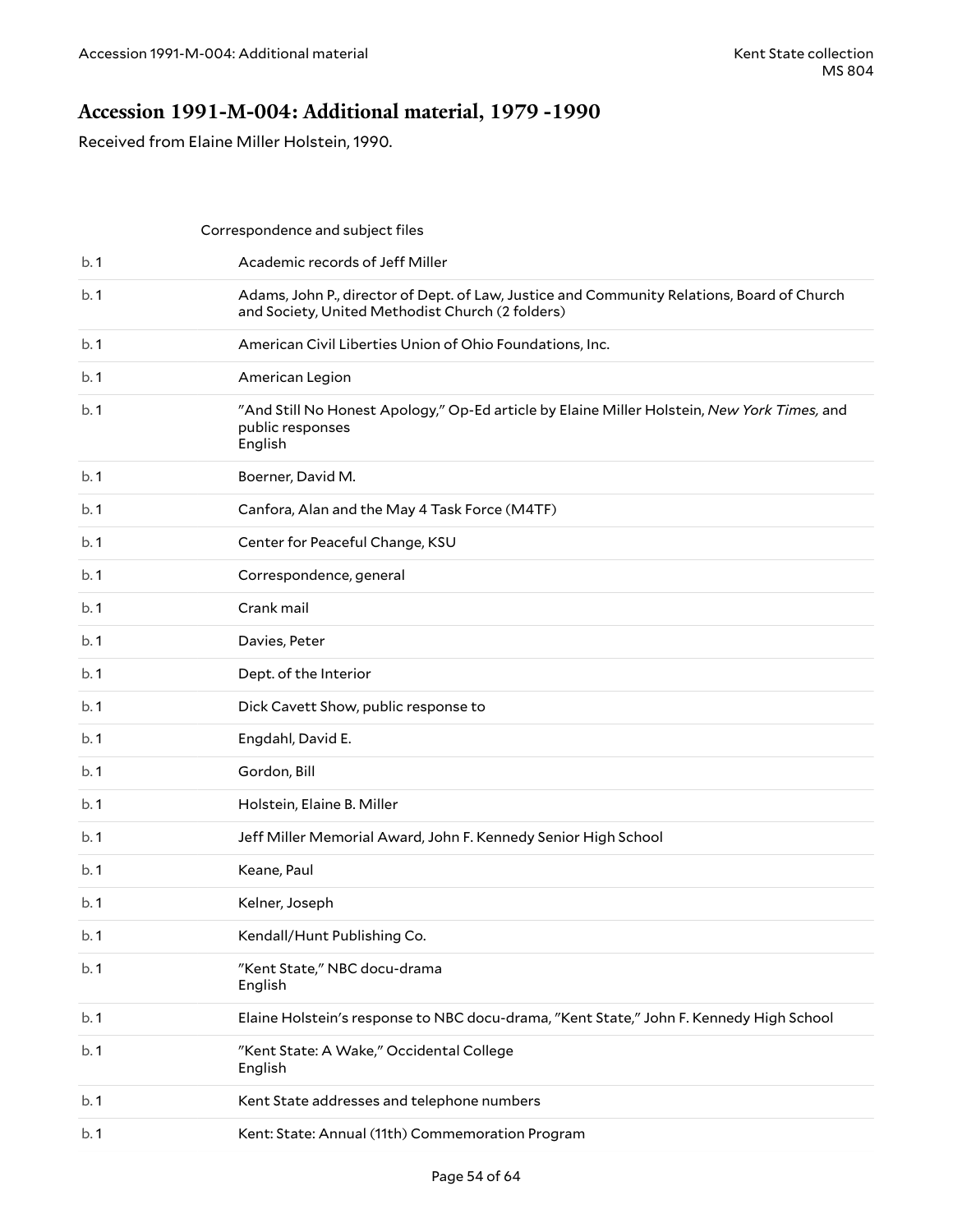### Correspondence and subject files (continued)

| b.1  | Kent State: "May 4th Speech," by Elaine Holstein on the 15th anniversary of KSU shootings                   |
|------|-------------------------------------------------------------------------------------------------------------|
| b.1  | Kent State: "Anniversary," by Elaine Holstein on the 18th anniversary of KSU shootings                      |
| b.1  | Kent State: 20th Anniversary                                                                                |
| b.1  | Kent State civil suit settlement: statement by students wounded and by parents of students<br>killed at KSU |
| b.1  | Kent State Families Meeting                                                                                 |
| b.1  | Kent State Memorial                                                                                         |
| b.1  | Kent State Newsletter                                                                                       |
| b.1  | "The Kent State Story," Police Chief<br>English                                                             |
| b.1  | Kent State University                                                                                       |
| b.1  | Kent State University May 4, 1970 Memorial Design Competition                                               |
| b.1  | "Kent State University's Petition to the White House: Ten Months of Deceit," Bill Gordon<br>English         |
| b.1  | Mann, Halton                                                                                                |
| b.1  | Miller, Russ                                                                                                |
| b.1  | Mitchell, John N., Office of the Attorney General                                                           |
| b.1  | Plainview-Old Bethpage Public Library                                                                       |
| b.1  | Press and TV people, correspondence of                                                                      |
| b.1  | The Progressive, Inc.                                                                                       |
| b.1  | Retrial correspondence                                                                                      |
| b.1  | Rhodes, James                                                                                               |
| b. 1 | Richardson, Elliott: "An open letter to the new Attorney General of the U.S.," from Elaine<br>Holstein      |
| b.1  | School of the Martyrs of Kent, "Martires de Kent," Cuba                                                     |
| b.1  | Segal, George: sculpture of "Abraham and Isaac" in memory of May 4, 1970                                    |
| b.1  | Shaker Heights High School, Ohio                                                                            |
| b.1  | "Shoot the Bastards," interviews<br>English                                                                 |
| b.1  | U.S. Senate                                                                                                 |
| b.1  | U.S. Supreme Court decision                                                                                 |
| b.1  | "Where Does It End?" poem by Jeff Miller<br>English                                                         |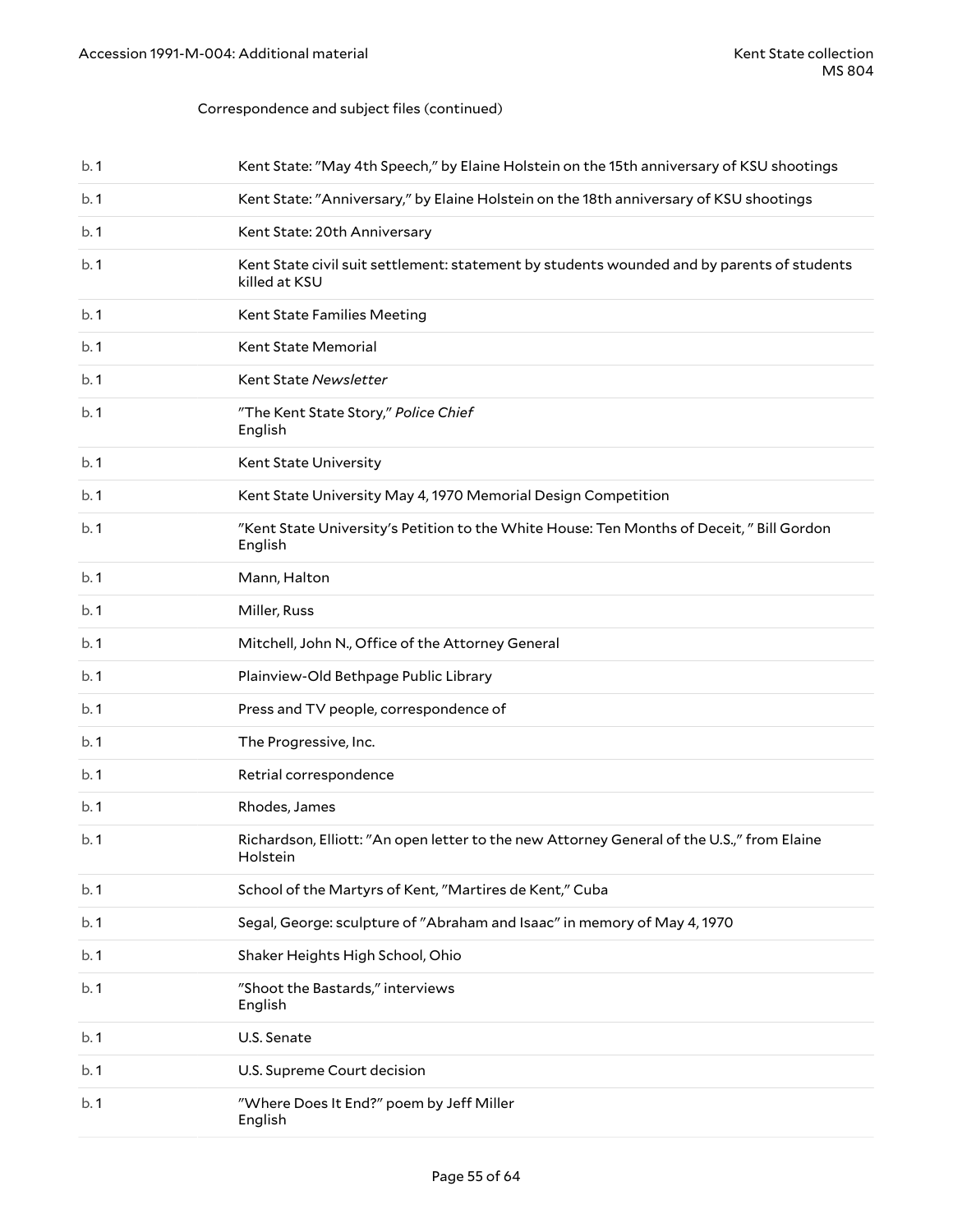### Correspondence and subject files (continued)

| b.1 | The White House                                                                            |
|-----|--------------------------------------------------------------------------------------------|
| b.1 | Whitcoulls Limited                                                                         |
| b.1 | Woolverton, William H., Jr.                                                                |
| b.1 | Writings by others                                                                         |
|     | Financial records: trial costs, travel, etc.                                               |
|     | Photographs                                                                                |
|     | Printed material                                                                           |
|     | Miscellaneous                                                                              |
| b.2 | Legal papers: Correspondence, briefs, appeals, motions, depositions, and trial proceedings |
| b.3 | Clippings (5 folders)                                                                      |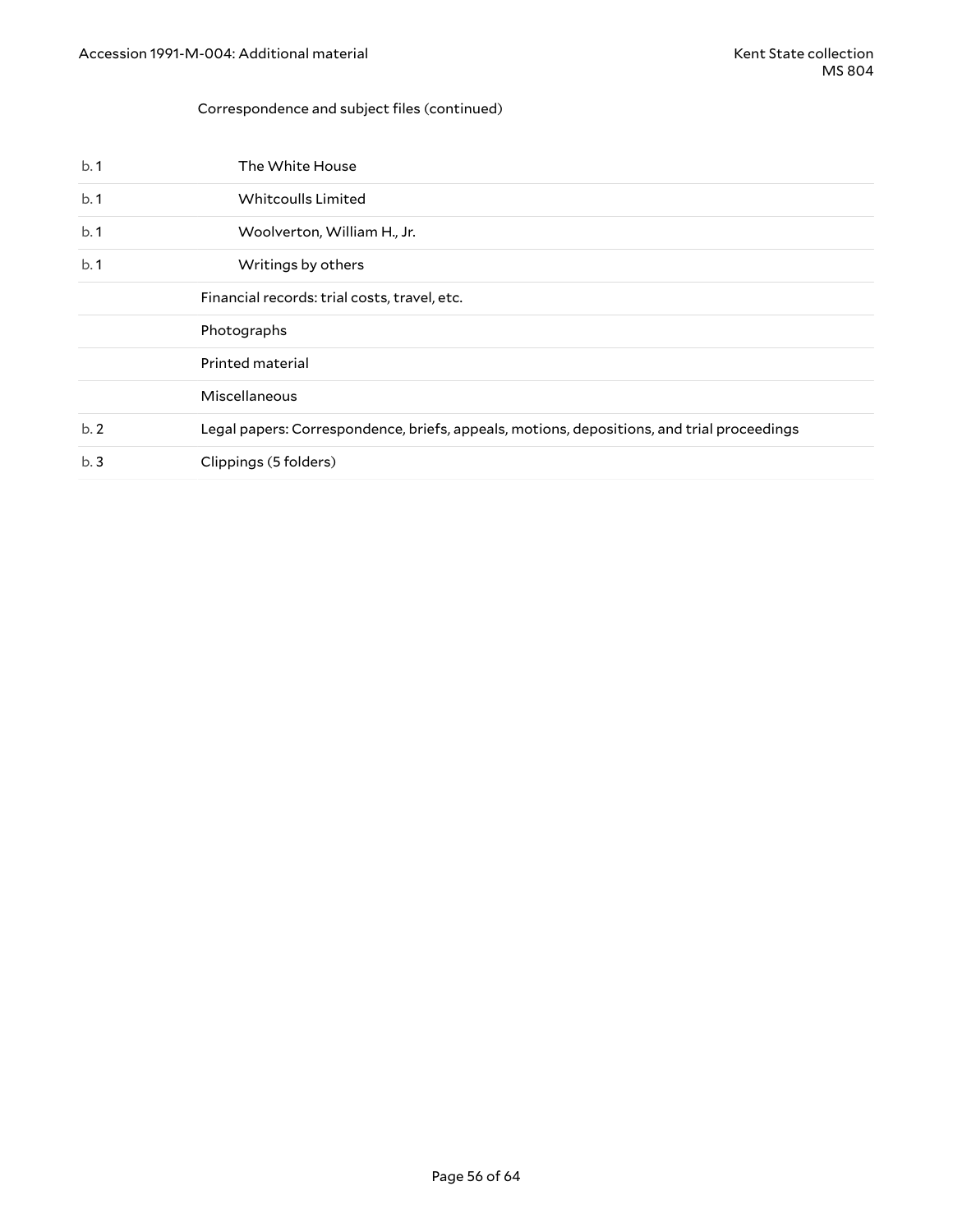## <span id="page-56-0"></span>**Accession 1994-M-010: Additional material, 1967-1989**

Received from Mary Vincent, 1989.

|             | Correspondence and subject files                    |                        |
|-------------|-----------------------------------------------------|------------------------|
| b. 1, f. 1  | Center for Peaceful Change                          | 1971-1978              |
| b. 1, f. 2  | Chronology of Events                                | 1970 April-1976<br>May |
| b. 1, f. 3  | Correspondence                                      | 1967-1978              |
| b. 1, f. 4  | Keane, Paul: articles by or about                   | 1971-1973              |
| b. 1, f. 5  | Keane, Paul: "Kent State: A Ten Year Ministry"      | 1980 March             |
| b. 1, f. 6  | "Kent State F.A.C.T."<br>English                    | 1977-1978              |
| b. 1, f. 7  | Loose notes and unidentified photograph             | 1971, undated          |
| b. 1, f. 8  | Magazine articles                                   | 1970-1980              |
| b. 1, f. 9  | May 4 Coalition                                     | 1977-1978              |
| b. 1, f. 10 | May 4 Memorial Services                             | 1973, 1980,<br>undated |
| b. 1, f. 11 | May 4 Resource Center                               | 1973-1974              |
| b. 1, f. 12 | May 4 Task Force                                    | 1976-1982              |
| b. 1, f. 13 | Michener, James: book reviews of his work           | 1971                   |
| b. 1, f. 14 | "Ohio Civil Liberties"<br>English                   | 1971-1974              |
| b. 1, f. 15 | Printed material, writings pertaining to Kent State | 1970-1979,<br>undated  |
|             | <b>Books</b>                                        |                        |
| b. 1, f. 16 | Casale, O., ed.: The Kent Affair                    | 1971                   |
| b. 1, f. 16 | Michener, J. A.: Kent State                         | 1971                   |
| b. 1, f. 16 | Stone, I. F.: Killings at Kent State                | 1971                   |
|             | Daily Kent Stater                                   |                        |
| b. 2, f. 17 | 1970-1975                                           | 1970-1975              |
| b. 2, f. 18 | 1976-1978                                           | 1976-1978              |
| b. 3, f. 19 | 1980-1985                                           | 1980-1985              |
| b. 3, f. 20 | 1986-1989                                           | 1986-1989              |
| b. 3, f. 20 | <b>FYI</b>                                          | 1970 October 26        |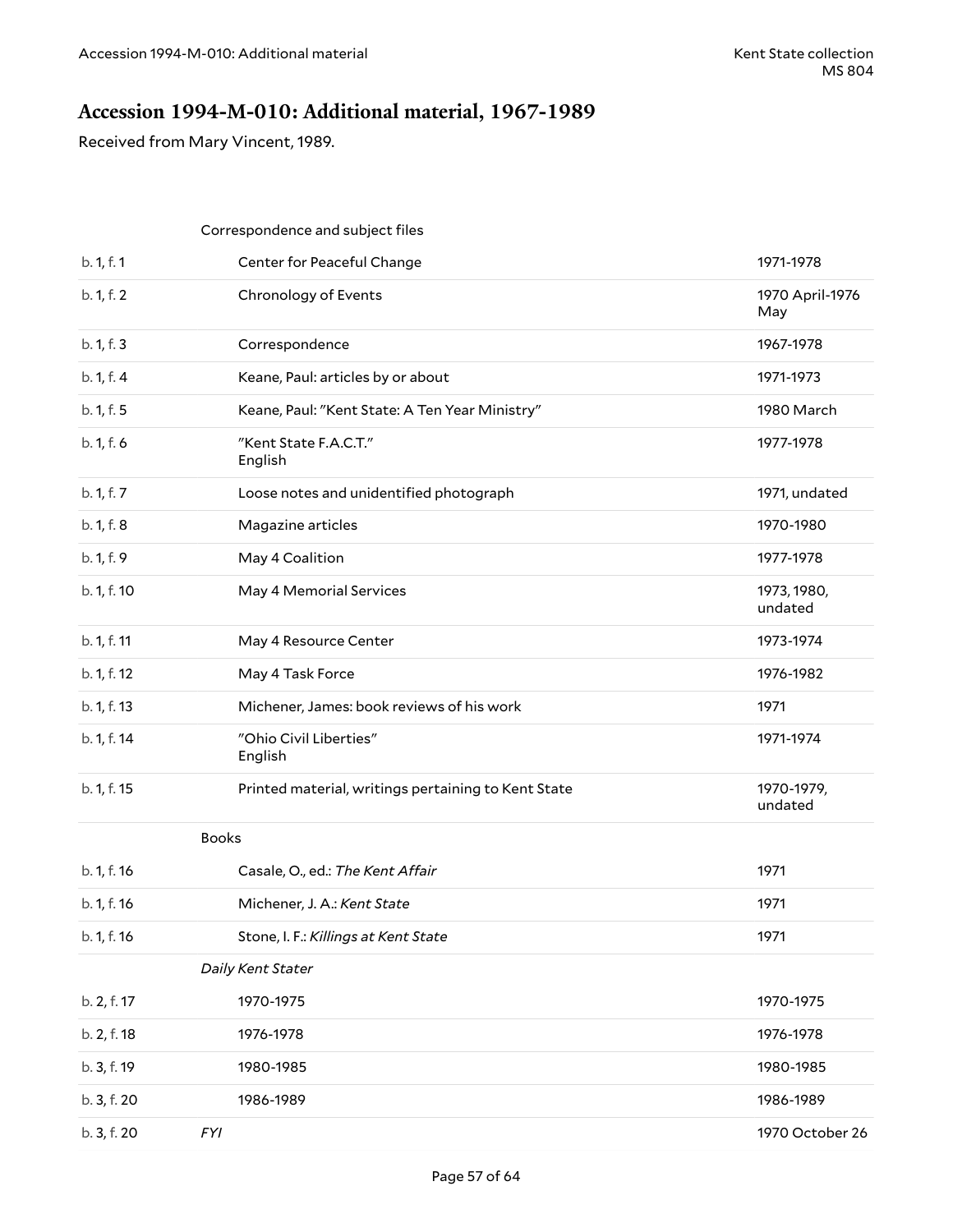b. 3, f. 20 *Inside Kent State* 1985 May 6, 1986

April 14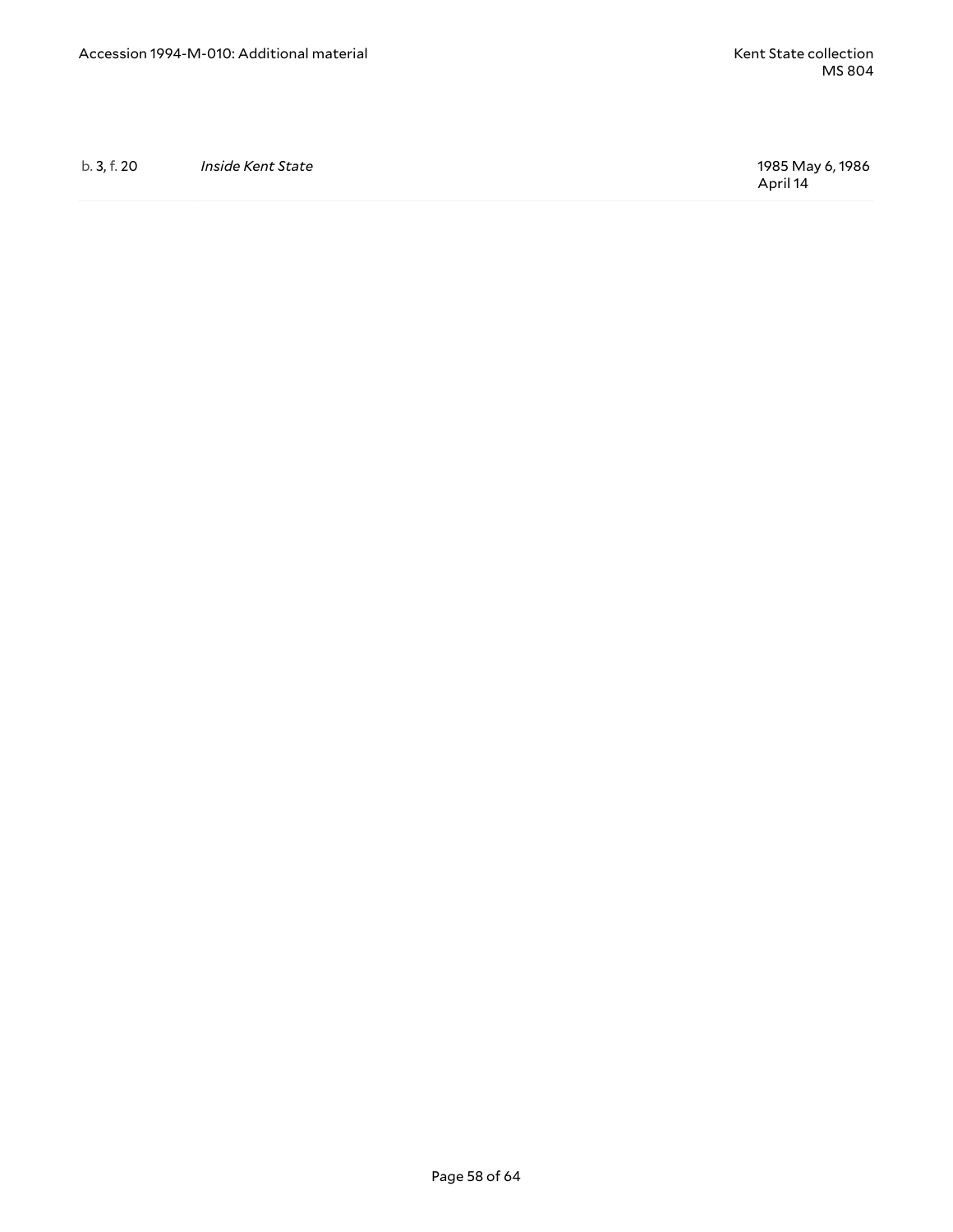## <span id="page-58-0"></span>**Accession 1994-M-090: Additional material, 1975-1977**

Received from Loring Mandel, 1994.

| b. 1, f. 1 | Summation by chief counsel, Joseph Kelner, for the plaintiffs, Kent State University 1975<br>Trial, civil suit        |      |
|------------|-----------------------------------------------------------------------------------------------------------------------|------|
| b. 1, f. 2 | United States Court of Appeals, 6th Circuit, Krause v. Rhodes: brief for appellants                                   | 1976 |
| b. 1, f. 3 | United States Court of Appeals, 6th Circuit, Krause v. Rhodes v. Davies: appendix<br>of movant-appellant Peter Davies | 1977 |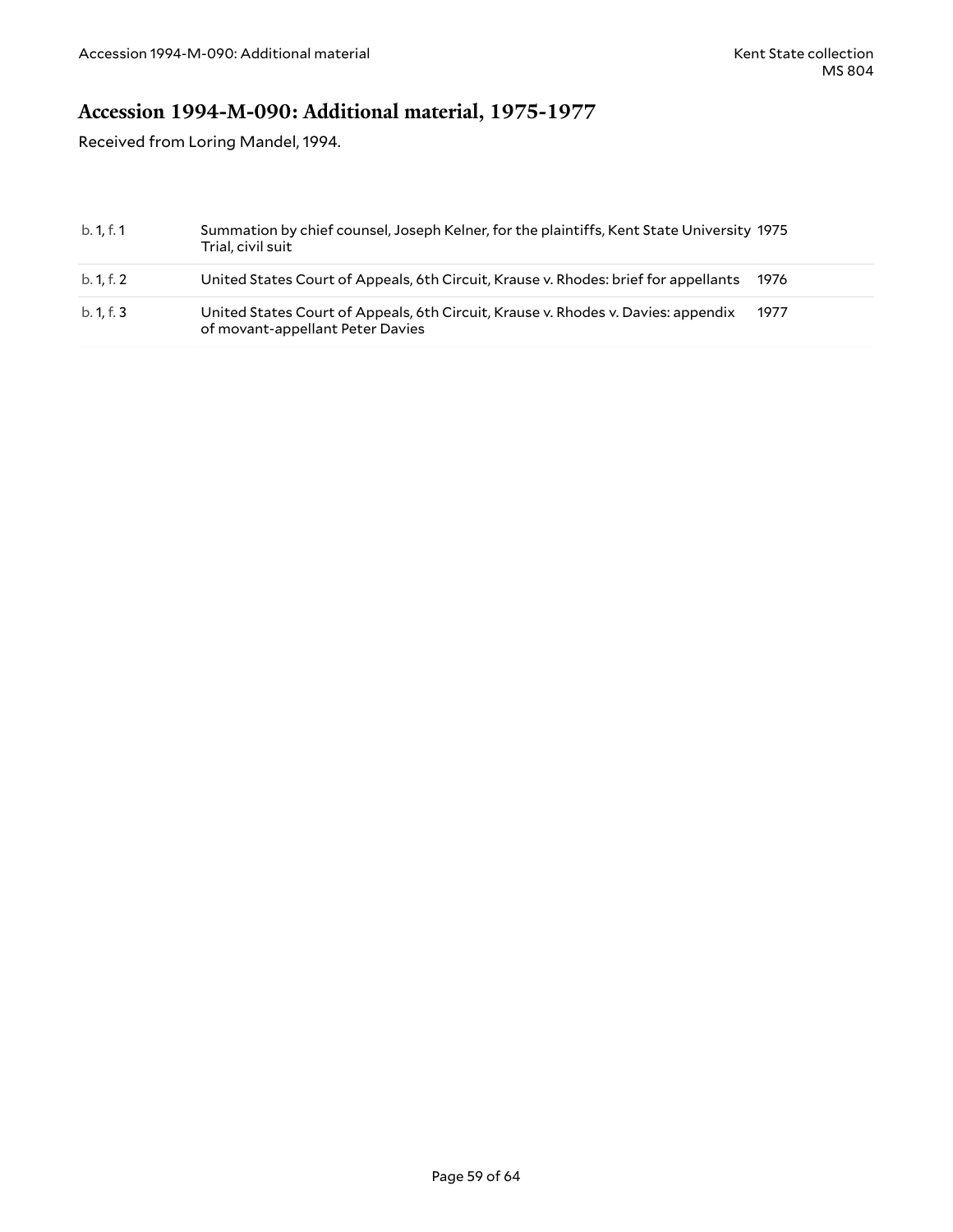### <span id="page-59-0"></span>**Accession 1998-M-076: Additional material, 1970-1978**

Sanford Rosen, one of the lawyers for the families of Kent State shooting victims, petitioned under the Freedom of Information Act to have materials released pertaining to the United States Department of Justice, Civil Rights Division's investigation of the Kent State killings. The materials released comprise this accession and are arranged in the order in which they were received.

Received from Sanford Rosen, 1998.

| b. 1, f. 1       | Case related correspondence         | 1970-1974                   |
|------------------|-------------------------------------|-----------------------------|
|                  | Citizen correspondence              |                             |
| b. 1, f. 2       | 1970-1972                           | 1970-1972                   |
| b. 1, f. 3       | 1973-1974                           | 1973-1974                   |
| b. 1, f. 4       | Incoming correspondence             | 1970-1978                   |
| $b. 1, f. 5 - 9$ | News clippings                      | 1970-1975                   |
|                  | Pleadings                           | undated                     |
| b. 1, f. 10      | Index                               |                             |
| b. 1, f. 11 - 28 | $1 - 18$                            |                             |
| b. 1, f. 29      | Press conferences/press releases    | 1970-1974,<br>undated       |
| b. 1, f. 30 - 31 | Miscellaneous                       | 1970, 1973-1974,<br>undated |
|                  | Intra-agency memos                  |                             |
| b. 2, f. 32      | [includes index]<br>English         | 1970-1973                   |
| b. 2, f. 33      | 1973-1974                           | 1973-1974                   |
|                  | Citizen and official correspondence |                             |
| b. 2, f. 34 - 46 | 1970-1973                           | 1970-1973                   |
| b. 3, f. 47 - 56 | 1974-1975                           | 1974-1975                   |
| b. 3, f. 57      | 1970-1976                           | 1970-1976                   |
| b. 3, f. 58      | 1971-1976                           | 1971-1976                   |
|                  |                                     |                             |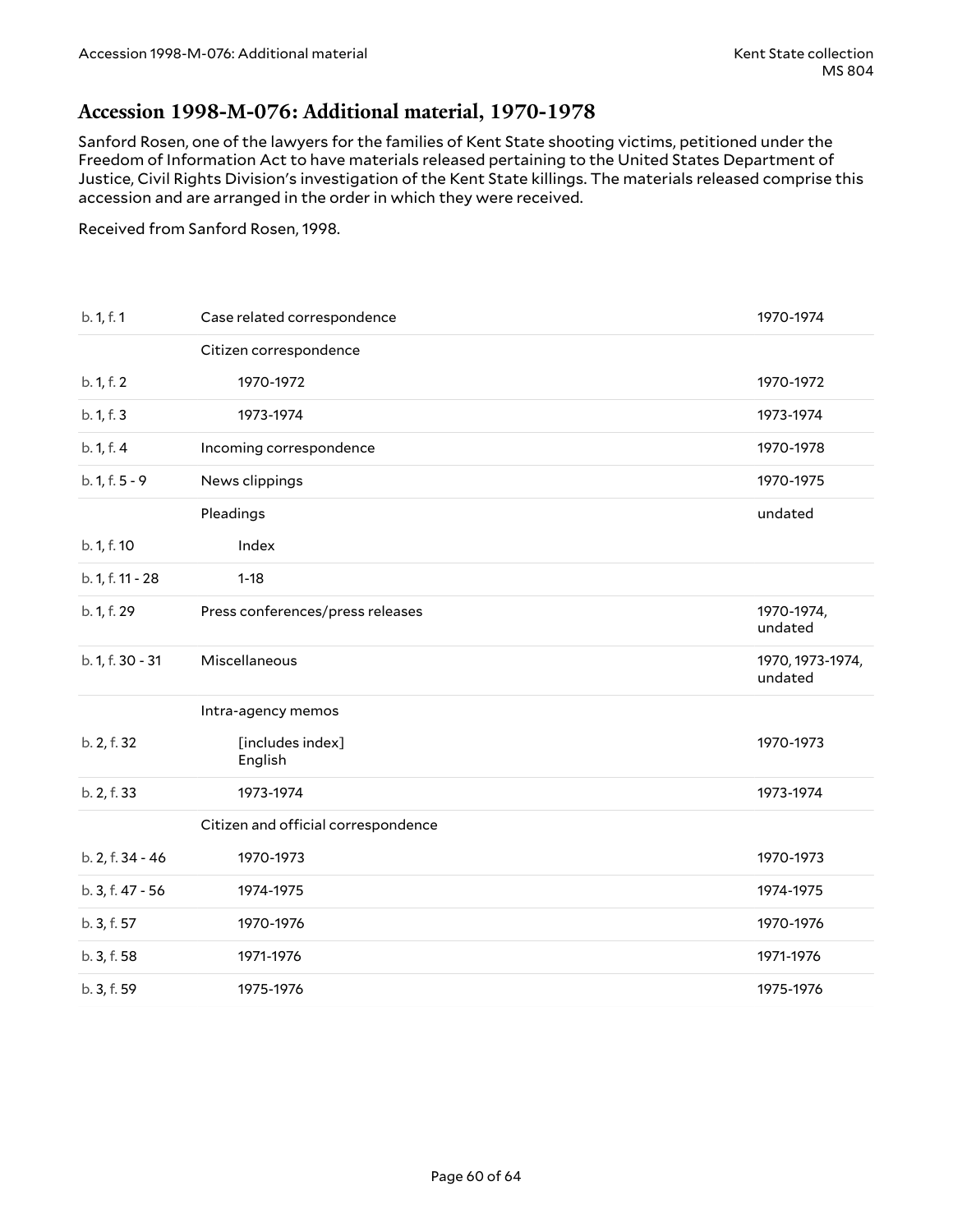### <span id="page-60-0"></span>**Accession 2006-M-115: Additional material, Circa 1970-2008**

Received from Paul Keane, 2007.

Access to materials in this accession requires the permission of Paul Keane until May 4, 2020.

See also Series II. Paul Keane Papers and Accessions 1982-M-016 and 1990-M-047.

| b. 1, f. 1 | "Kent State: A Ten Year Ministry"<br>English                                                                                                                          | 1980      |
|------------|-----------------------------------------------------------------------------------------------------------------------------------------------------------------------|-----------|
|            | Contains Keane's reminiscences and numerous photocopies of material from his<br>journals and diaries relating to the May 4, 1970, shootings at Kent State University. |           |
| b. 1, f. 2 | Typed and unedited transcription of Keane's journals relating to the Kent State<br>shootings                                                                          | 1970-1973 |
| b. 2, f. 1 | "Reflections on 'The University and the Community of Learning," and text of the<br>speech by Henry Steele Commager on which it is based<br>English                    | 2008      |
|            | Commager's speech was given at Kent State University on 10 Apr 1971. Keane's<br>reflections are printed from a web site.                                              |           |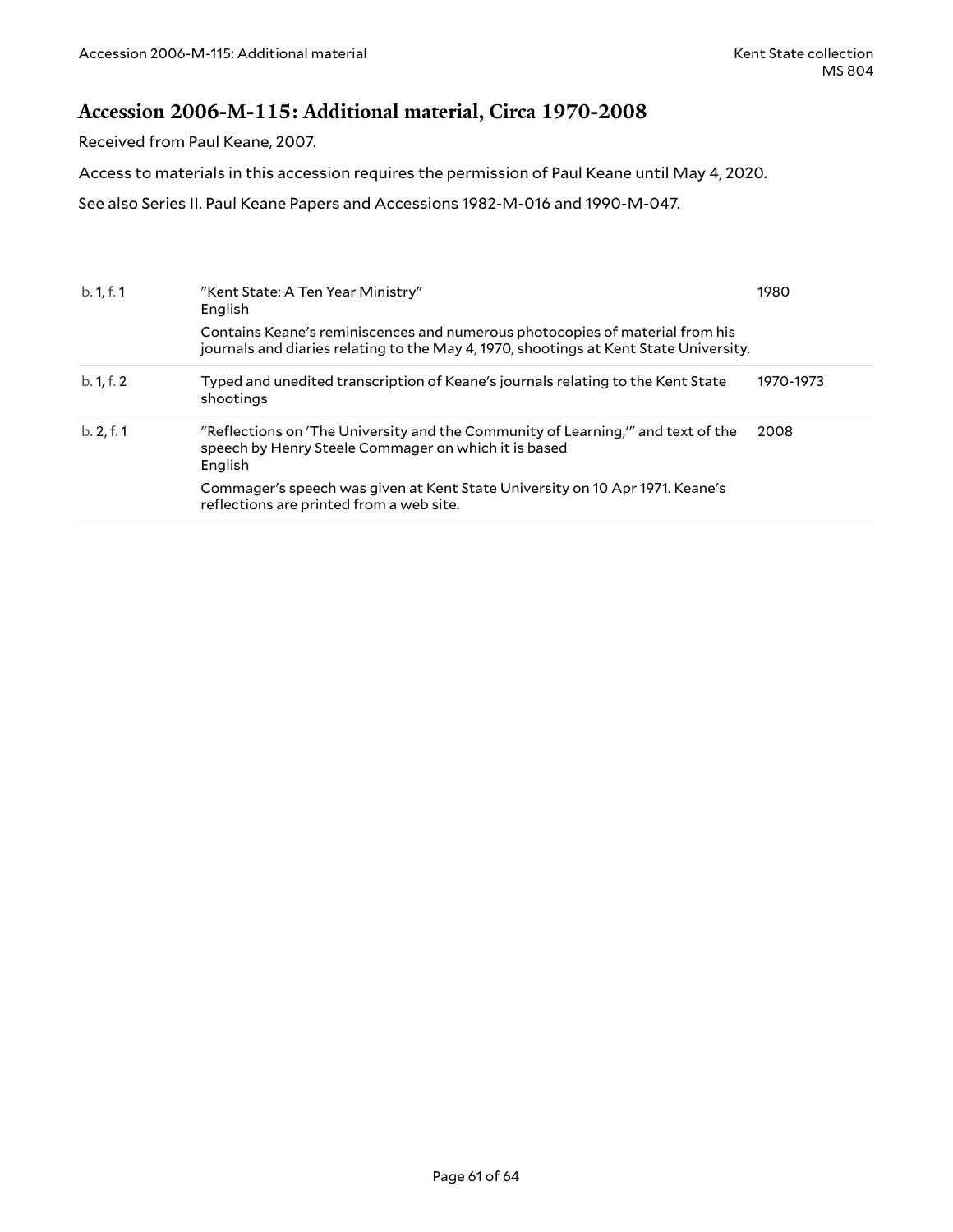### <span id="page-61-0"></span>**Accession 2015-M-067: Additional material, 1970-2017, 1970-1971**

*.13 linear feet (10 boxes)*

Gift of Paul Keane, 2015 AND 2017.

The materials are open for research.

Original audiovisual materials, as well as preservation and duplicating masters, may not be played. Researchers must consult use copies, or if none exist must pay for a use copy, which is retained by the repository. Researchers wishing to obtain an additional copy for their personal use should consult Copying Services information on the Manuscripts and Archives web site.

| b.1  | "Whiting-Out History," Paul Keane's reflection on the forty-fifth anniversary of<br>the Kent State shootings on May 4, 1970<br>English<br>Includes typescript, published version from White River Junction's Valley News,<br>2015 April 26, and e-mail correspondence relating to the article. | 2015              |
|------|------------------------------------------------------------------------------------------------------------------------------------------------------------------------------------------------------------------------------------------------------------------------------------------------|-------------------|
| b.1  | "Are Flowers Better Than Bullets?"                                                                                                                                                                                                                                                             | 2017 April 6      |
|      | Audiorecordings                                                                                                                                                                                                                                                                                | 1970-1971         |
| b.2  | Kansas State University<br><i>1 Audiocassette</i>                                                                                                                                                                                                                                              | 1970 May 4        |
| b.2  | Nixon's Cambodia<br>1 Audiocassette                                                                                                                                                                                                                                                            | 1970              |
| b.3  | Nixon; Cambodia<br>1 Audiocassette                                                                                                                                                                                                                                                             | 1970 October 4    |
| b.4  | Washington<br>1 Audiocassette                                                                                                                                                                                                                                                                  | 1970 October 16   |
| b.5  | Kent, Ohio, federal grand jury<br>1 Audiocassette                                                                                                                                                                                                                                              | 1971 October 10   |
| b.6  | Concerning petitions: includes Wright-Board of Elections, Sindell, Gonef-<br>Registrar, Jim Bruss, Dr. Bigelow, and Robin Grimmin<br>1 Audiocassette                                                                                                                                           | 1971 October 11   |
| b.7  | Confusion around Ziegler's statements, phone conversation with reporter,<br>Ziegler's secretary, Jerry Warren<br>1 Audiocassette                                                                                                                                                               | 1971 November     |
| b.8  | Discussion with newsmen and press coverage<br>1 Audiocassette<br>Only about 15 minutes taped.                                                                                                                                                                                                  | <b>Circa 1970</b> |
| b.9  | Unidentified female voice<br>1 Audiocassette                                                                                                                                                                                                                                                   | <b>Circa 1970</b> |
| b.10 | Unidentified<br>1 Audiocassette                                                                                                                                                                                                                                                                | <b>Circa 1970</b> |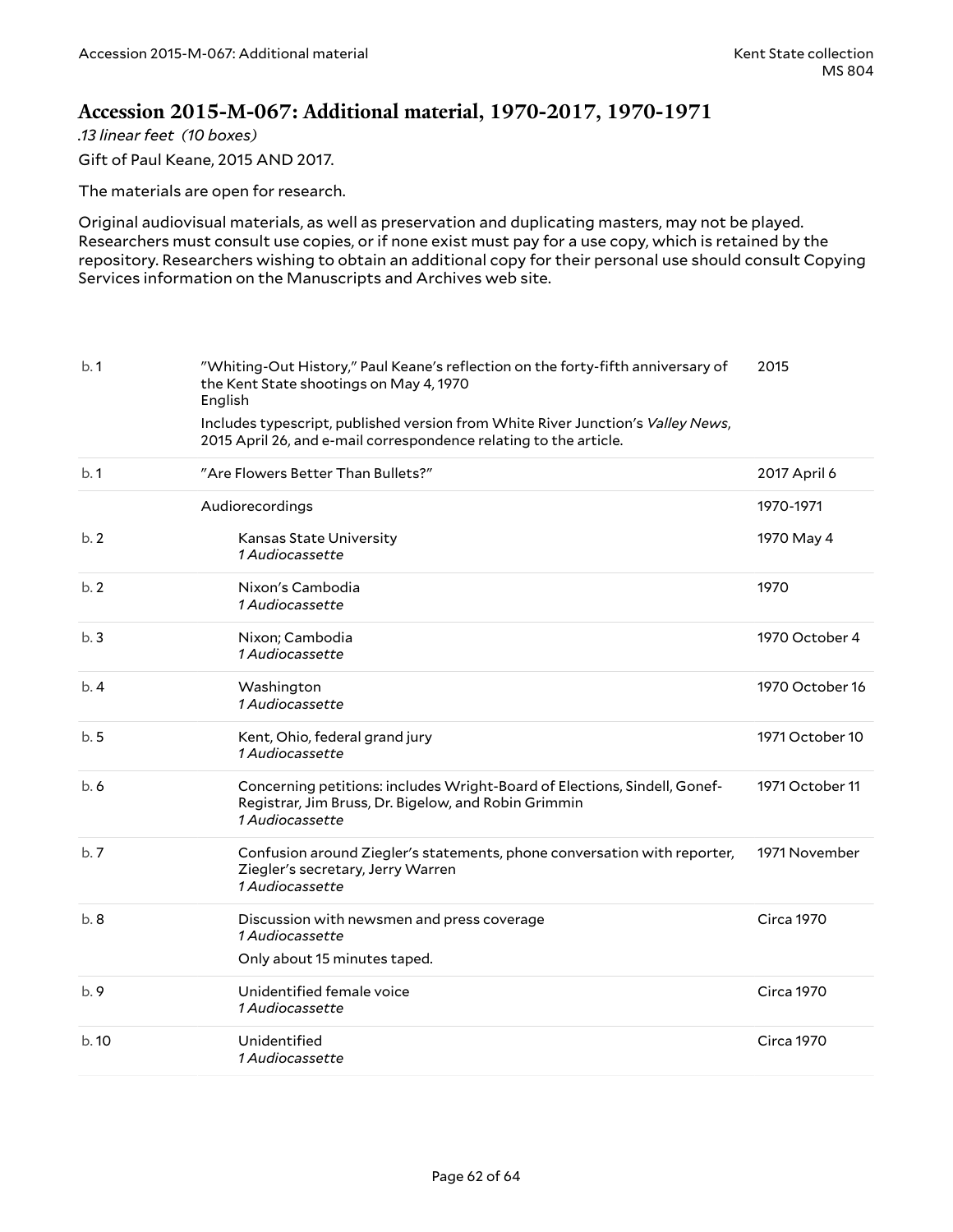### <span id="page-62-0"></span>**Accession 2017-M-0005: Additional material, 1972–2016**

This accession consists of material on the *Doonesbury* comic strip about the events at Kent State University and the controversy that accompanied the publication of the strip. Materials include a scanned image of the comic by Garry Trudeau attached to a draft of a page from *Kent State: A Ten Year Ministry*, a scanned image of the November 6, 1972 article on the controversy from the *Akron Beacon Journal*, and a printout of the online copy of an article written by Paul Keane titled "Forum: One man's role in '72 Doonesbury flap," published in the *New Haven Register*. Materials are dated to 1972 and 2016.

| b. 1, f. 1 | Materials on the Doonesbury comic strip controversy | 1972-July 24, |
|------------|-----------------------------------------------------|---------------|
|            |                                                     | 2016          |